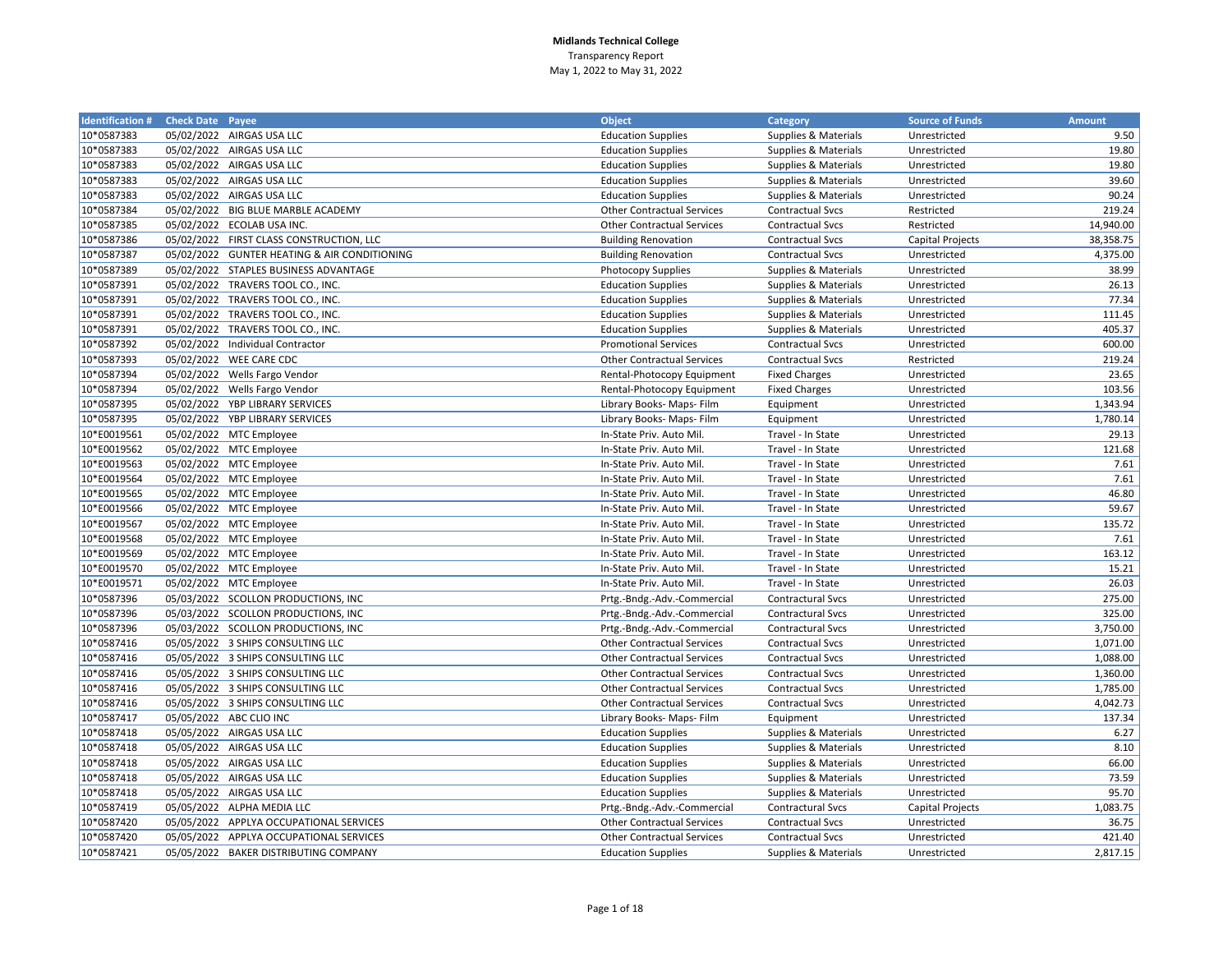| <b>Identification #</b> | <b>Check Date Payee</b> |                                                        | <b>Object</b>                     | <b>Category</b>                 | <b>Source of Funds</b>             | <b>Amount</b> |
|-------------------------|-------------------------|--------------------------------------------------------|-----------------------------------|---------------------------------|------------------------------------|---------------|
| 10*0587422              |                         | 05/05/2022 Balloons, Arches, and Flowers               | <b>Other Contractual Services</b> | <b>Contractual Svcs</b>         | Unrestricted                       | 1,000.00      |
| 10*0587423              |                         | 05/05/2022 Bridge Tower OpCo LLC                       | <b>Other Contractual Services</b> | <b>Contractual Svcs</b>         | <b>Enterprise Campus Authority</b> | 1,250.00      |
| 10*0587424              |                         | 05/05/2022 CHERNOFF NEWMAN LLC                         | Prtg.-Bndg.-Adv.-Commercial       | <b>Contractural Svcs</b>        | Unrestricted                       | 37.50         |
| 10*0587424              |                         | 05/05/2022 CHERNOFF NEWMAN LLC                         | Prtg.-Bndg.-Adv.-Commercial       | <b>Contractural Svcs</b>        | Unrestricted                       | 186.25        |
| 10*0587424              |                         | 05/05/2022 CHERNOFF NEWMAN LLC                         | Prtg.-Bndg.-Adv.-Commercial       | <b>Contractural Svcs</b>        | Unrestricted                       | 228.75        |
| 10*0587424              |                         | 05/05/2022 CHERNOFF NEWMAN LLC                         | Prtg.-Bndg.-Adv.-Commercial       | <b>Contractural Svcs</b>        | Unrestricted                       | 630.00        |
| 10*0587424              |                         | 05/05/2022 CHERNOFF NEWMAN LLC                         | <b>Other Contractual Services</b> | <b>Contractual Svcs</b>         | Unrestricted                       | 900.00        |
| 10*0587424              |                         | 05/05/2022 CHERNOFF NEWMAN LLC                         | <b>Other Contractual Services</b> | <b>Contractual Svcs</b>         | Unrestricted                       | 900.00        |
| 10*0587424              |                         | 05/05/2022 CHERNOFF NEWMAN LLC                         | <b>Other Contractual Services</b> | <b>Contractual Svcs</b>         | Unrestricted                       | 917.65        |
| 10*0587424              |                         | 05/05/2022 CHERNOFF NEWMAN LLC                         | <b>Other Contractual Services</b> | <b>Contractual Svcs</b>         | Unrestricted                       | 1,471.50      |
| 10*0587424              |                         | 05/05/2022 CHERNOFF NEWMAN LLC                         | <b>Other Contractual Services</b> | <b>Contractual Svcs</b>         | Unrestricted                       | 1,476.17      |
| 10*0587424              |                         | 05/05/2022 CHERNOFF NEWMAN LLC                         | Prtg.-Bndg.-Adv.-Commercial       | <b>Contractural Svcs</b>        | Unrestricted                       | 1,513.05      |
| 10*0587424              |                         | 05/05/2022 CHERNOFF NEWMAN LLC                         | <b>Other Contractual Services</b> | <b>Contractual Svcs</b>         | Unrestricted                       | 1,641.18      |
| 10*0587424              |                         | 05/05/2022 CHERNOFF NEWMAN LLC                         | <b>Other Contractual Services</b> | <b>Contractual Svcs</b>         | Unrestricted                       | 2,100.00      |
| 10*0587424              |                         | 05/05/2022 CHERNOFF NEWMAN LLC                         | <b>Other Contractual Services</b> | <b>Contractual Svcs</b>         | Unrestricted                       | 2,182.36      |
| 10*0587424              |                         | 05/05/2022 CHERNOFF NEWMAN LLC                         | <b>Other Contractual Services</b> | <b>Contractual Svcs</b>         | Unrestricted                       | 3,223.48      |
| 10*0587424              |                         | 05/05/2022 CHERNOFF NEWMAN LLC                         | <b>Other Contractual Services</b> | <b>Contractual Svcs</b>         | Unrestricted                       | 3,333.33      |
| 10*0587424              |                         | 05/05/2022 CHERNOFF NEWMAN LLC                         | <b>Other Contractual Services</b> | <b>Contractual Svcs</b>         | Unrestricted                       | 4,000.00      |
| 10*0587424              |                         | 05/05/2022 CHERNOFF NEWMAN LLC                         | <b>Other Contractual Services</b> | <b>Contractual Svcs</b>         | Unrestricted                       | 4,705.88      |
| 10*0587424              |                         | 05/05/2022 CHERNOFF NEWMAN LLC                         | <b>Other Contractual Services</b> | <b>Contractual Svcs</b>         | Unrestricted                       | 6,539.21      |
| 10*0587424              |                         | 05/05/2022 CHERNOFF NEWMAN LLC                         | <b>Other Contractual Services</b> | <b>Contractual Svcs</b>         | Unrestricted                       | 7,000.00      |
| 10*0587424              |                         | 05/05/2022 CHERNOFF NEWMAN LLC                         | <b>Other Contractual Services</b> | <b>Contractual Svcs</b>         | Unrestricted                       | 7,061.50      |
| 10*0587424              |                         | 05/05/2022 CHERNOFF NEWMAN LLC                         | <b>Other Contractual Services</b> | <b>Contractual Svcs</b>         | Unrestricted                       | 7,252.83      |
| 10*0587424              | 05/05/2022              | CHERNOFF NEWMAN LLC                                    | <b>Other Contractual Services</b> | <b>Contractual Svcs</b>         | Unrestricted                       | 11,912.94     |
| 10*0587425              |                         | 05/05/2022 CREATE OPPORTUNITY LLC                      | <b>Other Contractual Services</b> | <b>Contractual Svcs</b>         | Unrestricted                       | 34,200.00     |
| 10*0587426              |                         | 05/05/2022 D AND D LANDSCAPING LLC                     | <b>Other Contractual Services</b> | <b>Contractual Svcs</b>         | <b>Enterprise Campus Authority</b> | 1,000.00      |
| 10*0587427              | 05/05/2022              | DATA NETWORK SOLUTIONS                                 | Non-Cap Equip (\$1000-\$5000)     | Equipment                       | <b>Capital Projects</b>            | 8,146.80      |
| 10*0587427              | 05/05/2022              | DATA NETWORK SOLUTIONS                                 | Non-Cap Equip (\$1000-\$5000)     | Equipment                       | Capital Projects                   | 9,932.40      |
| 10*0587428              |                         | 05/05/2022 DELL MARKETING LP                           | Non-Cap Equip (\$1000-\$5000)     | Equipment                       | Restricted                         | 735.00        |
| 10*0587428              |                         | 05/05/2022 DELL MARKETING LP                           | Non-Cap Equip (\$1000-\$5000)     | Equipment                       | Restricted                         | 1,200.00      |
| 10*0587428              |                         | 05/05/2022 DELL MARKETING LP                           | Non-Cap Equip (\$1000-\$5000)     | Equipment                       | Restricted                         | 2,835.00      |
| 10*0587429              | 05/05/2022 Petty Cash   |                                                        | Petty Cash Clearing               | Cash & Cash Equivalents         | Unrestricted                       | 249.41        |
| 10*0587438              |                         | 05/05/2022 DESIGNLAB INC                               | <b>Clothing Supplies</b>          | Supplies & Materials            | Unrestricted                       | 223.25        |
| 10*0587438              |                         | 05/05/2022 DESIGNLAB INC                               | <b>Clothing Supplies</b>          | <b>Supplies &amp; Materials</b> | Unrestricted                       | 238.25        |
| 10*0587438              |                         | 05/05/2022 DESIGNLAB INC                               | <b>Clothing Supplies</b>          | Supplies & Materials            | Unrestricted                       | 243.25        |
| 10*0587438              |                         | 05/05/2022 DESIGNLAB INC                               | <b>Clothing Supplies</b>          | Supplies & Materials            | Unrestricted                       | 244.75        |
| 10*0587438              |                         | 05/05/2022 DESIGNLAB INC                               | <b>Clothing Supplies</b>          | Supplies & Materials            | Unrestricted                       | 259.75        |
| 10*0587438              |                         | 05/05/2022 DESIGNLAB INC                               | <b>Clothing Supplies</b>          | Supplies & Materials            | Unrestricted                       | 264.75        |
| 10*0587440              |                         | 05/05/2022 Individual Contractor                       | <b>Other Contractual Services</b> | <b>Contractual Svcs</b>         | Unrestricted                       | 10.25         |
| 10*0587441              |                         | 05/05/2022 FULL MEASURE EDUCATION, INC                 | <b>Other Contractual Services</b> | <b>Contractual Svcs</b>         | Restricted                         | 6,000.00      |
| 10*0587442              |                         | 05/05/2022 Gaylord National Resort & Convention Center | Out-of-State-Lodging              | Travel - Out of State           | Unrestricted                       | 1,364.08      |
| 10*0587443              |                         | 05/05/2022 GENERATOR SERVICES, INC.                    | General Repair                    | <b>Contractual Svcs</b>         | Unrestricted                       | 12.34         |
| 10*0587443              | 05/05/2022              | <b>GENERATOR SERVICES, INC.</b>                        | <b>General Repair</b>             | <b>Contractual Svcs</b>         | Unrestricted                       | 1,186.68      |
| 10*0587444              |                         | 05/05/2022 Grace Industries Inc                        | Education & Trng. Serv.Non-St.    | <b>Contractural Svcs</b>        | Unrestricted                       | 15.32         |
| 10*0587444              | 05/05/2022              | Grace Industries Inc                                   | Education & Trng. Serv.Non-St.    | <b>Contractural Svcs</b>        | Unrestricted                       | 2,040.00      |
| 10*0587445              |                         | 05/05/2022 HIGH OUTPUT INC                             | Non-Cap Equip (\$1000-\$5000)     | Equipment                       | Restricted                         | 732.81        |
| 10*0587445              |                         | 05/05/2022 HIGH OUTPUT INC                             | Non-Cap Equip (\$1000-\$5000)     | Equipment                       | Restricted                         | 44,667.20     |
| 10*0587446              |                         | 05/05/2022 HOFFMAN MECHANICAL SOLUTIONS, INC           | <b>Other Contractual Services</b> | <b>Contractual Svcs</b>         | Unrestricted                       | 4,523.59      |
| 10*0587447              |                         | 05/05/2022 Individual Contractor                       | Rental-Other                      | <b>Fixed Charges</b>            | <b>Capital Projects</b>            | 850.00        |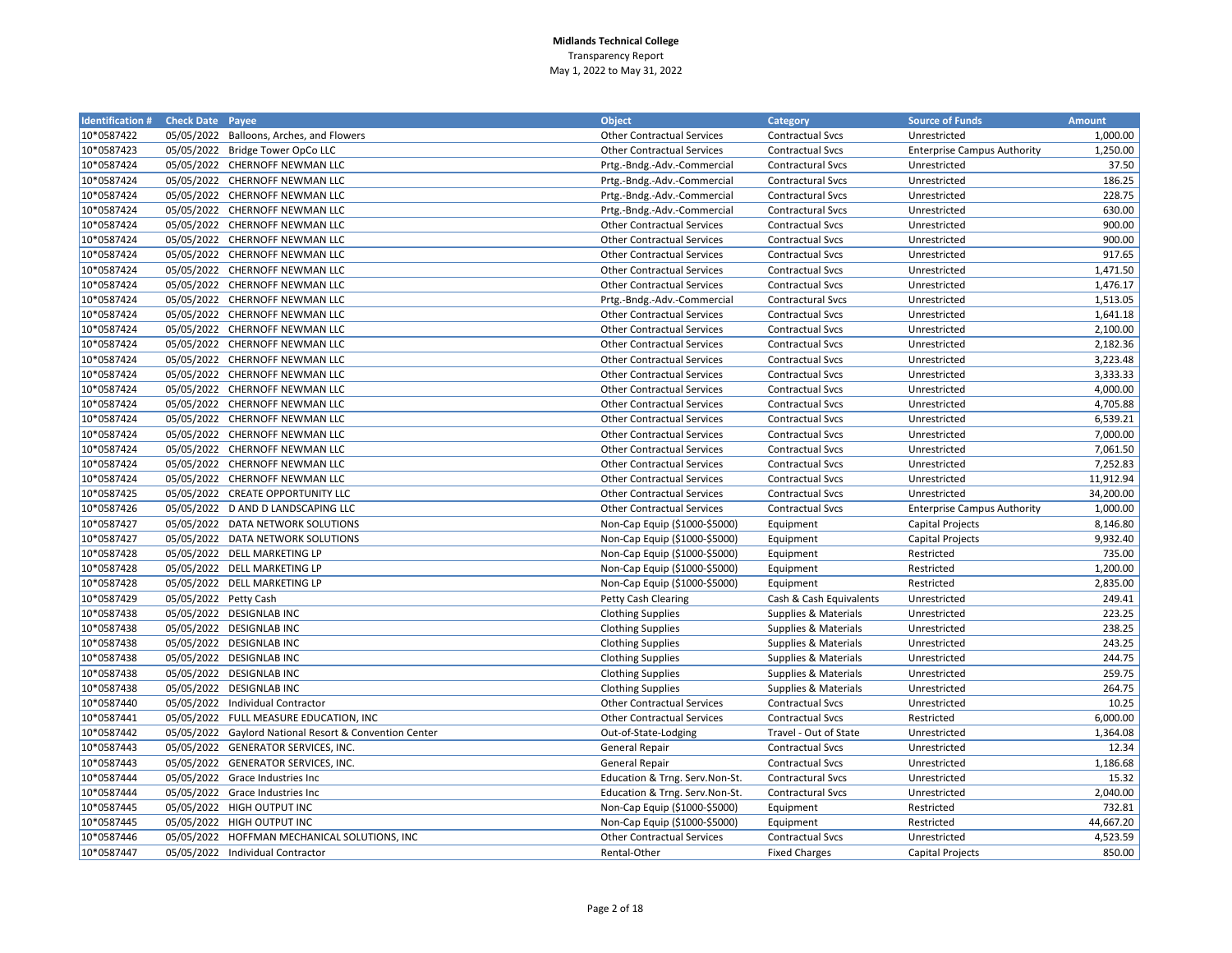| <b>Identification#</b> | <b>Check Date Payee</b> |                                                       | <b>Object</b>                      | <b>Category</b>          | <b>Source of Funds</b>             | <b>Amount</b> |
|------------------------|-------------------------|-------------------------------------------------------|------------------------------------|--------------------------|------------------------------------|---------------|
| 10*0587448             | 05/05/2022 Petty Cash   |                                                       | <b>Petty Cash Clearing</b>         | Cash & Cash Equivalents  | Unrestricted                       | 10.00         |
| 10*0587449             |                         | 05/05/2022 THE LINCOLN ELECTRIC COMPANY               | <b>Education Supplies</b>          | Supplies & Materials     | Unrestricted                       | 605.88        |
| 10*0587449             |                         | 05/05/2022 THE LINCOLN ELECTRIC COMPANY               | <b>Education Supplies</b>          | Supplies & Materials     | Unrestricted                       | 701.25        |
| 10*0587450             |                         | 05/05/2022 MANSFIELD OIL COMPANY                      | Motorized Vehicle Supplies         | Supplies & Materials     | Unrestricted                       | 3,592.78      |
| 10*0587452             |                         | 05/05/2022 Midwest Library Service                    | Library Books- Maps- Film          | Equipment                | Unrestricted                       | 66.74         |
| 10*0587452             |                         | 05/05/2022 Midwest Library Service                    | Library Books- Maps- Film          | Equipment                | Unrestricted                       | 98.75         |
| 10*0587453             |                         | 05/05/2022 MOHAWK LIFTS LLC                           | <b>Education Supplies</b>          | Supplies & Materials     | Unrestricted                       | 1,300.00      |
| 10*0587453             |                         | 05/05/2022 MOHAWK LIFTS LLC                           | <b>Education Supplies</b>          | Supplies & Materials     | Unrestricted                       | 12,963.79     |
| 10*0587455             |                         | 05/05/2022 MOTOROLA SOLUTIONS INC                     | Telephone & Telegraph              | <b>Contractual Svcs</b>  | Unrestricted                       | 798.08        |
| 10*0587459             |                         | 05/05/2022 TACTICAL SECURITY & PROTECTION AGENCY, LLC | H/Hld.-Janitorial & Security       | <b>Contractural Svcs</b> | Unrestricted                       | 150.00        |
| 10*0587460             |                         | 05/05/2022 OMNIGRAPHICS Inc                           | Library Books- Maps- Film          | Equipment                | Unrestricted                       | 186.18        |
| 10*0587461             |                         | 05/05/2022 Optimum Water Solutions Inc.               | <b>Other Contractual Services</b>  | <b>Contractual Svcs</b>  | <b>Enterprise Campus Authority</b> | 79.00         |
| 10*0587462             |                         | 05/05/2022 PASCON LLC                                 | H/Hld.-Janitorial & Security       | <b>Contractural Svcs</b> | Unrestricted                       | 60.00         |
| 10*0587463             |                         | 05/05/2022 Individual Contractor                      | <b>Other Professional Services</b> | <b>Contractual Svcs</b>  | Capital Projects                   | 800.00        |
| 10*0587464             |                         | 05/05/2022 PROQUEST LLC                               | Library- Electronic Media          | Equipment                | Unrestricted                       | 1,190.33      |
| 10*0587464             |                         | 05/05/2022 PROQUEST LLC                               | Library- Electronic Media          | Equipment                | Unrestricted                       | 5,534.72      |
| 10*0587464             |                         | 05/05/2022 PROQUEST LLC                               | Library- Electronic Media          | Equipment                | Unrestricted                       | 5,828.59      |
| 10*0587466             |                         | 05/05/2022 REPUBLIC SERVICES, INC                     | H/Hld.-Janitorial & Security       | <b>Contractural Svcs</b> | Unrestricted                       | 2,051.23      |
| 10*0587467             |                         | 05/05/2022 ROBERTS OXYGEN COMPANY INC                 | Scholarships Non-St Employee       | Scholarships             | Restricted                         | 651.61        |
| 10*0587467             |                         | 05/05/2022 ROBERTS OXYGEN COMPANY INC                 | Scholarships Non-St Employee       | Scholarships             | Restricted                         | 651.61        |
| 10*0587467             |                         | 05/05/2022 ROBERTS OXYGEN COMPANY INC                 | Scholarships Non-St Employee       | Scholarships             | Restricted                         | 706.05        |
| 10*0587468             | 05/05/2022 SEGRA        |                                                       | Telephone & Telegraph              | <b>Contractual Svcs</b>  | Unrestricted                       | 18,244.83     |
| 10*0587469             |                         | 05/05/2022 SHI INTERNATIONAL INC                      | <b>Office Supplies</b>             | Supplies & Materials     | Unrestricted                       | 80.67         |
| 10*0587469             |                         | 05/05/2022 SHI INTERNATIONAL INC                      | Non-Cap Equip (\$1000-\$5000)      | Equipment                | Capital Projects                   | 330.60        |
| 10*0587469             |                         | 05/05/2022 SHI INTERNATIONAL INC                      | Non-Cap Equip (\$1000-\$5000)      | Equipment                | <b>Capital Projects</b>            | 633.36        |
| 10*0587469             |                         | 05/05/2022 SHI INTERNATIONAL INC                      | Non-Cap Equip (\$1000-\$5000)      | Equipment                | Capital Projects                   | 876.96        |
| 10*0587469             |                         | 05/05/2022 SHI INTERNATIONAL INC                      | Non-Cap Equip (\$1000-\$5000)      | Equipment                | <b>Capital Projects</b>            | 1,305.00      |
| 10*0587469             |                         | 05/05/2022 SHI INTERNATIONAL INC                      | Non-Cap Equip (\$1000-\$5000)      | Equipment                | <b>Capital Projects</b>            | 1,413.75      |
| 10*0587469             |                         | 05/05/2022 SHI INTERNATIONAL INC                      | Non-Cap Equip (\$1000-\$5000)      | Equipment                | Capital Projects                   | 6,403.20      |
| 10*0587469             |                         | 05/05/2022 SHI INTERNATIONAL INC                      | Non-Cap Equip (\$1000-\$5000)      | Equipment                | Capital Projects                   | 9,213.30      |
| 10*0587469             |                         | 05/05/2022 SHI INTERNATIONAL INC                      | Data Proc Equip > \$5000.01        | Equipment                | Unrestricted                       | 15,321.76     |
| 10*0587469             |                         | 05/05/2022 SHI INTERNATIONAL INC                      | Data Processing Serv.-Other        | <b>Contractural Svcs</b> | Unrestricted                       | 25,877.28     |
| 10*0587469             |                         | 05/05/2022 SHI INTERNATIONAL INC                      | Non-Cap Equip (\$1000-\$5000)      | Equipment                | Capital Projects                   | 58,750.88     |
| 10*0587470             |                         | 05/05/2022 BUONA SOCIAL                               | Prtg.-Bndg.-Adv.-Commercial        | Contractural Svcs        | Capital Projects                   | 419.25        |
| 10*0587471             |                         | 05/05/2022 SPHERION STAFFING LLC                      | <b>Other Contractual Services</b>  | <b>Contractual Svcs</b>  | Restricted                         | 859.95        |
| 10*0587472             |                         | 05/05/2022 Individual Contractor                      | <b>Other Professional Services</b> | <b>Contractual Svcs</b>  | <b>Capital Projects</b>            | 1,200.00      |
| 10*0587474             |                         | 05/05/2022 TRANQUILITY MATTERS                        | Education & Trng. Serv.Non-St.     | <b>Contractural Svcs</b> | Unrestricted                       | 2,240.00      |
| 10*0587475             |                         | 05/05/2022 TRUGREEN CHEMLAWN                          | Agr.-Marine & Forestry Supplie     | Supplies & Materials     | Unrestricted                       | 568.00        |
| 10*0587475             |                         | 05/05/2022 TRUGREEN CHEMLAWN                          | Agr.-Marine & Forestry Supplie     | Supplies & Materials     | Unrestricted                       | 3,968.00      |
| 10*0587476             | 05/05/2022              | UNIFIRST CORPORATION                                  | <b>Clothing Supplies</b>           | Supplies & Materials     | Unrestricted                       | 7.00          |
| 10*0587476             | 05/05/2022              | UNIFIRST CORPORATION                                  | <b>Clothing Supplies</b>           | Supplies & Materials     | Unrestricted                       | 9.60          |
| 10*0587476             | 05/05/2022              | UNIFIRST CORPORATION                                  | <b>Clothing Supplies</b>           | Supplies & Materials     | Unrestricted                       | 12.84         |
| 10*0587476             | 05/05/2022              | UNIFIRST CORPORATION                                  | <b>Clothing Supplies</b>           | Supplies & Materials     | Unrestricted                       | 17.50         |
| 10*0587476             |                         | 05/05/2022 UNIFIRST CORPORATION                       | <b>Clothing Supplies</b>           | Supplies & Materials     | Unrestricted                       | 40.20         |
| 10*0587477             |                         | 05/05/2022 VALLEY BEVERAGE LLC                        | <b>Office Supplies</b>             | Supplies & Materials     | Unrestricted                       | 5.94          |
| 10*0587477             |                         | 05/05/2022 VALLEY BEVERAGE LLC                        | <b>Office Supplies</b>             | Supplies & Materials     | Unrestricted                       | 9.00          |
| 10*0587477             |                         | 05/05/2022 VALLEY BEVERAGE LLC                        | <b>Office Supplies</b>             | Supplies & Materials     | Unrestricted                       | 71.55         |
| 10*0587478             |                         | 05/05/2022 VERIZON WIRELESS                           | Telephone & Telegraph              | <b>Contractual Svcs</b>  | Unrestricted                       | 10.02         |
| 10*0587479             |                         | 05/05/2022 VERIZON WIRELESS                           | Telephone & Telegraph              | <b>Contractual Svcs</b>  | Unrestricted                       | 213.92        |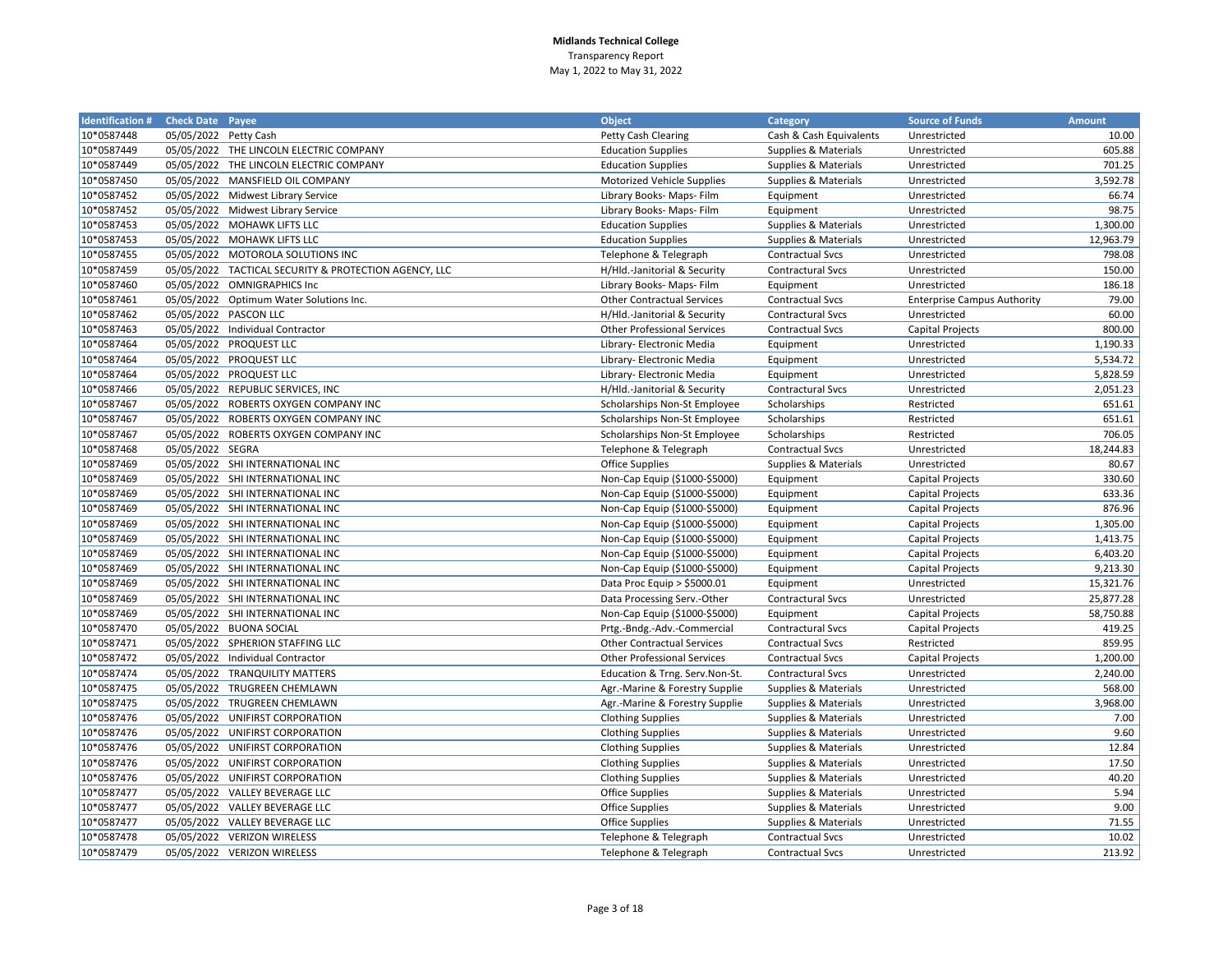| <b>Identification # Check Date Payee</b> |            |                                  | <b>Object</b>                  | Category                | <b>Source of Funds</b> | <b>Amount</b> |
|------------------------------------------|------------|----------------------------------|--------------------------------|-------------------------|------------------------|---------------|
| 10*0587479                               |            | 05/05/2022 VERIZON WIRELESS      | Non-Cap Equip (\$1000-\$5000)  | Equipment               | Restricted             | 395.86        |
| 10*0587480                               |            | 05/05/2022 VERIZON WIRELESS      | Telephone & Telegraph          | <b>Contractual Svcs</b> | Unrestricted           | 53.56         |
| 10*0587480                               |            | 05/05/2022 VERIZON WIRELESS      | Telephone & Telegraph          | <b>Contractual Svcs</b> | Unrestricted           | 53.58         |
| 10*0587481                               |            | 05/05/2022 YBP LIBRARY SERVICES  | Library Books- Maps- Film      | Equipment               | Unrestricted           | 26.50         |
| 10*0587481                               |            | 05/05/2022 YBP LIBRARY SERVICES  | Library Books- Maps- Film      | Equipment               | Unrestricted           | 30.75         |
| 10*0587481                               |            | 05/05/2022 YBP LIBRARY SERVICES  | Library Books- Maps- Film      | Equipment               | Unrestricted           | 33.26         |
| 10*0587481                               |            | 05/05/2022 YBP LIBRARY SERVICES  | Library Books- Maps- Film      | Equipment               | Unrestricted           | 55.00         |
| 10*0587481                               |            | 05/05/2022 YBP LIBRARY SERVICES  | Library Books- Maps- Film      | Equipment               | Unrestricted           | 56.25         |
| 10*0587481                               |            | 05/05/2022 YBP LIBRARY SERVICES  | Library Books- Maps- Film      | Equipment               | Unrestricted           | 60.48         |
| 10*0587481                               |            | 05/05/2022 YBP LIBRARY SERVICES  | Library Books- Maps- Film      | Equipment               | Unrestricted           | 76.33         |
| 10*0587481                               |            | 05/05/2022 YBP LIBRARY SERVICES  | Library Books- Maps- Film      | Equipment               | Unrestricted           | 96.25         |
| 10*0587481                               |            | 05/05/2022 YBP LIBRARY SERVICES  | Library Books- Maps- Film      | Equipment               | Unrestricted           | 98.44         |
| 10*0587481                               |            | 05/05/2022 YBP LIBRARY SERVICES  | Library Books- Maps- Film      | Equipment               | Unrestricted           | 98.74         |
| 10*0587481                               |            | 05/05/2022 YBP LIBRARY SERVICES  | Library Books- Maps- Film      | Equipment               | Unrestricted           | 119.32        |
| 10*0587481                               |            | 05/05/2022 YBP LIBRARY SERVICES  | Library Books- Maps- Film      | Equipment               | Unrestricted           | 130.00        |
| 10*0587481                               | 05/05/2022 | YBP LIBRARY SERVICES             | Library Books- Maps- Film      | Equipment               | Unrestricted           | 155.73        |
| 10*0587481                               |            | 05/05/2022 YBP LIBRARY SERVICES  | Library Books- Maps- Film      | Equipment               | Unrestricted           | 197.47        |
| 10*0587481                               |            | 05/05/2022 YBP LIBRARY SERVICES  | Library Books- Maps- Film      | Equipment               | Unrestricted           | 202.47        |
| 10*0587481                               | 05/05/2022 | YBP LIBRARY SERVICES             | Library Books- Maps- Film      | Equipment               | Unrestricted           | 217.00        |
| 10*0587481                               | 05/05/2022 | YBP LIBRARY SERVICES             | Library Books- Maps- Film      | Equipment               | Unrestricted           | 242.24        |
| 10*0587481                               | 05/05/2022 | YBP LIBRARY SERVICES             | Library Books- Maps- Film      | Equipment               | Unrestricted           | 324.30        |
| 10*0587481                               | 05/05/2022 | YBP LIBRARY SERVICES             | Library Books- Maps- Film      | Equipment               | Unrestricted           | 395.34        |
| 10*0587481                               | 05/05/2022 | YBP LIBRARY SERVICES             | Library Books- Maps- Film      | Equipment               | Unrestricted           | 414.12        |
| 10*0587481                               | 05/05/2022 | YBP LIBRARY SERVICES             | Library Books- Maps- Film      | Equipment               | Unrestricted           | 450.00        |
| 10*0587481                               |            | 05/05/2022 YBP LIBRARY SERVICES  | Library Books- Maps- Film      | Equipment               | Unrestricted           | 501.88        |
| 10*0587481                               | 05/05/2022 | YBP LIBRARY SERVICES             | Library Books- Maps- Film      | Equipment               | Unrestricted           | 590.57        |
| 10*0587481                               | 05/05/2022 | YBP LIBRARY SERVICES             | Library Books- Maps- Film      | Equipment               | Unrestricted           | 626.69        |
| 10*0587481                               |            | 05/05/2022 YBP LIBRARY SERVICES  | Library Books- Maps- Film      | Equipment               | Unrestricted           | 1,712.05      |
| 10*0587481                               | 05/05/2022 | YBP LIBRARY SERVICES             | Library Books- Maps- Film      | Equipment               | Unrestricted           | 4,003.42      |
| 10*0587482                               |            | 05/05/2022 Individual Contractor | Agr.-Marine & Forestry Supplie | Supplies & Materials    | Unrestricted           | 84.00         |
| 10*0587482                               |            | 05/05/2022 Individual Contractor | Agr.-Marine & Forestry Supplie | Supplies & Materials    | Unrestricted           | 90.00         |
| 10*0587482                               |            | 05/05/2022 Individual Contractor | Agr.-Marine & Forestry Supplie | Supplies & Materials    | Unrestricted           | 150.00        |
| 10*0587482                               |            | 05/05/2022 Individual Contractor | Agr.-Marine & Forestry Supplie | Supplies & Materials    | Unrestricted           | 325.00        |
| 10*0587482                               |            | 05/05/2022 Individual Contractor | Agr.-Marine & Forestry Supplie | Supplies & Materials    | Unrestricted           | 504.00        |
| 10*0587482                               |            | 05/05/2022 Individual Contractor | Agr.-Marine & Forestry Supplie | Supplies & Materials    | Unrestricted           | 3,500.00      |
| 10*0587483                               |            | 05/05/2022 CITY OF COLUMBIA      | <b>Utilities</b>               | <b>Contractual Svcs</b> | Unrestricted           | 68.46         |
| 10*0587483                               |            | 05/05/2022 CITY OF COLUMBIA      | <b>Utilities</b>               | <b>Contractual Svcs</b> | Unrestricted           | 88.22         |
| 10*0587483                               |            | 05/05/2022 CITY OF COLUMBIA      | Utilities                      | <b>Contractual Svcs</b> | Unrestricted           | 94.90         |
| 10*0587483                               |            | 05/05/2022 CITY OF COLUMBIA      | Utilities                      | <b>Contractual Svcs</b> | Unrestricted           | 118.03        |
| 10*0587483                               |            | 05/05/2022 CITY OF COLUMBIA      | Utilities                      | Contractual Svcs        | Unrestricted           | 131.83        |
| 10*0587483                               |            | 05/05/2022 CITY OF COLUMBIA      | Utilities                      | <b>Contractual Svcs</b> | Unrestricted           | 156.71        |
| 10*0587483                               |            | 05/05/2022 CITY OF COLUMBIA      | Utilities                      | <b>Contractual Svcs</b> | Unrestricted           | 173.24        |
| 10*0587483                               |            | 05/05/2022 CITY OF COLUMBIA      | Utilities                      | <b>Contractual Svcs</b> | Unrestricted           | 215.57        |
| 10*0587483                               |            | 05/05/2022 CITY OF COLUMBIA      | Utilities                      | <b>Contractual Svcs</b> | Unrestricted           | 218.06        |
| 10*0587483                               |            | 05/05/2022 CITY OF COLUMBIA      | Utilities                      | <b>Contractual Svcs</b> | Unrestricted           | 228.13        |
| 10*0587483                               |            | 05/05/2022 CITY OF COLUMBIA      | Utilities                      | <b>Contractual Svcs</b> | Unrestricted           | 290.47        |
| 10*0587483                               |            | 05/05/2022 CITY OF COLUMBIA      | Utilities                      | <b>Contractual Svcs</b> | Unrestricted           | 397.11        |
| 10*0587483                               |            | 05/05/2022 CITY OF COLUMBIA      | <b>Utilities</b>               | <b>Contractual Svcs</b> | Unrestricted           | 449.90        |
| 10*0587483                               |            | 05/05/2022 CITY OF COLUMBIA      | <b>Utilities</b>               | <b>Contractual Svcs</b> | Unrestricted           | 708.54        |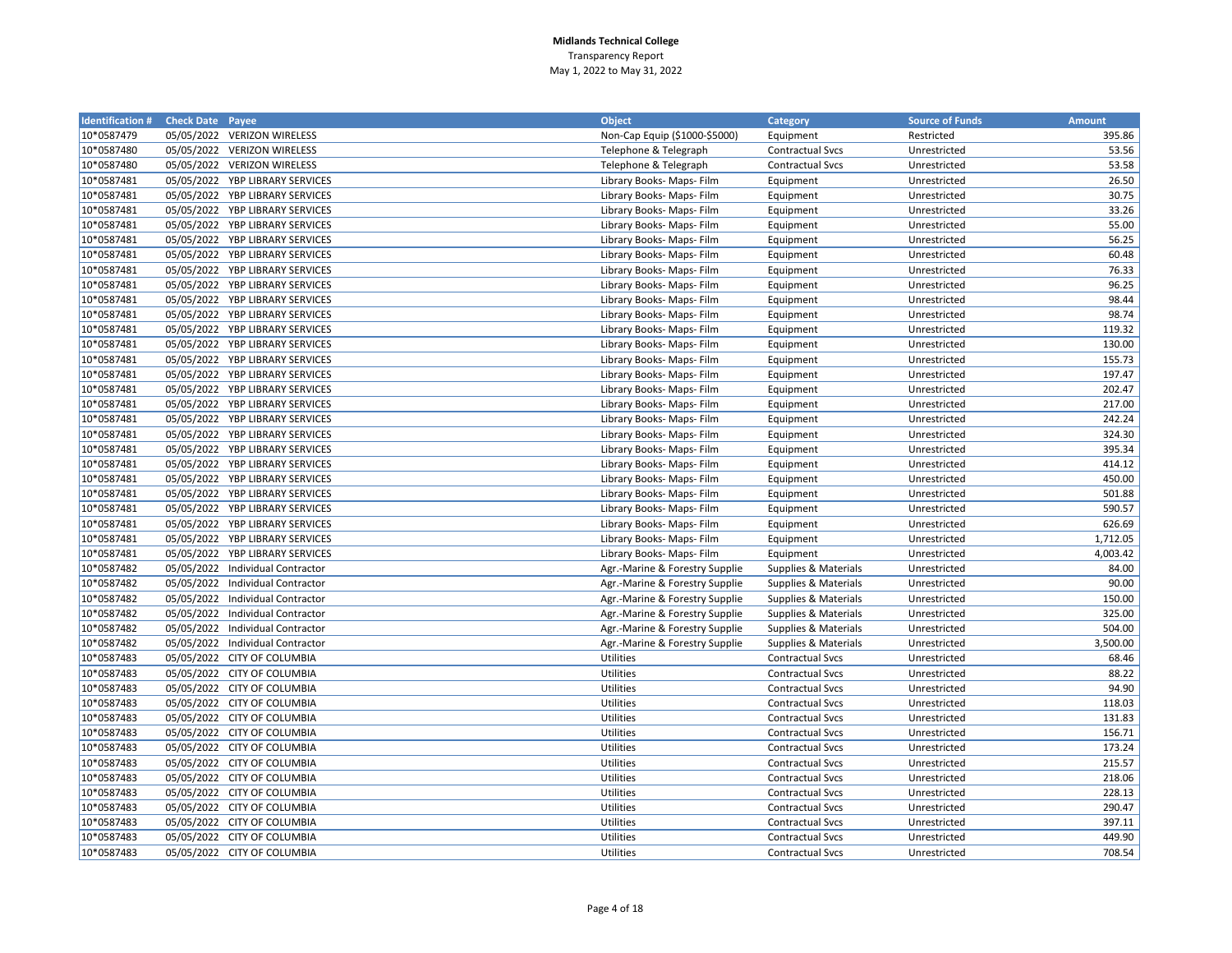| <b>Identification # Check Date Payee</b> |                                  | <b>Object</b>                     | Category                | <b>Source of Funds</b> | <b>Amount</b> |
|------------------------------------------|----------------------------------|-----------------------------------|-------------------------|------------------------|---------------|
| 10*0587483                               | 05/05/2022 CITY OF COLUMBIA      | Utilities                         | <b>Contractual Svcs</b> | Unrestricted           | 757.35        |
| 10*0587483                               | 05/05/2022 CITY OF COLUMBIA      | Utilities                         | <b>Contractual Svcs</b> | Unrestricted           | 774.89        |
| 10*0587483                               | 05/05/2022 CITY OF COLUMBIA      | Utilities                         | <b>Contractual Svcs</b> | Unrestricted           | 7,093.85      |
| 10*0587483                               | 05/05/2022 CITY OF COLUMBIA      | Utilities                         | <b>Contractual Svcs</b> | Unrestricted           | 7,736.20      |
| 10*0587483                               | 05/05/2022 CITY OF COLUMBIA      | Utilities                         | <b>Contractual Svcs</b> | Unrestricted           | 10,444.05     |
| 10*0587483                               | 05/05/2022 CITY OF COLUMBIA      | Utilities                         | <b>Contractual Svcs</b> | Unrestricted           | 10,750.28     |
| 10*0587483                               | 05/05/2022 CITY OF COLUMBIA      | Utilities                         | <b>Contractual Svcs</b> | Unrestricted           | 16,794.72     |
| 10*E0019572                              | 05/05/2022 MTC Employee          | In-State Priv. Auto Mil.          | Travel - In State       | Unrestricted           | 46.22         |
| 10*E0019573                              | 05/05/2022 MTC Employee          | In-State Priv. Auto Mil.          | Travel - In State       | Unrestricted           | 10.53         |
| 10*E0019574                              | 05/05/2022 MTC Employee          | In-State Priv. Auto Mil.          | Travel - In State       | Unrestricted           | 10.53         |
| 10*E0019575                              | 05/05/2022 MTC Employee          | In-State Priv. Auto Mil.          | Travel - In State       | Unrestricted           | 28.34         |
| 10*E0019576                              | 05/05/2022 MTC Employee          | In-State Priv. Auto Mil.          | Travel - In State       | Unrestricted           | 10.53         |
| 10*E0019579                              | 05/05/2022 MTC Employee          | In-State Priv. Auto Mil.          | Travel - In State       | Unrestricted           | 67.22         |
| 10*E0019580                              | 05/05/2022 MTC Employee          | In-State Priv. Auto Mil.          | Travel - In State       | Unrestricted           | 19.89         |
| 10*E0019581                              | 05/05/2022 MTC Employee          | In-State Priv. Auto Mil.          | Travel - In State       | Unrestricted           | 317.07        |
| 10*E0019582                              | 05/05/2022 MTC Employee          | In-State Priv. Auto Mil.          | Travel - In State       | Unrestricted           | 76.30         |
| 10*E0019583                              | 05/05/2022 MTC Employee          | In-State Priv. Auto Mil.          | Travel - In State       | Unrestricted           | 7.61          |
| 10*E0019584                              | 05/05/2022 MTC Employee          | Out-of-State-Misc. Travel Ex.     | Travel - Out of State   | Restricted             | 56.99         |
| 10*E0019584                              | 05/05/2022 MTC Employee          | In-State-Meals                    | Travel - In State       | Restricted             | 70.00         |
| 10*E0019584                              | 05/05/2022 MTC Employee          | In-State Priv. Auto Mil.          | Travel - In State       | Restricted             | 115.98        |
| 10*E0019584                              | 05/05/2022 MTC Employee          | Out-of-State-Priv. Auto.Mil.      | Travel - Out of State   | Restricted             | 122.85        |
| 10*E0019584                              | 05/05/2022 MTC Employee          | Out-of-State-Meals                | Travel - Out of State   | Restricted             | 200.00        |
| 10*E0019584                              | 05/05/2022 MTC Employee          | Out-of-State-Lodging              | Travel - Out of State   | Restricted             | 745.80        |
| 10*E0019585                              | 05/05/2022 MTC Employee          | In-State Priv. Auto Mil.          | Travel - In State       | Unrestricted           | 253.89        |
| 10*E0019587                              | 05/05/2022 MTC Employee          | In-State Priv. Auto Mil.          | Travel - In State       | Unrestricted           | 19.89         |
| 10*E0019588                              | 05/05/2022 MTC Employee          | In-State Priv. Auto Mil.          | Travel - In State       | Unrestricted           | 258.57        |
| 10*E0019589                              | 05/05/2022 MTC Employee          | In-State Priv. Auto Mil.          | Travel - In State       | Unrestricted           | 49.73         |
| 10*E0019590                              | 05/05/2022 MTC Employee          | In-State-Registration Fees        | Travel - In State       | Unrestricted           | 80.00         |
| 10*E0019590                              | 05/05/2022 MTC Employee          | In-State Priv. Auto Mil.          | Travel - In State       | Unrestricted           | 124.26        |
| 10*E0019590                              | 05/05/2022 MTC Employee          | In-State-Lodging                  | Travel - In State       | Unrestricted           | 139.71        |
| 10*E0019591                              | 05/05/2022 Individual Contractor | <b>Other Contractual Services</b> | <b>Contractual Svcs</b> | Unrestricted           | 150.00        |
| 10*E0019591                              | 05/05/2022 Individual Contractor | <b>Other Contractual Services</b> | <b>Contractual Svcs</b> | Unrestricted           | 150.00        |
| 10*E0019591                              | 05/05/2022 Individual Contractor | <b>Other Contractual Services</b> | <b>Contractual Svcs</b> | Unrestricted           | 195.00        |
| 10*E0019591                              | 05/05/2022 Individual Contractor | <b>Other Contractual Services</b> | <b>Contractual Svcs</b> | Unrestricted           | 195.00        |
| 10*E0019591                              | 05/05/2022 Individual Contractor | <b>Other Contractual Services</b> | <b>Contractual Svcs</b> | Unrestricted           | 195.00        |
| 10*E0019591                              | 05/05/2022 Individual Contractor | <b>Other Contractual Services</b> | <b>Contractual Svcs</b> | Unrestricted           | 195.00        |
| 10*E0019591                              | 05/05/2022 Individual Contractor | <b>Other Contractual Services</b> | <b>Contractual Svcs</b> | Unrestricted           | 195.00        |
| 10*E0019591                              | 05/05/2022 Individual Contractor | <b>Other Contractual Services</b> | <b>Contractual Svcs</b> | Unrestricted           | 195.00        |
| 10*E0019591                              | 05/05/2022 Individual Contractor | <b>Other Contractual Services</b> | <b>Contractual Svcs</b> | Unrestricted           | 195.00        |
| 10*E0019591                              | 05/05/2022 Individual Contractor | <b>Other Contractual Services</b> | <b>Contractual Svcs</b> | Unrestricted           | 195.00        |
| 10*E0019591                              | 05/05/2022 Individual Contractor | <b>Other Contractual Services</b> | <b>Contractual Svcs</b> | Unrestricted           | 195.00        |
| 10*E0019591                              | 05/05/2022 Individual Contractor | <b>Other Contractual Services</b> | <b>Contractual Svcs</b> | Unrestricted           | 195.00        |
| 10*E0019591                              | 05/05/2022 Individual Contractor | <b>Other Contractual Services</b> | <b>Contractual Svcs</b> | Unrestricted           | 195.00        |
| 10*E0019591                              | 05/05/2022 Individual Contractor | <b>Other Contractual Services</b> | <b>Contractual Svcs</b> | Unrestricted           | 195.00        |
| 10*E0019591                              | 05/05/2022 Individual Contractor | <b>Other Contractual Services</b> | <b>Contractual Svcs</b> | Unrestricted           | 390.00        |
| 10*E0019591                              | 05/05/2022 Individual Contractor | <b>Other Contractual Services</b> | <b>Contractual Svcs</b> | Unrestricted           | 390.00        |
| 10*E0019591                              | 05/05/2022 Individual Contractor | <b>Other Contractual Services</b> | Contractual Svcs        | Unrestricted           | 585.00        |
| 10*E0019592                              | 05/05/2022 MTC Employee          | In-State Priv. Auto Mil.          | Travel - In State       | Unrestricted           | 68.45         |
| 10*E0019593                              | 05/05/2022 MTC Employee          | In-State Priv. Auto Mil.          | Travel - In State       | Unrestricted           | 42.12         |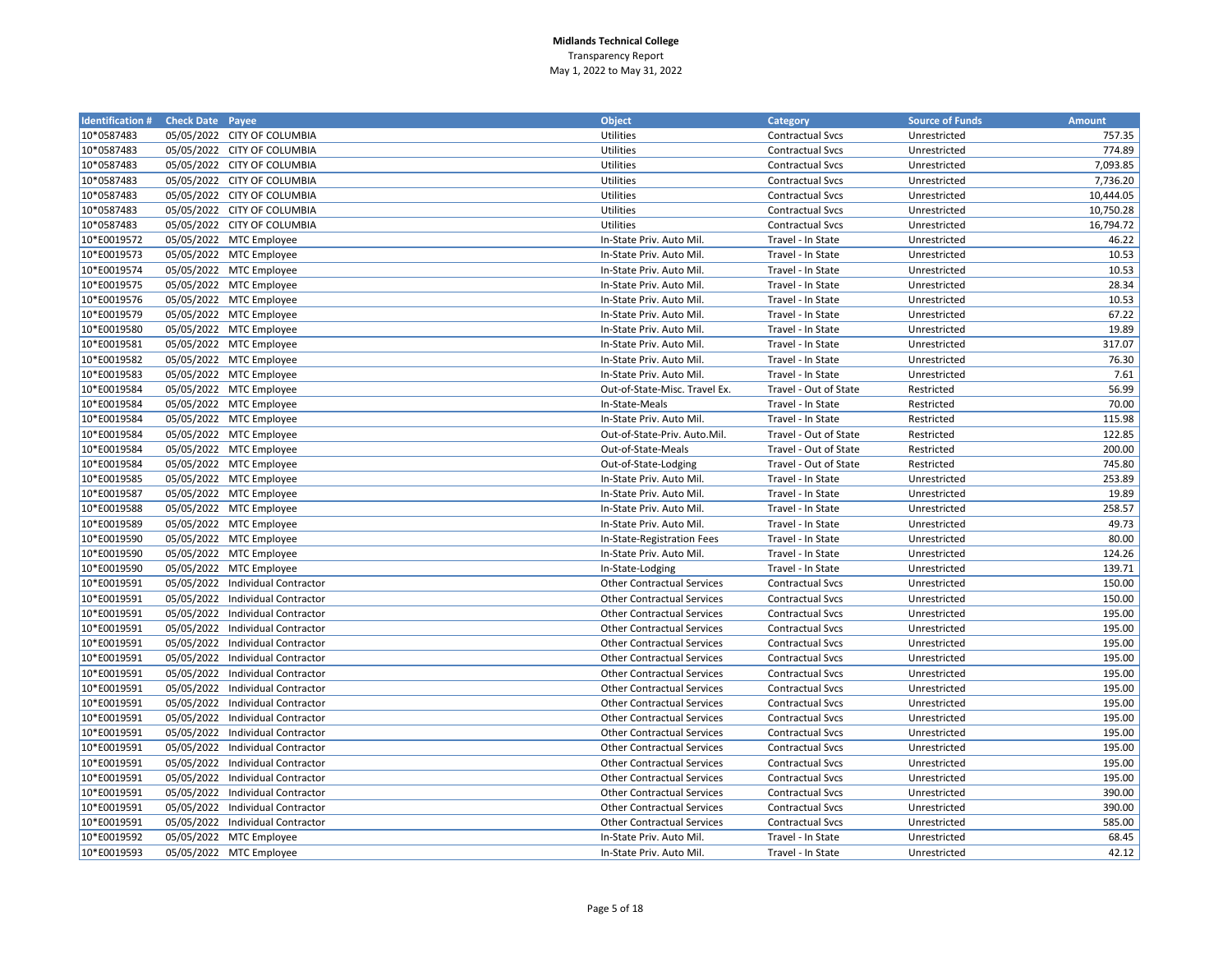| <b>Identification # Check Date Payee</b> |            |                                                                       | <b>Object</b>                     | <b>Category</b>          | <b>Source of Funds</b>  | <b>Amount</b> |
|------------------------------------------|------------|-----------------------------------------------------------------------|-----------------------------------|--------------------------|-------------------------|---------------|
| 10*E0019594                              |            | 05/05/2022 MTC Employee                                               | In-State Priv. Auto Mil.          | Travel - In State        | Unrestricted            | 76.05         |
| 10*E0019595                              |            | 05/05/2022 MTC Employee                                               | In-State-Meals                    | Travel - In State        | Unrestricted            | 35.00         |
| 10*E0019595                              |            | 05/05/2022 MTC Employee                                               | In-State-Lodging                  | Travel - In State        | Unrestricted            | 75.48         |
| 10*E0019595                              |            | 05/05/2022 MTC Employee                                               | In-State-Lodging                  | Travel - In State        | Unrestricted            | 75.48         |
| 10*E0019595                              |            | 05/05/2022 MTC Employee                                               | Non State Employee Travel         | <b>Contractual Svcs</b>  | Unrestricted            | 301.92        |
| 10*E0019596                              |            | 05/05/2022 MTC Employee                                               | In-State Priv. Auto Mil.          | Travel - In State        | Unrestricted            | 106.28        |
| 10*E0019597                              |            | 05/05/2022 MTC Employee                                               | In-State Priv. Auto Mil.          | Travel - In State        | Unrestricted            | 301.86        |
| 10*E0019598                              |            | 05/05/2022 MTC Employee                                               | In-State Priv. Auto Mil.          | Travel - In State        | Unrestricted            | 31.59         |
| 10*E0019599                              |            | 05/05/2022 MTC Employee                                               | In-State Priv. Auto Mil.          | Travel - In State        | Unrestricted            | 36.27         |
| 10*E0019600                              |            | 05/05/2022 MTC Employee                                               | In-State Priv. Auto Mil.          | Travel - In State        | Unrestricted            | 60.84         |
| 10*E0019601                              |            | 05/05/2022 MTC Employee                                               | In-State Priv. Auto Mil.          | Travel - In State        | Unrestricted            | 45.63         |
| 10*E0019602                              |            | 05/05/2022 MTC Employee                                               | In-State Priv. Auto Mil.          | Travel - In State        | Unrestricted            | 19.89         |
| 10*E0019603                              |            | 05/05/2022 MTC Employee                                               | In-State Priv. Auto Mil.          | Travel - In State        | Unrestricted            | 7.61          |
| 10*E0019604                              |            | 05/05/2022 MTC Employee                                               | In-State Priv. Auto Mil.          | Travel - In State        | Unrestricted            | 7.48          |
| 10*E0019605                              |            | 05/05/2022 MTC Employee                                               | In-State Priv. Auto Mil.          | Travel - In State        | Unrestricted            | 116.12        |
| 10*E0019606                              |            | 05/05/2022 MTC Employee                                               | In-State Priv. Auto Mil.          | Travel - In State        | Unrestricted            | 35.11         |
| 10*E0019607                              |            | 05/05/2022 MTC Employee                                               | In-State Priv. Auto Mil.          | Travel - In State        | Unrestricted            | 67.28         |
| 10*E0019608                              |            | 05/05/2022 MTC Employee                                               | In-State Priv. Auto Mil.          | Travel - In State        | Unrestricted            | 35.00         |
| 10*E0019609                              |            | 05/05/2022 MTC Employee                                               | In-State Priv. Auto Mil.          | Travel - In State        | Unrestricted            | 10.53         |
| 10*E0019610                              |            | 05/05/2022 MTC Employee                                               | In-State Priv. Auto Mil.          | Travel - In State        | Unrestricted            | 89.04         |
| 10*E0019611                              |            | 05/05/2022 LORICK OFFICE PRODUCTS INC                                 | Non-Cap Equip (\$1000-\$5000)     | Equipment                | Capital Projects        | 750.00        |
| 10*E0019611                              |            | 05/05/2022 LORICK OFFICE PRODUCTS INC                                 | Non-Cap Equip (\$1000-\$5000)     | Equipment                | <b>Capital Projects</b> | 1,201.00      |
| 10*E0019611                              |            | 05/05/2022 LORICK OFFICE PRODUCTS INC                                 | Non-Cap Equip (\$1000-\$5000)     | Equipment                | Capital Projects        | 1,890.00      |
| 10*E0019611                              |            | 05/05/2022 LORICK OFFICE PRODUCTS INC                                 | Non-Cap Equip (\$1000-\$5000)     | Equipment                | <b>Capital Projects</b> | 8,356.00      |
| 10*0587487                               |            | 05/09/2022 ALLIED CRAWFORD                                            | <b>Education Supplies</b>         | Supplies & Materials     | Unrestricted            | 50.00         |
| 10*0587487                               |            | 05/09/2022 ALLIED CRAWFORD                                            | <b>Education Supplies</b>         | Supplies & Materials     | Unrestricted            | 303.30        |
| 10*0587487                               |            | 05/09/2022 ALLIED CRAWFORD                                            | <b>Education Supplies</b>         | Supplies & Materials     | Unrestricted            | 912.66        |
| 10*0587487                               |            | 05/09/2022 ALLIED CRAWFORD                                            | <b>Education Supplies</b>         | Supplies & Materials     | Unrestricted            | 2,133.78      |
| 10*0587487                               |            | 05/09/2022 ALLIED CRAWFORD                                            | <b>Education Supplies</b>         | Supplies & Materials     | Unrestricted            | 2,823.84      |
| 10*0587488                               |            | 05/09/2022 CENTRAL MIDLANDS REGIONAL TRANSIT AUTHORITY                | <b>Other Contractual Services</b> | <b>Contractual Svcs</b>  | Capital Projects        | 12,061.00     |
| 10*0587490                               |            | 05/09/2022 DEPARTMENT OF ADMINISTRATION OFFICE OF INTERNAL OPERATIONS | Motorized Vehicle Repair          | <b>Contractural Svcs</b> | Unrestricted            | 75.24         |
| 10*0587490                               |            | 05/09/2022 DEPARTMENT OF ADMINISTRATION OFFICE OF INTERNAL OPERATIONS | Motorized Vehicle Repair          | <b>Contractural Svcs</b> | Unrestricted            | 110.27        |
| 10*0587490                               | 05/09/2022 | DEPARTMENT OF ADMINISTRATION OFFICE OF INTERNAL OPERATIONS            | Motorized Vehicle Repair          | <b>Contractural Svcs</b> | Unrestricted            | 148.20        |
| 10*0587490                               |            | 05/09/2022 DEPARTMENT OF ADMINISTRATION OFFICE OF INTERNAL OPERATIONS | Motorized Vehicle Repair          | <b>Contractural Svcs</b> | Unrestricted            | 217.59        |
| 10*0587490                               |            | 05/09/2022 DEPARTMENT OF ADMINISTRATION OFFICE OF INTERNAL OPERATIONS | Motorized Vehicle Repair          | <b>Contractural Svcs</b> | Unrestricted            | 538.08        |
| 10*0587490                               |            | 05/09/2022 DEPARTMENT OF ADMINISTRATION OFFICE OF INTERNAL OPERATIONS | Motorized Vehicle Repair          | <b>Contractural Svcs</b> | Unrestricted            | 752.18        |
| 10*0587491                               |            | 05/09/2022 DEPARTMENT OF ADMINISTRATION OFFICE OF INTERNAL OPERATIONS | Motorized Vehicle Repair          | Contractural Svcs        | Unrestricted            | 175.56        |
| 10*0587491                               |            | 05/09/2022 DEPARTMENT OF ADMINISTRATION OFFICE OF INTERNAL OPERATIONS | Motorized Vehicle Repair          | Contractural Svcs        | Unrestricted            | 713.39        |
| 10*0587491                               | 05/09/2022 | DEPARTMENT OF ADMINISTRATION OFFICE OF INTERNAL OPERATIONS            | Motorized Vehicle Repair          | Contractural Svcs        | Unrestricted            | 1,143.16      |
| 10*0587492                               |            | 05/09/2022 DEPARTMENT OF ADMINISTRATION OFFICE OF INTERNAL OPERATIONS | Motorized Vehicle Repair          | Contractural Svcs        | Unrestricted            | 62.70         |
| 10*0587492                               |            | 05/09/2022 DEPARTMENT OF ADMINISTRATION OFFICE OF INTERNAL OPERATIONS | Motorized Vehicle Repair          | Contractural Svcs        | Unrestricted            | 155.56        |
| 10*0587492                               | 05/09/2022 | DEPARTMENT OF ADMINISTRATION OFFICE OF INTERNAL OPERATIONS            | Motorized Vehicle Repair          | <b>Contractural Svcs</b> | Unrestricted            | 342.00        |
| 10*0587492                               | 05/09/2022 | DEPARTMENT OF ADMINISTRATION OFFICE OF INTERNAL OPERATIONS            | Motorized Vehicle Repair          | Contractural Svcs        | Unrestricted            | 588.79        |
| 10*0587492                               | 05/09/2022 | DEPARTMENT OF ADMINISTRATION OFFICE OF INTERNAL OPERATIONS            | Motorized Vehicle Repair          | <b>Contractural Svcs</b> | Unrestricted            | 844.93        |
| 10*0587492                               |            | 05/09/2022 DEPARTMENT OF ADMINISTRATION OFFICE OF INTERNAL OPERATIONS | Motorized Vehicle Repair          | Contractural Svcs        | Unrestricted            | 1,152.17      |
| 10*0587492                               | 05/09/2022 | DEPARTMENT OF ADMINISTRATION OFFICE OF INTERNAL OPERATIONS            | Motorized Vehicle Repair          | Contractural Svcs        | Unrestricted            | 1,425.76      |
| 10*0587493                               | 05/09/2022 | DEPARTMENT OF ADMINISTRATION OFFICE OF INTERNAL OPERATIONS            | Motorized Vehicle Repair          | Contractural Svcs        | Unrestricted            | 64.98         |
| 10*0587493                               |            | 05/09/2022 DEPARTMENT OF ADMINISTRATION OFFICE OF INTERNAL OPERATIONS | Motorized Vehicle Repair          | <b>Contractural Svcs</b> | Unrestricted            | 327.25        |
| 10*0587493                               |            | 05/09/2022 DEPARTMENT OF ADMINISTRATION OFFICE OF INTERNAL OPERATIONS | Motorized Vehicle Repair          | Contractural Svcs        | Unrestricted            | 437.76        |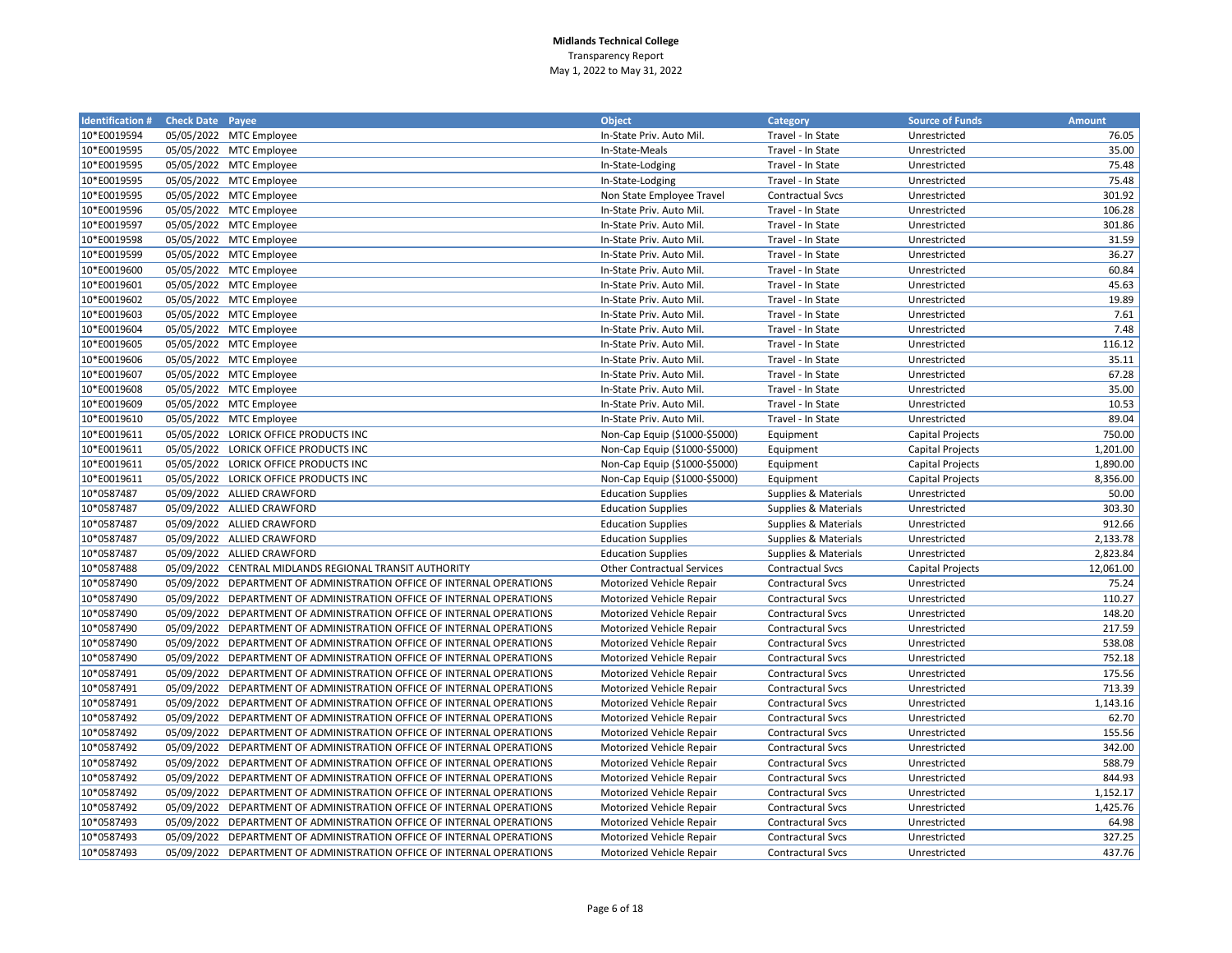| <b>Identification # Check Date Payee</b> |                                                                       | <b>Object</b>                   | Category                 | <b>Source of Funds</b> | <b>Amount</b> |
|------------------------------------------|-----------------------------------------------------------------------|---------------------------------|--------------------------|------------------------|---------------|
| 10*0587493                               | 05/09/2022 DEPARTMENT OF ADMINISTRATION OFFICE OF INTERNAL OPERATIONS | Motorized Vehicle Repair        | Contractural Svcs        | Unrestricted           | 1,045.03      |
| 10*0587493                               | 05/09/2022 DEPARTMENT OF ADMINISTRATION OFFICE OF INTERNAL OPERATIONS | Motorized Vehicle Repair        | <b>Contractural Svcs</b> | Unrestricted           | 1,143.39      |
| 10*0587493                               | 05/09/2022 DEPARTMENT OF ADMINISTRATION OFFICE OF INTERNAL OPERATIONS | Motorized Vehicle Repair        | <b>Contractural Svcs</b> | Unrestricted           | 2,483.92      |
| 10*0587496                               | 05/09/2022 DILLON SUPPLY CO                                           | <b>Education Supplies</b>       | Supplies & Materials     | Unrestricted           | 40.00         |
| 10*0587496                               | 05/09/2022 DILLON SUPPLY CO                                           | <b>Education Supplies</b>       | Supplies & Materials     | Unrestricted           | 370.20        |
| 10*0587496                               | 05/09/2022 DILLON SUPPLY CO                                           | <b>Education Supplies</b>       | Supplies & Materials     | Unrestricted           | 511.60        |
| 10*0587496                               | 05/09/2022 DILLON SUPPLY CO                                           | <b>Education Supplies</b>       | Supplies & Materials     | Unrestricted           | 555.30        |
| 10*0587496                               | 05/09/2022 DILLON SUPPLY CO                                           | <b>Education Supplies</b>       | Supplies & Materials     | Unrestricted           | 1,205.00      |
| 10*0587497                               | 05/09/2022 H R Allen Inc                                              | <b>General Repair</b>           | <b>Contractual Svcs</b>  | Unrestricted           | 1,250.00      |
| 10*0587499                               | 05/09/2022 IMPERIAL DADE                                              | Hsehld.- Lnd.-Jan. Supplies     | Supplies & Materials     | Unrestricted           | 257.70        |
| 10*0587499                               | 05/09/2022 IMPERIAL DADE                                              | Hsehld.- Lnd.-Jan. Supplies     | Supplies & Materials     | Unrestricted           | 429.20        |
| 10*0587499                               | 05/09/2022 IMPERIAL DADE                                              | Hsehld.- Lnd.-Jan. Supplies     | Supplies & Materials     | Unrestricted           | 6,465.00      |
| 10*0587500                               | 05/09/2022 JONES & BARTLETT LEARNING, LLC                             | Library Books- Maps- Film       | Equipment                | Unrestricted           | 105.77        |
| 10*0587501                               | 05/09/2022 THE LINCOLN ELECTRIC COMPANY                               | <b>Education Supplies</b>       | Supplies & Materials     | Unrestricted           | 512.82        |
| 10*0587501                               | 05/09/2022 THE LINCOLN ELECTRIC COMPANY                               | <b>Education Supplies</b>       | Supplies & Materials     | Unrestricted           | 693.00        |
| 10*0587502                               | 05/09/2022 MCKESSON MEDICAL SURGICAL INC                              | <b>Education Supplies</b>       | Supplies & Materials     | Unrestricted           | 5.71          |
| 10*0587502                               | 05/09/2022 MCKESSON MEDICAL SURGICAL INC                              | <b>Education Supplies</b>       | Supplies & Materials     | Unrestricted           | 94.65         |
| 10*0587502                               | 05/09/2022 MCKESSON MEDICAL SURGICAL INC                              | <b>Education Supplies</b>       | Supplies & Materials     | Unrestricted           | 443.56        |
| 10*0587503                               | 05/09/2022 THE METRO GROUP INC                                        | General Repair                  | <b>Contractual Svcs</b>  | Unrestricted           | 443.50        |
| 10*0587506                               | 05/09/2022 POLLOCK COMPANY                                            | Rental-Photocopy Equipment      | <b>Fixed Charges</b>     | Unrestricted           | 59.15         |
| 10*0587506                               | 05/09/2022 POLLOCK COMPANY                                            | Rental-Photocopy Equipment      | <b>Fixed Charges</b>     | Unrestricted           | 202.50        |
| 10*0587506                               | 05/09/2022 POLLOCK COMPANY                                            | Rental-Photocopy Equipment      | <b>Fixed Charges</b>     | Unrestricted           | 390.00        |
| 10*0587507                               | 05/09/2022 RITTENHOUSE BOOK DISTRIBUTORS, LLC                         | Library Books- Maps- Film       | Equipment                | Unrestricted           | 1,982.40      |
| 10*0587508                               | 05/09/2022 SHI INTERNATIONAL INC                                      | Non-Cap Equip (\$1000-\$5000)   | Equipment                | Restricted             | 154.76        |
| 10*0587508                               | 05/09/2022 SHI INTERNATIONAL INC                                      | Non-Cap Equip (\$1000-\$5000)   | Equipment                | Restricted             | 237.47        |
| 10*0587508                               | 05/09/2022 SHI INTERNATIONAL INC                                      | Non-Cap Equip (\$1000-\$5000)   | Equipment                | Restricted             | 1,950.73      |
| 10*0587508                               | 05/09/2022 SHI INTERNATIONAL INC                                      | Non-Cap Equip (\$1000-\$5000)   | Equipment                | Restricted             | 2,982.63      |
| 10*E0019612                              | 05/09/2022 MTC Employee                                               | In-State Priv. Auto Mil         | Travel - In State        | Unrestricted           | 53.24         |
| 10*E0019613                              | 05/09/2022 MTC Employee                                               | In-State Priv. Auto Mil         | Travel - In State        | Unrestricted           | 45.63         |
| 10*E0019614                              | 05/09/2022 MTC Employee                                               | Out-of-State-Misc. Travel Ex.   | Travel - Out of State    | Unrestricted           | 31.96         |
| 10*E0019614                              | 05/09/2022 MTC Employee                                               | Out-of-State-Meals              | Travel - Out of State    | Unrestricted           | 65.00         |
| 10*E0019614                              | 05/09/2022 MTC Employee                                               | Out-of-State-Lodging            | Travel - Out of State    | Unrestricted           | 438.76        |
| 10*E0019614                              | 05/09/2022 MTC Employee                                               | Out-of-State-Priv. Auto.Mil.    | Travel - Out of State    | Unrestricted           | 504.28        |
| 10*E0019615                              | 05/09/2022 MTC Employee                                               | In-State Priv. Auto Mil         | Travel - In State        | Unrestricted           | 28.34         |
| 10*E0019615                              | 05/09/2022 MTC Employee                                               | In-State Priv. Auto Mil.        | Travel - In State        | Unrestricted           | 116.63        |
| 10*0587511                               | 05/12/2022 7-SIGMA INCORPORATED                                       | Non-Cap Equip (\$1000-\$5000)   | Equipment                | Restricted             | 67.00         |
| 10*0587511                               | 05/12/2022 7-SIGMA INCORPORATED                                       | Non-Cap Equip (\$1000-\$5000)   | Equipment                | Restricted             | 399.00        |
| 10*0587511                               | 05/12/2022 7-SIGMA INCORPORATED                                       | Non-Cap Equip (\$1000-\$5000)   | Equipment                | Restricted             | 2,850.00      |
| 10*0587511                               | 05/12/2022 7-SIGMA INCORPORATED                                       | Non-Cap Equip (\$1000-\$5000)   | Equipment                | Restricted             | 4,970.40      |
| 10*0587512                               | 05/12/2022 ACS SOUND & LIGHTING                                       | Major Supp Subj To Inv <\$1,000 | Supplies & Materials     | Restricted             | 87.00         |
| 10*0587512                               | 05/12/2022 ACS SOUND & LIGHTING                                       | Major Supp Subj To Inv <\$1,000 | Supplies & Materials     | Restricted             | 410.50        |
| 10*0587512                               | 05/12/2022 ACS SOUND & LIGHTING                                       | Major Supp Subj To Inv <\$1,000 | Supplies & Materials     | Restricted             | 493.35        |
| 10*0587512                               | 05/12/2022 ACS SOUND & LIGHTING                                       |                                 | Supplies & Materials     | Restricted             | 713.92        |
| 10*0587512                               | 05/12/2022 ACS SOUND & LIGHTING                                       | Major Supp Subj To Inv <\$1,000 |                          | Restricted             | 3,284.00      |
| 10*0587512                               | 05/12/2022 ACS SOUND & LIGHTING                                       | Major Supp Subj To Inv <\$1,000 | Supplies & Materials     | Restricted             | 9,330.04      |
|                                          |                                                                       | Major Supp Subj To Inv <\$1,000 | Supplies & Materials     |                        |               |
| 10*0587513                               | 05/12/2022 ACTEON INC                                                 | Non-Cap Equip (\$1000-\$5000)   | Equipment                | Unrestricted           | 14.85         |
| 10*0587513                               | 05/12/2022 ACTEON INC                                                 | Non-Cap Equip (\$1000-\$5000)   | Equipment                | Unrestricted           | 1,800.00      |
| 10*0587513                               | 05/12/2022 ACTEON INC                                                 | Non-Cap Equip (\$1000-\$5000)   | Equipment                | Unrestricted           | 2,400.00      |
| 10*0587514                               | 05/12/2022 AIRGAS USA LLC                                             | <b>Education Supplies</b>       | Supplies & Materials     | Unrestricted           | 150.00        |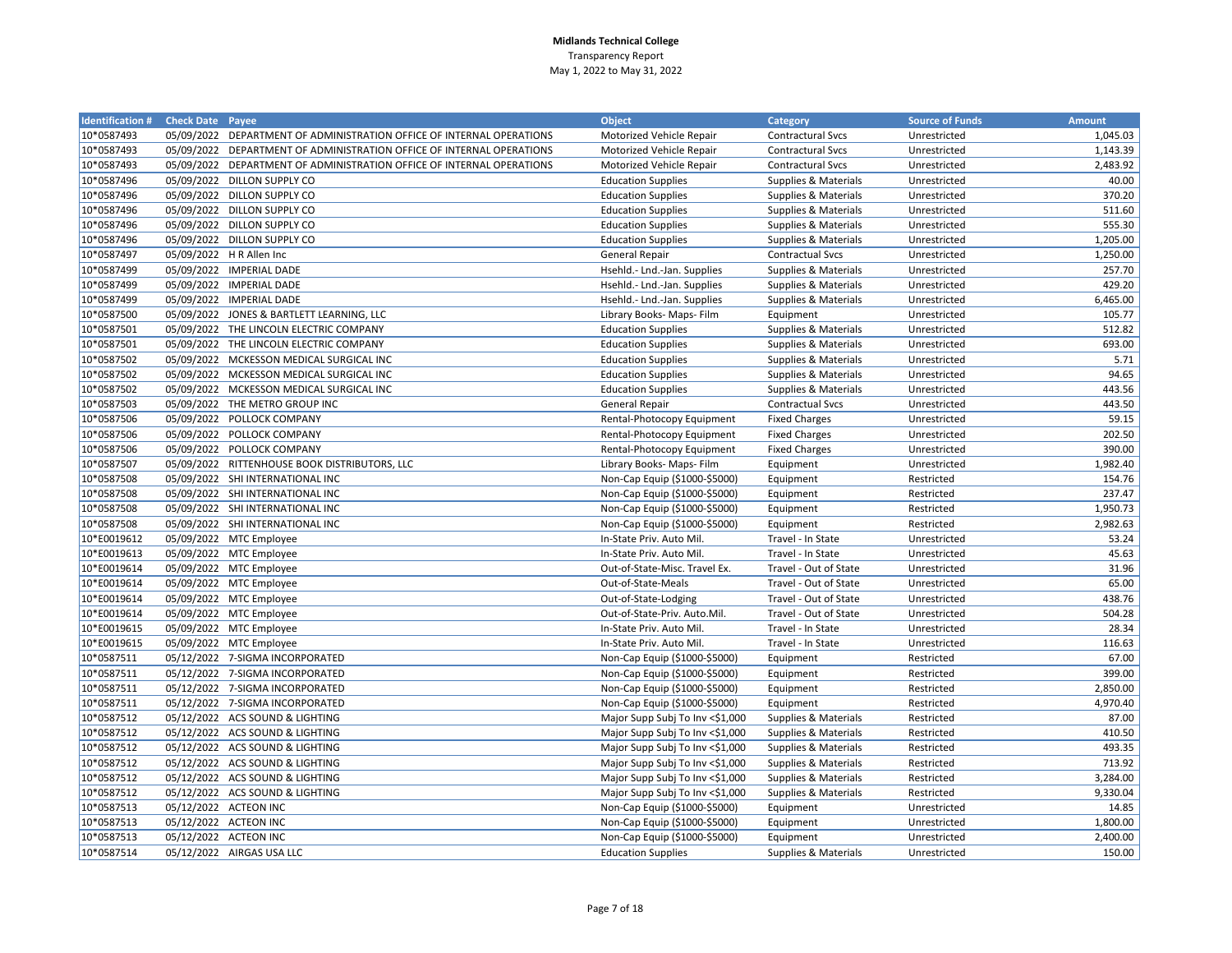| <b>Identification # Check Date Payee</b> |                      |                                                                 | <b>Object</b>                     | Category                        | <b>Source of Funds</b>             | <b>Amount</b> |
|------------------------------------------|----------------------|-----------------------------------------------------------------|-----------------------------------|---------------------------------|------------------------------------|---------------|
| 10*0587514                               |                      | 05/12/2022 AIRGAS USA LLC                                       | <b>Education Supplies</b>         | Supplies & Materials            | Unrestricted                       | 361.89        |
| 10*0587515                               |                      | 05/12/2022 American Association of Medical Assistants Endowment | Certification Exam Fee            | Student Fees - Curriculum       | Unrestricted                       | 2,375.00      |
| 10*0587516                               | 05/12/2022 APPLE INC |                                                                 | Data Proc Equip $>$ \$5000.01     | Equipment                       | Unrestricted                       | 79.00         |
| 10*0587516                               | 05/12/2022 APPLE INC |                                                                 | Data Proc Equip > \$5000.01       | Equipment                       | Unrestricted                       | 1,029.00      |
| 10*0587517                               |                      | 05/12/2022 Assoc of Surgical Technologist                       | Surgical Tech Natl Exam           | Student Fees - Curriculum       | Unrestricted                       | 4,446.00      |
| 10*0587518                               | 05/12/2022 AT&T CORP |                                                                 | Telephone & Telegraph             | <b>Contractual Svcs</b>         | Unrestricted                       | 10,702.72     |
| 10*0587519                               |                      | 05/12/2022 Batesburg-Leesville Department of Public Works       | Utilities                         | <b>Contractual Svcs</b>         | Unrestricted                       | 24.00         |
| 10*0587519                               |                      | 05/12/2022 Batesburg-Leesville Department of Public Works       | <b>Utilities</b>                  | <b>Contractual Svcs</b>         | Unrestricted                       | 76.45         |
| 10*0587520                               |                      | 05/12/2022 BANK OF AMERICA                                      | Out-of-State-Lodging              | Travel - Out of State           | Unrestricted                       | 503.10        |
| 10*0587522                               |                      | 05/12/2022 BORDER STATES ELECTRIC                               | <b>Maintenance Supplies</b>       | Supplies & Materials            | Unrestricted                       | 4,646.60      |
| 10*0587523                               |                      | 05/12/2022 CED PERRY-MANN ELECTRIC CO.                          | <b>Maintenance Supplies</b>       | Supplies & Materials            | Unrestricted                       | 9,243.50      |
| 10*0587524                               |                      | 05/12/2022 CITY OF COLUMBIA                                     | <b>Utilities</b>                  | <b>Contractual Svcs</b>         | Unrestricted                       | 270.00        |
| 10*0587525                               |                      | 05/12/2022 CYBERWOVEN                                           | <b>Other Contractual Services</b> | <b>Contractual Svcs</b>         | Unrestricted                       | 14,657.50     |
| 10*0587526                               |                      | 05/12/2022 Deloache Florist Inc                                 | <b>Other Contractual Services</b> | <b>Contractual Svcs</b>         | Unrestricted                       | 30.00         |
| 10*0587526                               |                      | 05/12/2022 Deloache Florist Inc                                 | <b>Other Contractual Services</b> | <b>Contractual Svcs</b>         | Unrestricted                       | 60.00         |
| 10*0587526                               |                      | 05/12/2022 Deloache Florist Inc                                 | <b>Other Contractual Services</b> | <b>Contractual Svcs</b>         | Unrestricted                       | 60.00         |
| 10*0587526                               |                      | 05/12/2022 Deloache Florist Inc                                 | <b>Other Contractual Services</b> | <b>Contractual Svcs</b>         | Unrestricted                       | 72.00         |
| 10*0587526                               |                      | 05/12/2022 Deloache Florist Inc                                 | <b>Other Contractual Services</b> | <b>Contractual Svcs</b>         | Unrestricted                       | 80.00         |
| 10*0587526                               |                      | 05/12/2022 Deloache Florist Inc                                 | <b>Other Contractual Services</b> | <b>Contractual Svcs</b>         | Unrestricted                       | 90.00         |
| 10*0587527                               |                      | 05/12/2022 DOMINION ENERGY SOUTH CAROLINA INC                   | <b>Utilities</b>                  | <b>Contractual Svcs</b>         | <b>Enterprise Campus Authority</b> | 1,017.02      |
| 10*0587528                               |                      | 05/12/2022 EVOQUA WATER TECHNOLOGIES LLC                        | <b>Other Contractual Services</b> | <b>Contractual Svcs</b>         | Unrestricted                       | 189.89        |
| 10*0587528                               |                      | 05/12/2022 EVOQUA WATER TECHNOLOGIES LLC                        | <b>Other Contractual Services</b> | <b>Contractual Svcs</b>         | Unrestricted                       | 249.44        |
| 10*0587528                               |                      | 05/12/2022 EVOQUA WATER TECHNOLOGIES LLC                        | <b>Other Contractual Services</b> | <b>Contractual Svcs</b>         | Unrestricted                       | 308.99        |
| 10*0587528                               |                      | 05/12/2022 EVOQUA WATER TECHNOLOGIES LLC                        | <b>General Repair</b>             | <b>Contractual Svcs</b>         | Unrestricted                       | 311.24        |
| 10*0587530                               |                      | 05/12/2022 FEDERAL EXPRESS CORP                                 | Freight- Express- Delivery        | <b>Contractual Svcs</b>         | Unrestricted                       | 43.28         |
| 10*0587531                               |                      | 05/12/2022 FOREST LAKE TRAVEL                                   | Out-of-State Air Transp.          | Travel - Out of State           | Unrestricted                       | 63.41         |
| 10*0587532                               | 05/12/2022 GFOA      |                                                                 | Dues & Membership Fees            | <b>Fixed Charges</b>            | Unrestricted                       | 700.00        |
| 10*0587533                               |                      | 05/12/2022 THE GLASS GURU OF COLUMBIA                           | <b>Education Supplies</b>         | Supplies & Materials            | Unrestricted                       | 19.99         |
| 10*0587533                               |                      | 05/12/2022 THE GLASS GURU OF COLUMBIA                           | <b>Education Supplies</b>         | <b>Supplies &amp; Materials</b> | Unrestricted                       | 47.50         |
| 10*0587533                               |                      | 05/12/2022 THE GLASS GURU OF COLUMBIA                           | <b>Education Supplies</b>         | Supplies & Materials            | Unrestricted                       | 150.00        |
| 10*0587533                               |                      | 05/12/2022 THE GLASS GURU OF COLUMBIA                           | <b>Education Supplies</b>         | Supplies & Materials            | Unrestricted                       | 243.00        |
| 10*0587533                               |                      | 05/12/2022 THE GLASS GURU OF COLUMBIA                           | <b>Education Supplies</b>         | <b>Supplies &amp; Materials</b> | Unrestricted                       | 445.00        |
| 10*0587534                               |                      | 05/12/2022 HENRY SCHEIN INC                                     | Non-Cap Equip (\$1000-\$5000)     | Equipment                       | Restricted                         | 11,627.89     |
| 10*0587535                               | 05/12/2022 HIRETECH  |                                                                 | <b>Other Contractual Services</b> | <b>Contractual Svcs</b>         | Capital Projects                   | 70.00         |
| 10*0587539                               |                      | 05/12/2022 Kilgore International, Inc.                          | Non-Cap Equip (\$1000-\$5000)     | Equipment                       | Unrestricted                       | 40.00         |
| 10*0587539                               |                      | 05/12/2022 Kilgore International, Inc.                          | Non-Cap Equip (\$1000-\$5000)     | Equipment                       | Unrestricted                       | 3,807.00      |
| 10*0587541                               |                      | 05/12/2022 Lexington County Solid Waste                         | <b>Other Contractual Services</b> | <b>Contractual Svcs</b>         | Unrestricted                       | 5.52          |
| 10*0587541                               |                      | 05/12/2022 Lexington County Solid Waste                         | <b>Other Contractual Services</b> | <b>Contractual Svcs</b>         | Unrestricted                       | 6.60          |
| 10*0587541                               |                      | 05/12/2022 Lexington County Solid Waste                         | <b>Other Contractual Services</b> | <b>Contractual Svcs</b>         | Unrestricted                       | 24.38         |
| 10*0587541                               |                      | 05/12/2022 Lexington County Solid Waste                         | <b>Other Contractual Services</b> | <b>Contractual Svcs</b>         | Unrestricted                       | 28.88         |
| 10*0587542                               | 05/12/2022 LoopNet   |                                                                 | <b>Other Contractual Services</b> | <b>Contractual Svcs</b>         | <b>Enterprise Campus Authority</b> | 649.00        |
| 10*0587544                               |                      | 05/12/2022 MADE YOU LOOK MARKETING LLC                          | <b>Promotional Services</b>       | <b>Contractual Svcs</b>         | Unrestricted                       | 85.69         |
| 10*0587544                               |                      | 05/12/2022 MADE YOU LOOK MARKETING LLC                          | <b>Promotional Services</b>       | <b>Contractual Svcs</b>         | Unrestricted                       | 269.75        |
| 10*0587544                               |                      | 05/12/2022 MADE YOU LOOK MARKETING LLC                          | <b>Promotional Services</b>       | <b>Contractual Svcs</b>         | Unrestricted                       | 296.02        |
| 10*0587544                               |                      | 05/12/2022 MADE YOU LOOK MARKETING LLC                          | <b>Promotional Services</b>       | <b>Contractual Svcs</b>         | Unrestricted                       | 460.13        |
| 10*0587544                               |                      | 05/12/2022 MADE YOU LOOK MARKETING LLC                          | <b>Promotional Services</b>       | <b>Contractual Svcs</b>         | Unrestricted                       | 498.56        |
| 10*0587544                               |                      | 05/12/2022 MADE YOU LOOK MARKETING LLC                          | <b>Promotional Services</b>       | <b>Contractual Svcs</b>         | Unrestricted                       | 506.35        |
| 10*0587545                               |                      | 05/12/2022 McGraw-Hill LLC                                      | Library Books- Maps- Film         | Equipment                       | Unrestricted                       | 83.24         |
| 10*0587546                               |                      | 05/12/2022 MCKESSON MEDICAL SURGICAL INC                        | <b>Education Supplies</b>         | Supplies & Materials            | Unrestricted                       | 100.60        |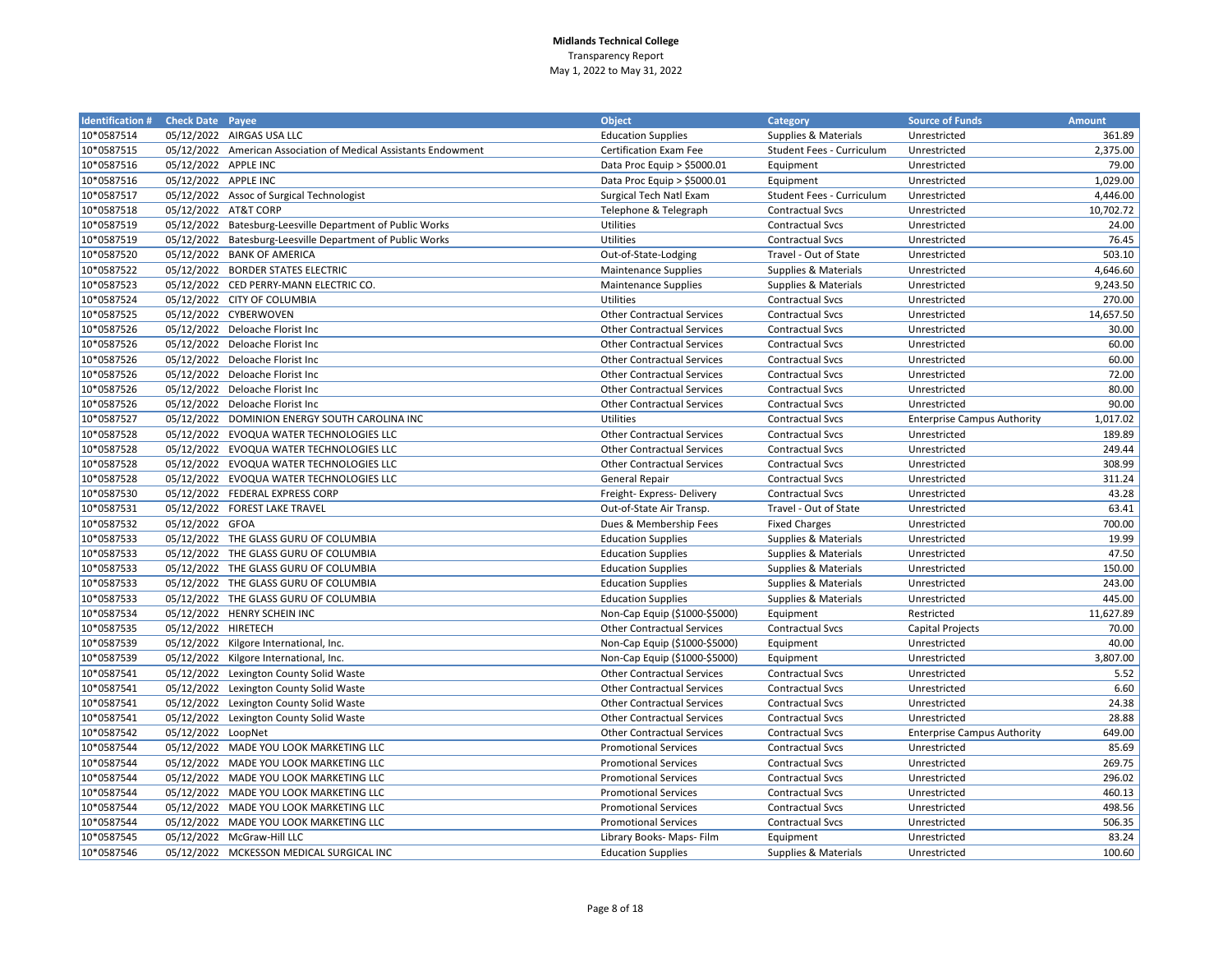| <b>Identification # Check Date Payee</b> |                       |                                                 | <b>Object</b>                     | Category                  | <b>Source of Funds</b> | <b>Amount</b> |
|------------------------------------------|-----------------------|-------------------------------------------------|-----------------------------------|---------------------------|------------------------|---------------|
| 10*0587546                               |                       | 05/12/2022 MCKESSON MEDICAL SURGICAL INC        | <b>Education Supplies</b>         | Supplies & Materials      | Unrestricted           | 194.46        |
| 10*0587547                               |                       | 05/12/2022 McMaster-Carr Supply Company         | Non-Cap Equip (\$1000-\$5000)     | Equipment                 | Restricted             | 16.76         |
| 10*0587547                               |                       | 05/12/2022 McMaster-Carr Supply Company         | Non-Cap Equip (\$1000-\$5000)     | Equipment                 | Restricted             | 20.94         |
| 10*0587547                               |                       | 05/12/2022 McMaster-Carr Supply Company         | Non-Cap Equip (\$1000-\$5000)     | Equipment                 | Restricted             | 21.84         |
| 10*0587547                               |                       | 05/12/2022 McMaster-Carr Supply Company         | Non-Cap Equip (\$1000-\$5000)     | Equipment                 | Restricted             | 33.16         |
| 10*0587547                               |                       | 05/12/2022 McMaster-Carr Supply Company         | Non-Cap Equip (\$1000-\$5000)     | Equipment                 | Restricted             | 37.65         |
| 10*0587547                               |                       | 05/12/2022 McMaster-Carr Supply Company         | Non-Cap Equip (\$1000-\$5000)     | Equipment                 | Restricted             | 45.24         |
| 10*0587547                               |                       | 05/12/2022 McMaster-Carr Supply Company         | Non-Cap Equip (\$1000-\$5000)     | Equipment                 | Restricted             | 52.80         |
| 10*0587547                               |                       | 05/12/2022 McMaster-Carr Supply Company         | Non-Cap Equip (\$1000-\$5000)     | Equipment                 | Restricted             | 61.00         |
| 10*0587547                               |                       | 05/12/2022 McMaster-Carr Supply Company         | Non-Cap Equip (\$1000-\$5000)     | Equipment                 | Restricted             | 82.40         |
| 10*0587547                               |                       | 05/12/2022 McMaster-Carr Supply Company         | Non-Cap Equip (\$1000-\$5000)     | Equipment                 | Restricted             | 134.35        |
| 10*0587547                               |                       | 05/12/2022 McMaster-Carr Supply Company         | Non-Cap Equip (\$1000-\$5000)     | Equipment                 | Restricted             | 482.04        |
| 10*0587547                               |                       | 05/12/2022 McMaster-Carr Supply Company         | Non-Cap Equip (\$1000-\$5000)     | Equipment                 | Restricted             | 507.00        |
| 10*0587547                               |                       | 05/12/2022 McMaster-Carr Supply Company         | Non-Cap Equip (\$1000-\$5000)     | Equipment                 | Restricted             | 594.42        |
| 10*0587547                               |                       | 05/12/2022 McMaster-Carr Supply Company         | Non-Cap Equip (\$1000-\$5000)     | Equipment                 | Restricted             | 1,944.00      |
| 10*0587548                               |                       | 05/12/2022 Midwest Library Service              | Library Books- Maps- Film         | Equipment                 | Unrestricted           | 80.00         |
| 10*0587548                               |                       | 05/12/2022 Midwest Library Service              | Library Books- Maps- Film         | Equipment                 | Unrestricted           | 97.80         |
| 10*0587548                               |                       | 05/12/2022 Midwest Library Service              | Library Books- Maps- Film         | Equipment                 | Unrestricted           | 126.56        |
| 10*0587549                               |                       | 05/12/2022 ONLINE COMPUTER LIBRARY CENTER INC   | <b>Other Contractual Services</b> | <b>Contractual Svcs</b>   | Unrestricted           | 670.06        |
| 10*0587550                               |                       | 05/12/2022 PASCON LLC                           | H/Hld.-Janitorial & Security      | <b>Contractural Svcs</b>  | Unrestricted           | 42.90         |
| 10*0587550                               | 05/12/2022 PASCON LLC |                                                 | H/Hld.-Janitorial & Security      | Contractural Svcs         | Unrestricted           | 114.55        |
| 10*0587550                               | 05/12/2022 PASCON LLC |                                                 | H/Hld.-Janitorial & Security      | <b>Contractural Svcs</b>  | Unrestricted           | 195.00        |
| 10*0587551                               |                       | 05/12/2022 POLLOCK COMPANY                      | Rental-Photocopy Equipment        | <b>Fixed Charges</b>      | Unrestricted           | 2.27          |
| 10*0587551                               |                       | 05/12/2022 POLLOCK COMPANY                      | Rental-Photocopy Equipment        | <b>Fixed Charges</b>      | Unrestricted           | 101.25        |
| 10*0587551                               |                       | 05/12/2022 POLLOCK COMPANY                      | Rental-Photocopy Equipment        | <b>Fixed Charges</b>      | Unrestricted           | 168.75        |
| 10*0587555                               |                       | 05/12/2022 RICOH USA INC                        | Rental-Photocopy Equipment        | <b>Fixed Charges</b>      | Unrestricted           | 1,000.00      |
| 10*0587556                               |                       | 05/12/2022 Sage Publications                    | Library Books- Maps- Film         | Equipment                 | Unrestricted           | 98.77         |
| 10*0587557                               |                       | 05/12/2022 SHRED WITH US                        | <b>Other Contractual Services</b> | <b>Contractual Svcs</b>   | Unrestricted           | 5.50          |
| 10*0587557                               |                       | 05/12/2022 SHRED WITH US                        | <b>Other Contractual Services</b> | <b>Contractual Svcs</b>   | Unrestricted           | 19.99         |
| 10*0587558                               |                       | 05/12/2022 SPECTRA FOOD SERVICE AND HOSPITALITY | <b>Other Contractual Services</b> | <b>Contractual Svcs</b>   | Unrestricted           | 23.60         |
| 10*0587558                               |                       | 05/12/2022 SPECTRA FOOD SERVICE AND HOSPITALITY | <b>Other Contractual Services</b> | <b>Contractual Svcs</b>   | Unrestricted           | 51.00         |
| 10*0587558                               |                       | 05/12/2022 SPECTRA FOOD SERVICE AND HOSPITALITY | <b>Other Contractual Services</b> | <b>Contractual Svcs</b>   | Unrestricted           | 57.00         |
| 10*0587558                               |                       | 05/12/2022 SPECTRA FOOD SERVICE AND HOSPITALITY | <b>Other Contractual Services</b> | <b>Contractual Svcs</b>   | Unrestricted           | 72.00         |
| 10*0587558                               |                       | 05/12/2022 SPECTRA FOOD SERVICE AND HOSPITALITY | <b>Other Contractual Services</b> | <b>Contractual Svcs</b>   | Unrestricted           | 80.00         |
| 10*0587558                               |                       | 05/12/2022 SPECTRA FOOD SERVICE AND HOSPITALITY | <b>Other Contractual Services</b> | <b>Contractual Svcs</b>   | Unrestricted           | 120.00        |
| 10*0587558                               |                       | 05/12/2022 SPECTRA FOOD SERVICE AND HOSPITALITY | <b>Other Contractual Services</b> | <b>Contractual Svcs</b>   | Unrestricted           | 3,628.30      |
| 10*0587558                               |                       | 05/12/2022 SPECTRA FOOD SERVICE AND HOSPITALITY | <b>Other Contractual Services</b> | <b>Contractual Svcs</b>   | Unrestricted           | 8,378.00      |
| 10*0587558                               |                       | 05/12/2022 SPECTRA FOOD SERVICE AND HOSPITALITY | <b>Other Contractual Services</b> | <b>Contractual Svcs</b>   | Unrestricted           | 8,496.00      |
| 10*0587559                               |                       | 05/12/2022 SPHERION STAFFING LLC                | <b>Other Contractual Services</b> | Contractual Svcs          | Restricted             | 837.29        |
| 10*0587561                               |                       | 05/12/2022 STRIPEWIDE, LLC                      | Agr.-Marine & Forestry Supplie    | Supplies & Materials      | Unrestricted           | 150.00        |
| 10*0587561                               |                       | 05/12/2022 STRIPEWIDE, LLC                      | Agr.-Marine & Forestry Supplie    | Supplies & Materials      | Unrestricted           | 1,200.00      |
| 10*0587561                               |                       | 05/12/2022 STRIPEWIDE, LLC                      | Agr.-Marine & Forestry Supplie    | Supplies & Materials      | Unrestricted           | 3,649.82      |
| 10*0587562                               |                       | 05/12/2022 STUYCK COMPANY LLC                   | <b>General Repair</b>             | <b>Contractual Svcs</b>   | Unrestricted           | 500.00        |
| 10*0587562                               |                       | 05/12/2022 STUYCK COMPANY LLC                   | <b>General Repair</b>             | <b>Contractual Svcs</b>   | Unrestricted           | 3,500.00      |
| 10*0587563                               |                       | 05/12/2022 U.S. DEPARTMENT OF THE TREASURY      | <b>Federal Levy</b>               | <b>Payroll Deductions</b> | Unrestricted           | 33.75         |
| 10*0587563                               |                       | 05/12/2022 U.S. DEPARTMENT OF THE TREASURY      | Federal Levy                      | <b>Payroll Deductions</b> | Unrestricted           | 208.13        |
| 10*0587563                               |                       | 05/12/2022 U.S. DEPARTMENT OF THE TREASURY      | Federal Levy                      | <b>Payroll Deductions</b> | Unrestricted           | 656.25        |
| 10*0587564                               |                       | 05/12/2022 VERIZON WIRELESS                     | Telephone & Telegraph             | <b>Contractual Svcs</b>   | Unrestricted           | 53.56         |
| 10*0587565                               |                       | 05/12/2022 VERIZON WIRELESS                     | Telephone & Telegraph             | <b>Contractual Svcs</b>   | Unrestricted           | 49.49         |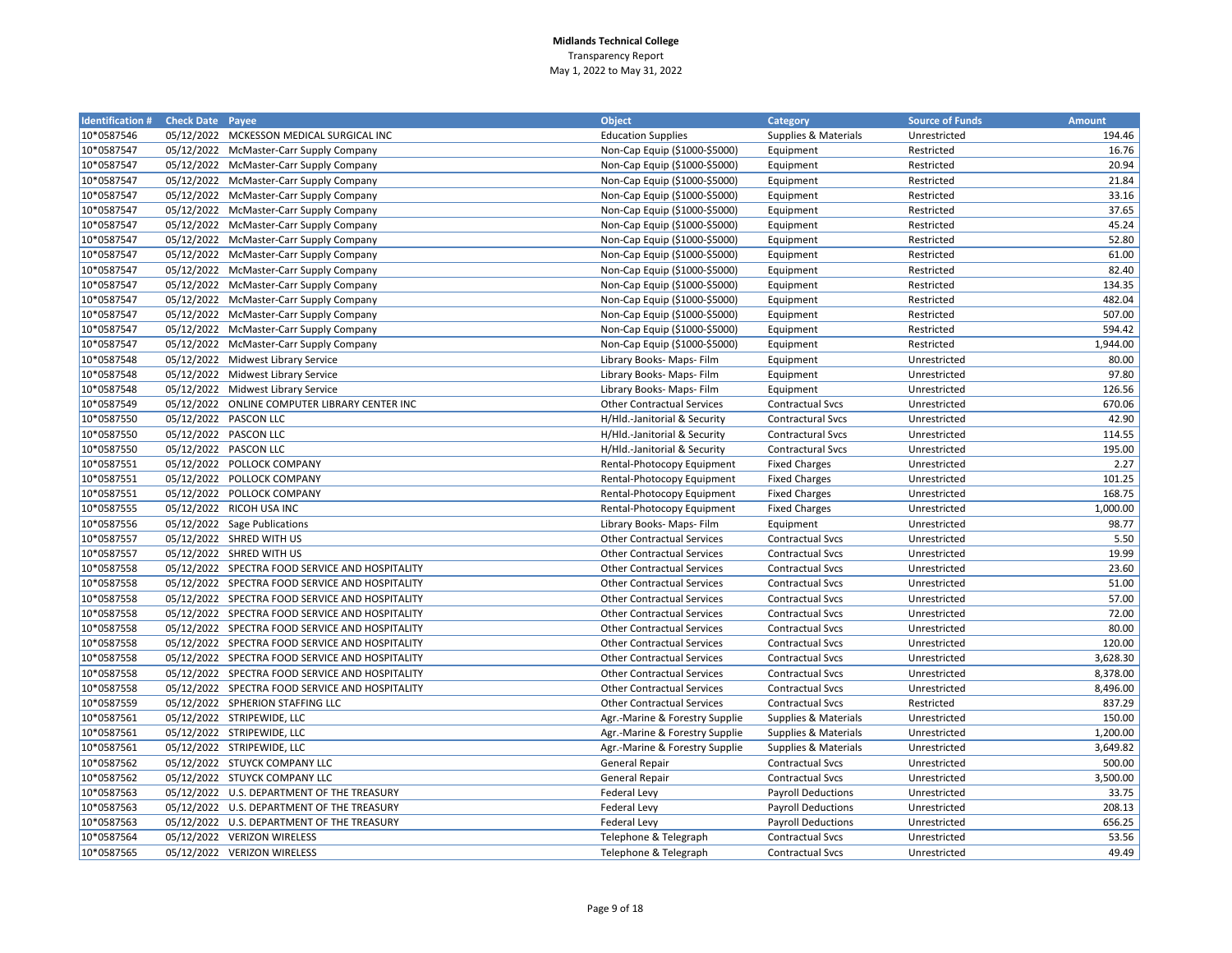| <b>Identification # Check Date Payee</b> |                                                  | <b>Object</b>                         | Category                | <b>Source of Funds</b>  | <b>Amount</b> |
|------------------------------------------|--------------------------------------------------|---------------------------------------|-------------------------|-------------------------|---------------|
| 10*0587566                               | 05/12/2022 VWR INTERNATIONAL, LLC                | <b>Construction Contractual Servs</b> | Contractural Svcs       | <b>Capital Projects</b> | 158.06        |
| 10*0587567                               | 05/12/2022 Wells Fargo Vendor                    | Rental-Photocopy Equipment            | <b>Fixed Charges</b>    | Unrestricted            | 110.68        |
| 10*0587568                               | 05/12/2022 XEROX CORPORATION                     | Rental-Photocopy Equipment            | <b>Fixed Charges</b>    | Unrestricted            | 98.00         |
| 10*0587569                               | 05/12/2022 XEROX CORPORATION                     | Rental-Photocopy Equipment            | <b>Fixed Charges</b>    | Unrestricted            | 63.13         |
| 10*0587570                               | 05/12/2022 XEROX CORPORATION                     | Rental-Photocopy Equipment            | <b>Fixed Charges</b>    | Unrestricted            | 68.04         |
| 10*0587571                               | 05/12/2022 XEROX CORPORATION                     | Rental-Photocopy Equipment            | <b>Fixed Charges</b>    | Unrestricted            | 45.43         |
| 10*0587571                               | 05/12/2022 XEROX CORPORATION                     | Rental-Photocopy Equipment            | <b>Fixed Charges</b>    | Unrestricted            | 114.77        |
| 10*0587572                               | 05/12/2022 XEROX CORPORATION                     | Rental-Photocopy Equipment            | <b>Fixed Charges</b>    | Unrestricted            | 33.63         |
| 10*0587572                               | 05/12/2022 XEROX CORPORATION                     | Printing - Commercial                 | Supplies & Materials    | Unrestricted            | 84.00         |
| 10*0587573                               | 05/12/2022 YBP LIBRARY SERVICES                  | Library Books- Maps- Film             | Equipment               | Unrestricted            | 23.06         |
| 10*0587573                               | 05/12/2022 YBP LIBRARY SERVICES                  | Library Books- Maps- Film             | Equipment               | Unrestricted            | 23.91         |
| 10*0587573                               | 05/12/2022 YBP LIBRARY SERVICES                  | Library Books- Maps- Film             | Equipment               | Unrestricted            | 32.41         |
| 10*0587573                               | 05/12/2022 YBP LIBRARY SERVICES                  | Library Books- Maps- Film             | Equipment               | Unrestricted            | 68.13         |
| 10*0587573                               | 05/12/2022 YBP LIBRARY SERVICES                  | Library Books- Maps- Film             | Equipment               | Unrestricted            | 95.16         |
| 10*0587573                               | 05/12/2022 YBP LIBRARY SERVICES                  | Library Books- Maps- Film             | Equipment               | Unrestricted            | 121.13        |
| 10*0587573                               | 05/12/2022 YBP LIBRARY SERVICES                  | Library Books- Maps- Film             | Equipment               | Unrestricted            | 122.70        |
| 10*0587573                               | 05/12/2022 YBP LIBRARY SERVICES                  | Library Books- Maps- Film             | Equipment               | Unrestricted            | 125.41        |
| 10*0587573                               | 05/12/2022 YBP LIBRARY SERVICES                  | Library Books- Maps- Film             | Equipment               | Unrestricted            | 198.49        |
| 10*0587573                               | 05/12/2022 YBP LIBRARY SERVICES                  | Library Books- Maps- Film             | Equipment               | Unrestricted            | 214.53        |
| 10*0587573                               | 05/12/2022 YBP LIBRARY SERVICES                  | Library Books- Maps- Film             | Equipment               | Unrestricted            | 229.28        |
| 10*0587573                               | 05/12/2022 YBP LIBRARY SERVICES                  | Library Books- Maps- Film             | Equipment               | Unrestricted            | 315.77        |
| 10*0587573                               | 05/12/2022 YBP LIBRARY SERVICES                  | Library Books- Maps- Film             | Equipment               | Unrestricted            | 543.48        |
| 10*E0019616                              | 05/12/2022 MTC Employee                          | In-State Priv. Auto Mil.              | Travel - In State       | Unrestricted            | 76.67         |
| 10*E0019618                              | 05/12/2022 MTC Employee                          | In-State Priv. Auto Mil.              | Travel - In State       | Unrestricted            | 80.03         |
| 10*E0019619                              | 05/12/2022 MTC Employee                          | In-State Priv. Auto Mil.              | Travel - In State       | Unrestricted            | 83.66         |
| 10*E0019619                              | 05/12/2022 MTC Employee                          | <b>Food Supplies</b>                  | Supplies & Materials    | Unrestricted            | 242.96        |
| 10*E0019620                              | 05/12/2022 MTC Employee                          | In-State Priv. Auto Mil.              | Travel - In State       | Unrestricted            | 87.17         |
| 10*E0019621                              | 05/12/2022 MTC Employee                          | In-State Priv. Auto Mil.              | Travel - In State       | Unrestricted            | 126.95        |
| 10*E0019622                              | 05/12/2022 MTC Employee                          | <b>Other Contractual Services</b>     | <b>Contractual Svcs</b> | <b>Capital Projects</b> | 20.69         |
| 10*E0019622                              | 05/12/2022 Individual Contractor                 | <b>Other Contractual Services</b>     | <b>Contractual Svcs</b> | <b>Capital Projects</b> | 850.00        |
| 10*E0019623                              | 05/12/2022 MTC Employee                          | <b>Food Supplies</b>                  | Supplies & Materials    | Unrestricted            | 57.40         |
| 10*E0019624                              | 05/12/2022 MTC Employee                          | <b>Food Supplies</b>                  | Supplies & Materials    | Unrestricted            | 47.77         |
| 10*E0019625                              | 05/12/2022 MTC Employee                          | In-State Priv. Auto Mil.              | Travel - In State       | Unrestricted            | 96.53         |
| 10*E0019626                              | 05/12/2022 MTC Employee                          | In-State Priv. Auto Mil.              | Travel - In State       | Unrestricted            | 115.83        |
| 10*E0019627                              | 05/12/2022 MTC Employee                          | <b>Food Supplies</b>                  | Supplies & Materials    | Unrestricted            | 115.00        |
| 10*E0019628                              | 05/12/2022 MTC Employee                          | In-State Priv. Auto Mil.              | Travel - In State       | Unrestricted            | 66.11         |
| 10*E0019629                              | 05/12/2022 MTC Employee                          | <b>Education Supplies</b>             | Supplies & Materials    | Unrestricted            | 650.00        |
| 10*E0019630                              | 05/12/2022 MTC Employee                          | In-State Priv. Auto Mil.              | Travel - In State       | Unrestricted            | 75.47         |
| 10*E0019630                              | 05/12/2022 MTC Employee                          | <b>Food Supplies</b>                  | Supplies & Materials    | Unrestricted            | 182.80        |
| 10*E0019631                              | 05/12/2022 MTC Employee                          | In-State Priv. Auto Mil.              | Travel - In State       | Unrestricted            | 135.49        |
| 10*E0019632                              | 05/12/2022 MTC Employee                          | In-State Priv. Auto Mil.              | Travel - In State       | Unrestricted            | 69.03         |
| 10*E0019633                              | 05/12/2022 MTC Employee                          | In-State Priv. Auto Mil.              | Travel - In State       | Unrestricted            | 43.29         |
| 10*E0019634                              | 05/12/2022 MTC Employee                          | In-State Priv. Auto Mil.              | Travel - In State       | Unrestricted            | 12.87         |
| 10*E0019635                              | 05/12/2022 GREGG'S LAWN AND LANDSCAPING SERVICES | <b>Other Contractual Services</b>     | <b>Contractual Svcs</b> | Unrestricted            | 3,150.00      |
| 10*E0019636                              | 05/12/2022 LORICK OFFICE PRODUCTS INC            | <b>Office Supplies</b>                | Supplies & Materials    | Unrestricted            | 267.50        |
| 10*E0019637                              | 05/13/2022 MTC Employee                          | Out-of-State-Meals                    | Travel - Out of State   | Unrestricted            | 40.00         |
| 10*E0019637                              | 05/13/2022 MTC Employee                          | Out-of-State-Other Transp.            | Travel - Out of State   | Unrestricted            | 55.51         |
| 10*E0019637                              | 05/13/2022 MTC Employee                          | Out-of-State-Misc. Travel Ex.         | Travel - Out of State   | Unrestricted            | 116.00        |
| 10*E0019637                              | 05/13/2022 MTC Employee                          | Out-of-State-Lodging                  | Travel - Out of State   | Unrestricted            | 1,115.20      |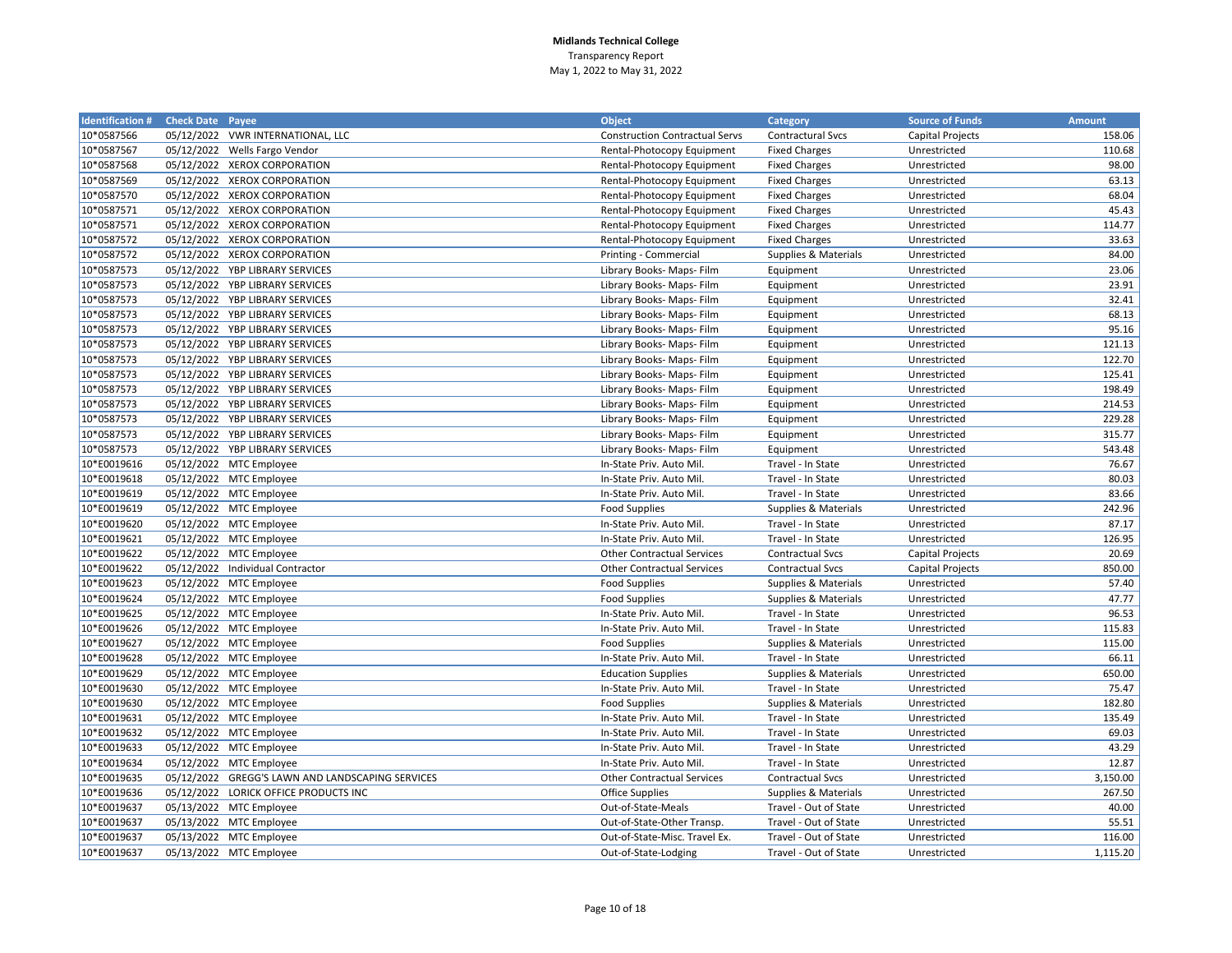| <b>Identification # Check Date Payee</b> |                       |                                          | <b>Object</b>                  | <b>Category</b>               | <b>Source of Funds</b>  | <b>Amount</b> |
|------------------------------------------|-----------------------|------------------------------------------|--------------------------------|-------------------------------|-------------------------|---------------|
| 10*E0019638                              |                       | 05/13/2022 MTC Employee                  | In-State Priv. Auto Mil        | Travel - In State             | Unrestricted            | 68.45         |
| 10*E0019639                              |                       | 05/13/2022 MTC Employee                  | In-State-Meals                 | Travel - In State             | Unrestricted            | 17.00         |
| 10*E0019639                              |                       | 05/13/2022 MTC Employee                  | In-State Priv. Auto Mil.       | Travel - In State             | Unrestricted            | 171.13        |
| 10*E0019640                              |                       | 05/13/2022 MTC Employee                  | In-State Priv. Auto Mil.       | Travel - In State             | Unrestricted            | 70.79         |
| 10*E0019640                              |                       | 05/13/2022 MTC Employee                  | In-State Priv. Auto Mil.       | Travel - In State             | Unrestricted            | 111.15        |
| 10*E0019641                              |                       | 05/13/2022 MTC Employee                  | In-State Priv. Auto Mil.       | Travel - In State             | Capital Projects        | 28.08         |
| 10*E0019642                              |                       | 05/13/2022 MTC Employee                  | In-State Priv. Auto Mil.       | Travel - In State             | Restricted              | 12.32         |
| 10*E0019643                              |                       | 05/13/2022 MTC Employee                  | In-State Priv. Auto Mil.       | Travel - In State             | Restricted              | 16.58         |
| 10*0587574                               |                       | 05/16/2022 ACS SOUND & LIGHTING          | Rental-Other                   | <b>Fixed Charges</b>          | <b>Capital Projects</b> | 5.00          |
| 10*0587574                               |                       | 05/16/2022 ACS SOUND & LIGHTING          | Rental-Other                   | <b>Fixed Charges</b>          | Capital Projects        | 425.00        |
| 10*0587575                               | 05/16/2022 ACT        |                                          | <b>Testing Supplies</b>        | <b>Miscellaneous Supplies</b> | Unrestricted            | 96.00         |
| 10*0587576                               |                       | 05/16/2022 CED PERRY-MANN ELECTRIC CO.   | <b>Maintenance Supplies</b>    | Supplies & Materials          | Unrestricted            | 3,420.00      |
| 10*0587577                               |                       | 05/16/2022 CENGAGE LEARNING INC          | Other CE Split Fee Expense     | <b>Contractual Svcs</b>       | Unrestricted            | 800.00        |
| 10*0587578                               |                       | 05/16/2022 CENGAGE LEARNING INC          | Other CE Split Fee Expense     | <b>Contractual Svcs</b>       | Unrestricted            | 1,595.00      |
| 10*0587579                               |                       | 05/16/2022 CENGAGE LEARNING INC          | Other CE Split Fee Expense     | <b>Contractual Svcs</b>       | Unrestricted            | 1,595.00      |
| 10*0587580                               |                       | 05/16/2022 City of Cayce                 | Utilities                      | <b>Contractual Svcs</b>       | Unrestricted            | 65.47         |
| 10*0587580                               |                       | 05/16/2022 City of Cayce                 | <b>Utilities</b>               | <b>Contractual Svcs</b>       | Unrestricted            | 72.86         |
| 10*0587580                               |                       | 05/16/2022 City of Cayce                 | Utilities                      | <b>Contractual Svcs</b>       | Unrestricted            | 180.53        |
| 10*0587580                               |                       | 05/16/2022 City of Cayce                 | Utilities                      | <b>Contractual Svcs</b>       | Unrestricted            | 209.57        |
| 10*0587580                               |                       | 05/16/2022 City of Cayce                 | Utilities                      | <b>Contractual Svcs</b>       | Unrestricted            | 209.57        |
| 10*0587580                               |                       | 05/16/2022 City of Cayce                 | Utilities                      | <b>Contractual Svcs</b>       | Unrestricted            | 209.57        |
| 10*0587580                               |                       | 05/16/2022 City of Cayce                 | <b>Utilities</b>               | <b>Contractual Svcs</b>       | Unrestricted            | 238.12        |
| 10*0587580                               |                       | 05/16/2022 City of Cayce                 | Utilities                      | <b>Contractual Svcs</b>       | Unrestricted            | 581.02        |
| 10*0587580                               |                       | 05/16/2022 City of Cayce                 | Utilities                      | <b>Contractual Svcs</b>       | Unrestricted            | 600.27        |
| 10*0587580                               |                       | 05/16/2022 City of Cayce                 | Utilities                      | <b>Contractual Svcs</b>       | Unrestricted            | 607.86        |
| 10*0587580                               |                       | 05/16/2022 City of Cayce                 | <b>Utilities</b>               | <b>Contractual Svcs</b>       | Unrestricted            | 626.72        |
| 10*0587580                               |                       | 05/16/2022 City of Cayce                 | Utilities                      | <b>Contractual Svcs</b>       | Unrestricted            | 645.81        |
| 10*0587580                               |                       | 05/16/2022 City of Cayce                 | Utilities                      | <b>Contractual Svcs</b>       | Unrestricted            | 922.02        |
| 10*0587580                               |                       | 05/16/2022 City of Cayce                 | Utilities                      | <b>Contractual Svcs</b>       | Unrestricted            | 1,532.51      |
| 10*0587580                               |                       | 05/16/2022 City of Cayce                 | <b>Utilities</b>               | <b>Contractual Svcs</b>       | Unrestricted            | 2,798.96      |
| 10*0587580                               |                       | 05/16/2022 City of Cayce                 | <b>Utilities</b>               | <b>Contractual Svcs</b>       | Unrestricted            | 3,019.61      |
| 10*0587581                               |                       | 05/16/2022 CollegeNet, Inc.              | Non-Cap Equip (\$1000-\$5000)  | Equipment                     | <b>Capital Projects</b> | 16,000.00     |
| 10*0587582                               |                       | 05/16/2022 DELL MARKETING LP             | Data Processing Supplies       | Supplies & Materials          | Unrestricted            | 114.52        |
| 10*0587589                               | 05/16/2022 eMRI       |                                          | Education & Trng. Serv.Non-St. | <b>Contractural Svcs</b>      | Unrestricted            | 180.00        |
| 10*0587589                               | 05/16/2022 eMRI       |                                          | Education & Trng. Serv.Non-St. | <b>Contractural Svcs</b>      | Unrestricted            | 6,016.00      |
| 10*0587589                               | 05/16/2022 eMRI       |                                          | Education & Trng. Serv.Non-St. | <b>Contractural Svcs</b>      | Unrestricted            | 12,408.00     |
| 10*0587590                               | 05/16/2022 Free Times |                                          | Prtg.-Bndg.-Adv.-Commercial    | <b>Contractural Svcs</b>      | <b>Capital Projects</b> | 319.18        |
| 10*0587591                               |                       | 05/16/2022 GROVE MEDICAL                 | <b>Education Supplies</b>      | Supplies & Materials          | Unrestricted            | 751.38        |
| 10*0587593                               |                       | 05/16/2022 MANAGED PRINT, INC.           | <b>Office Supplies</b>         | Supplies & Materials          | Unrestricted            | 239.04        |
| 10*0587594                               |                       | 05/16/2022 PATTERSON DENTAL SUPPLY, INC. | Medical, SCFC, & Lab Supplies  | Supplies & Materials          | Unrestricted            | 35.88         |
| 10*0587594                               |                       | 05/16/2022 PATTERSON DENTAL SUPPLY, INC. | Medical, SCFC, & Lab Supplies  | Supplies & Materials          | Unrestricted            | 61.08         |
| 10*0587594                               |                       | 05/16/2022 PATTERSON DENTAL SUPPLY, INC. | Medical, SCFC, & Lab Supplies  | Supplies & Materials          | Unrestricted            | 69.08         |
| 10*0587594                               |                       | 05/16/2022 PATTERSON DENTAL SUPPLY, INC. | Medical, SCFC, & Lab Supplies  | Supplies & Materials          | Unrestricted            | 121.40        |
| 10*0587594                               |                       | 05/16/2022 PATTERSON DENTAL SUPPLY, INC. | Medical, SCFC, & Lab Supplies  | Supplies & Materials          | Unrestricted            | 187.14        |
| 10*0587594                               |                       | 05/16/2022 PATTERSON DENTAL SUPPLY, INC. | Medical, SCFC, & Lab Supplies  | Supplies & Materials          | Unrestricted            | 305.40        |
| 10*0587594                               |                       | 05/16/2022 PATTERSON DENTAL SUPPLY, INC. | Medical, SCFC, & Lab Supplies  | Supplies & Materials          | Unrestricted            | 458.10        |
| 10*0587595                               |                       | 05/16/2022 POLLOCK COMPANY               | Rental-Photocopy Equipment     | <b>Fixed Charges</b>          | Unrestricted            | 11.56         |
| 10*0587595                               |                       | 05/16/2022 POLLOCK COMPANY               | Rental-Photocopy Equipment     | <b>Fixed Charges</b>          | Unrestricted            | 143.28        |
| 10*0587595                               |                       | 05/16/2022 POLLOCK COMPANY               | Rental-Photocopy Equipment     | <b>Fixed Charges</b>          | Unrestricted            | 437.40        |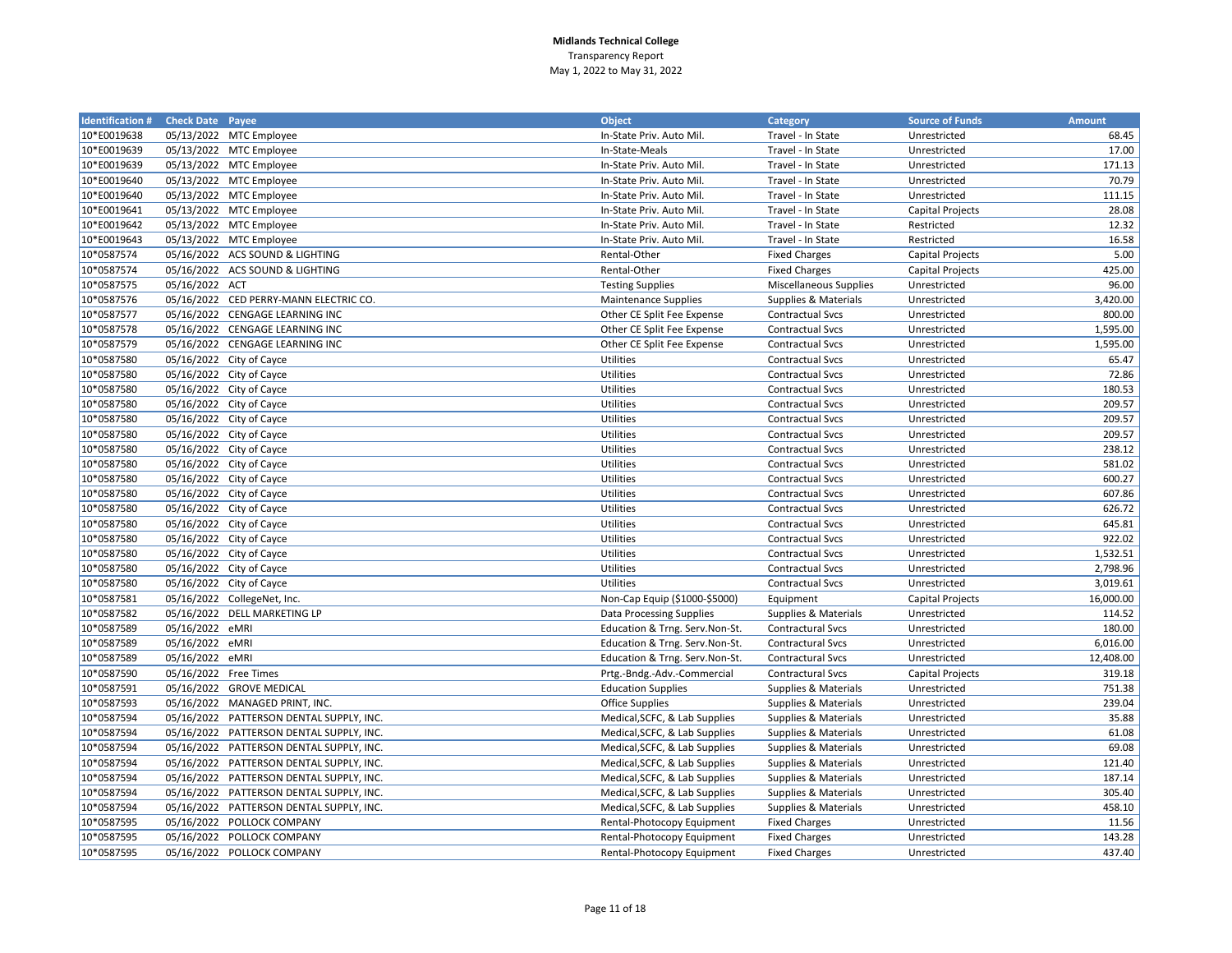| <b>Identification #</b> | <b>Check Date Payee</b> |                                                          | <b>Object</b>                     | <b>Category</b>                 | <b>Source of Funds</b>  | <b>Amount</b> |
|-------------------------|-------------------------|----------------------------------------------------------|-----------------------------------|---------------------------------|-------------------------|---------------|
| 10*0587596              |                         | 05/16/2022 RABON PLUMBING                                | Education & Trng. Serv.Non-St.    | <b>Contractural Svcs</b>        | Unrestricted            | 796.00        |
| 10*0587597              |                         | 05/16/2022 RICOH USA INC                                 | <b>Photocopy Supplies</b>         | <b>Supplies &amp; Materials</b> | Unrestricted            | 21.49         |
| 10*0587597              |                         | 05/16/2022 RICOH USA INC                                 | <b>Photocopy Supplies</b>         | Supplies & Materials            | Unrestricted            | 53.28         |
| 10*0587598              |                         | 05/16/2022 SHRED WITH US                                 | <b>Other Contractual Services</b> | <b>Contractual Svcs</b>         | Unrestricted            | 5.50          |
| 10*0587598              |                         | 05/16/2022 SHRED WITH US                                 | <b>Other Contractual Services</b> | <b>Contractual Svcs</b>         | Unrestricted            | 19.99         |
| 10*0587599              |                         | 05/16/2022 BUONA SOCIAL                                  | Prtg.-Bndg.-Adv.-Commercial       | <b>Contractural Svcs</b>        | Capital Projects        | 425.00        |
| 10*0587600              | 05/16/2022 SACS-COC     |                                                          | Dues & Membership Fees            | <b>Fixed Charges</b>            | <b>Capital Projects</b> | 11,667.00     |
| 10*0587601              |                         | 05/16/2022 STATE NEWSPAPER                               | Prtg.-Bndg.-Adv.-Commercial       | <b>Contractural Svcs</b>        | Capital Projects        | 410.00        |
| 10*0587602              |                         | 05/16/2022 UNITED STATES DEPARTMENT OF HOMELAND SECURITY | <b>Other Contractual Services</b> | <b>Contractual Svcs</b>         | Unrestricted            | 25.00         |
| 10*0587602              |                         | 05/16/2022 UNITED STATES DEPARTMENT OF HOMELAND SECURITY | <b>Other Contractual Services</b> | <b>Contractual Svcs</b>         | Unrestricted            | 25.00         |
| 10*0587602              |                         | 05/16/2022 UNITED STATES DEPARTMENT OF HOMELAND SECURITY | <b>Other Contractual Services</b> | <b>Contractual Svcs</b>         | Unrestricted            | 25.00         |
| 10*0587602              |                         | 05/16/2022 UNITED STATES DEPARTMENT OF HOMELAND SECURITY | <b>Other Contractual Services</b> | <b>Contractual Svcs</b>         | Unrestricted            | 25.00         |
| 10*0587602              |                         | 05/16/2022 UNITED STATES DEPARTMENT OF HOMELAND SECURITY | <b>Other Contractual Services</b> | <b>Contractual Svcs</b>         | Unrestricted            | 25.00         |
| 10*0587603              |                         | 05/16/2022 VALLEY BEVERAGE LLC                           | Office Supplies                   | <b>Supplies &amp; Materials</b> | Unrestricted            | 5.94          |
| 10*0587603              |                         | 05/16/2022 VALLEY BEVERAGE LLC                           | <b>Office Supplies</b>            | Supplies & Materials            | Unrestricted            | 31.80         |
| 10*0587604              |                         | 05/16/2022 York Technical College                        | Other CE Split Fee Expense        | <b>Contractual Svcs</b>         | Unrestricted            | 179.00        |
| 10*0587604              |                         | 05/16/2022 York Technical College                        | Other CE Split Fee Expense        | <b>Contractual Svcs</b>         | Unrestricted            | 179.00        |
| 10*0587604              |                         | 05/16/2022 York Technical College                        | Other CE Split Fee Expense        | <b>Contractual Svcs</b>         | Unrestricted            | 299.00        |
| 10*E0019644             |                         | 05/16/2022 MTC Employee                                  | <b>Food Supplies</b>              | Supplies & Materials            | Unrestricted            | 256.27        |
| 10*E0019645             |                         | 05/16/2022 MTC Employee                                  | <b>Food Supplies</b>              | Supplies & Materials            | Unrestricted            | 115.11        |
| 10*E0019646             | 05/16/2022 CoAEMSP      |                                                          | <b>Education Supplies</b>         | Supplies & Materials            | Unrestricted            | 1,700.00      |
| 10*0587727              |                         | 05/19/2022 A3 COMMUNICATIONS                             | <b>Office Supplies</b>            | Supplies & Materials            | Capital Projects        | 90.94         |
| 10*0587727              |                         | 05/19/2022 A3 COMMUNICATIONS                             | <b>Office Supplies</b>            | Supplies & Materials            | Capital Projects        | 97.76         |
| 10*0587727              |                         | 05/19/2022 A3 COMMUNICATIONS                             | <b>Office Supplies</b>            | Supplies & Materials            | <b>Capital Projects</b> | 554.10        |
| 10*0587727              |                         | 05/19/2022 A3 COMMUNICATIONS                             | Non-Cap Equip (\$1000-\$5000)     | Equipment                       | <b>Capital Projects</b> | 675.12        |
| 10*0587728              |                         | 05/19/2022 CONSOLIDATED MAILING SERVICES, LLC            | Prtg.-Bndg.-Adv.-Commercial       | Contractural Svcs               | Unrestricted            | 1,495.40      |
| 10*0587729              |                         | 05/19/2022 CONSOLIDATED MAILING SERVICES, LLC            | Prtg.-Bndg.-Adv.-Commercial       | Contractural Svcs               | Unrestricted            | 5,922.63      |
| 10*0587730              |                         | 05/19/2022 ANCHOR SHRED & RECYCLE COMPANY, LLC           | H/Hld.-Janitorial & Security      | <b>Contractural Svcs</b>        | Unrestricted            | 26.25         |
| 10*0587730              |                         | 05/19/2022 ANCHOR SHRED & RECYCLE COMPANY, LLC           | H/Hld.-Janitorial & Security      | <b>Contractural Svcs</b>        | Unrestricted            | 60.00         |
| 10*0587730              |                         | 05/19/2022 ANCHOR SHRED & RECYCLE COMPANY, LLC           | H/Hld.-Janitorial & Security      | <b>Contractural Svcs</b>        | Unrestricted            | 70.00         |
| 10*0587730              |                         | 05/19/2022 ANCHOR SHRED & RECYCLE COMPANY, LLC           | H/Hld.-Janitorial & Security      | <b>Contractural Svcs</b>        | Unrestricted            | 175.00        |
| 10*0587731              |                         | 05/19/2022 ANCHOR SHRED & RECYCLE COMPANY, LLC           | H/Hld.-Janitorial & Security      | Contractural Svcs               | Unrestricted            | 60.00         |
| 10*0587731              |                         | 05/19/2022 ANCHOR SHRED & RECYCLE COMPANY, LLC           | H/Hld.-Janitorial & Security      | <b>Contractural Svcs</b>        | Unrestricted            | 120.00        |
| 10*0587732              |                         | 05/19/2022 AT&T MOBILITY                                 | Telephone & Telegraph             | <b>Contractual Svcs</b>         | Unrestricted            | 110.34        |
| 10*0587733              |                         | 05/19/2022 ATHENS PAPER                                  | <b>Photocopy Supplies</b>         | <b>Supplies &amp; Materials</b> | Unrestricted            | 182.00        |
| 10*0587733              |                         | 05/19/2022 ATHENS PAPER                                  | <b>Photocopy Supplies</b>         | Supplies & Materials            | Unrestricted            | 196.00        |
| 10*0587733              |                         | 05/19/2022 ATHENS PAPER                                  | <b>Photocopy Supplies</b>         | Supplies & Materials            | Unrestricted            | 5,028.00      |
| 10*0587734              |                         | 05/19/2022 Scholarship Solutions, LLC                    | Non-Cap Equip (\$1000-\$5000)     | Equipment                       | Restricted              | 2,400.00      |
| 10*0587737              | 05/19/2022 Bonitz, Inc  |                                                          | <b>Building Renovation</b>        | <b>Contractual Svcs</b>         | Unrestricted            | 4,996.22      |
| 10*0587738              | 05/19/2022 CAAHEP       |                                                          | Dues & Membership Fees            | <b>Fixed Charges</b>            | Unrestricted            | 300.00        |
| 10*0587738              | 05/19/2022 CAAHEP       |                                                          | Dues & Membership Fees            | <b>Fixed Charges</b>            | Unrestricted            | 300.00        |
| 10*0587740              |                         | 05/19/2022 Individual Contractor                         | <b>Promotional Services</b>       | <b>Contractual Svcs</b>         | Restricted              | 70.00         |
| 10*0587741              |                         | 05/19/2022 Individual Contractor                         | <b>Promotional Services</b>       | <b>Contractual Svcs</b>         | Restricted              | 80.00         |
| 10*0587742              |                         | 05/19/2022 DELL MARKETING LP                             | Non-Cap Equip (\$1000-\$5000)     | Equipment                       | Restricted              | 490.00        |
| 10*0587742              |                         | 05/19/2022 DELL MARKETING LP                             | Non-Cap Equip (\$1000-\$5000)     | Equipment                       | Restricted              | 3,770.00      |
| 10*0587742              |                         | 05/19/2022 DELL MARKETING LP                             | Non-Cap Equip (\$1000-\$5000)     | Equipment                       | Restricted              | 4,314.42      |
| 10*0587742              |                         | 05/19/2022 DELL MARKETING LP                             | Major Supp Subj To Inv <\$1,000   | Supplies & Materials            | Restricted              | 6,000.00      |
| 10*0587742              |                         | 05/19/2022 DELL MARKETING LP                             | Non-Cap Equip (\$1000-\$5000)     | Equipment                       | Restricted              | 20,790.00     |
| 10*0587743              |                         | 05/19/2022 DESIGNLAB INC                                 | <b>Clothing Supplies</b>          | Supplies & Materials            | Unrestricted            | 85.00         |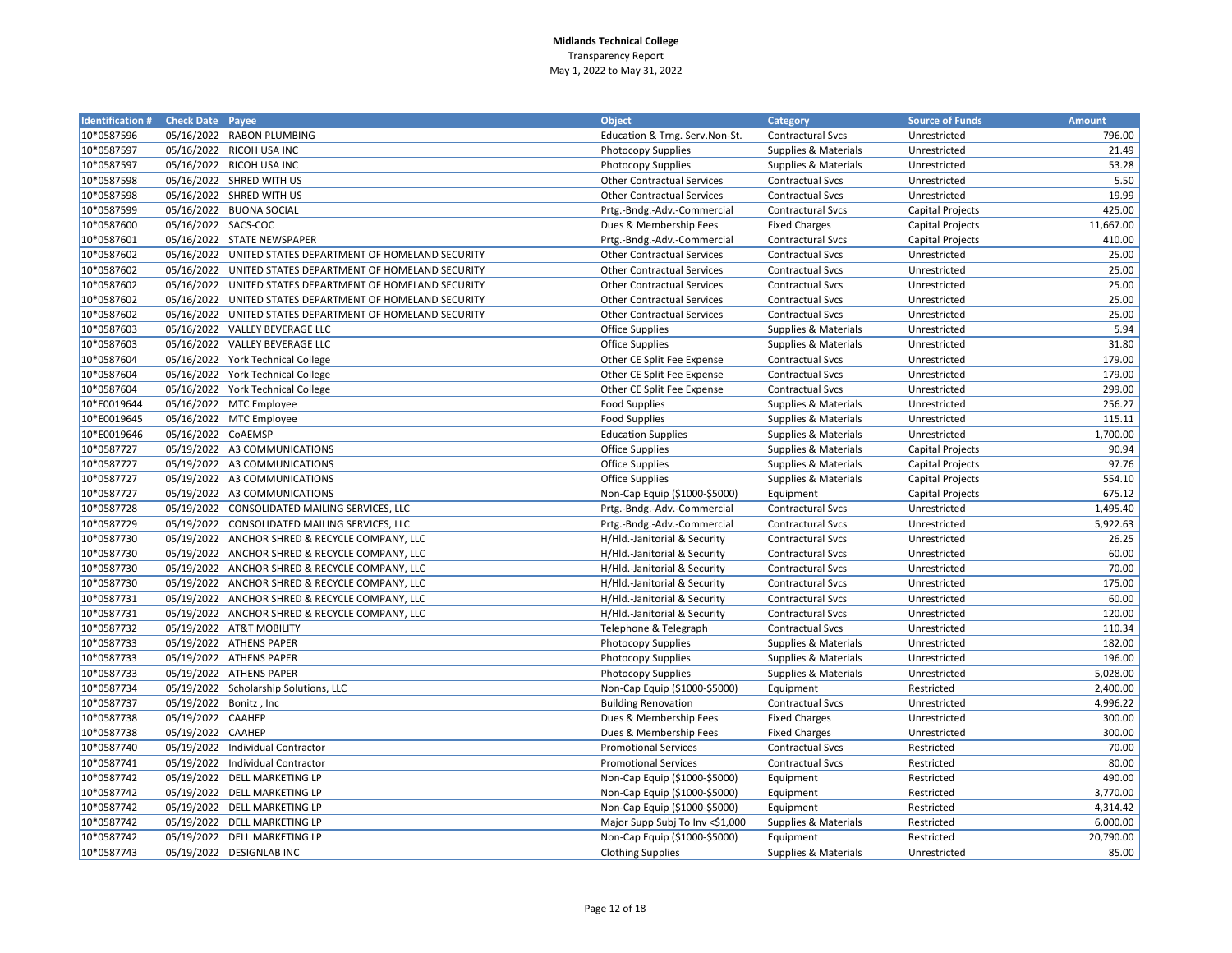| <b>Identification # Check Date Payee</b> |                       |                                       | <b>Object</b>                         | Category                 | <b>Source of Funds</b>  | <b>Amount</b> |
|------------------------------------------|-----------------------|---------------------------------------|---------------------------------------|--------------------------|-------------------------|---------------|
| 10*0587744                               |                       | 05/19/2022 DESIGNLAB INC              | <b>Clothing Supplies</b>              | Supplies & Materials     | Unrestricted            | 190.60        |
| 10*0587745                               |                       | 05/19/2022 Individual Contractor      | <b>Promotional Services</b>           | Contractual Svcs         | Restricted              | 40.00         |
| 10*0587746                               |                       | 05/19/2022 Driven Sign Solutions, LLC | Prtg.-Bndg.-Adv.-Commercial           | Contractural Svcs        | Unrestricted            | 640.00        |
| 10*0587746                               |                       | 05/19/2022 Driven Sign Solutions, LLC | Prtg.-Bndg.-Adv.-Commercial           | <b>Contractural Svcs</b> | Unrestricted            | 2,160.00      |
| 10*0587746                               |                       | 05/19/2022 Driven Sign Solutions, LLC | Prtg.-Bndg.-Adv.-Commercial           | <b>Contractural Svcs</b> | Unrestricted            | 4,160.00      |
| 10*0587746                               |                       | 05/19/2022 Driven Sign Solutions, LLC | Prtg.-Bndg.-Adv.-Commercial           | <b>Contractural Svcs</b> | Unrestricted            | 4,740.00      |
| 10*0587747                               |                       | 05/19/2022 Individual Contractor      | <b>Promotional Services</b>           | <b>Contractual Svcs</b>  | Restricted              | 30.00         |
| 10*0587748                               |                       | 05/19/2022 FEDERAL EXPRESS CORP       | Freight- Express- Delivery            | <b>Contractual Svcs</b>  | Unrestricted            | 9.64          |
| 10*0587749                               |                       | 05/19/2022 First Sun EAP Alliance Inc | Education & Trng. Serv.Non-St.        | <b>Contractural Svcs</b> | <b>Capital Projects</b> | 937.20        |
| 10*0587750                               |                       | 05/19/2022 Individual Contractor      | <b>Promotional Services</b>           | <b>Contractual Svcs</b>  | Restricted              | 80.00         |
| 10*0587751                               |                       | 05/19/2022 GARVIN DESIGN GROUP INC    | <b>Construction Contractual Servs</b> | <b>Contractural Svcs</b> | Capital Projects        | 15,870.00     |
| 10*0587752                               |                       | 05/19/2022 GENERATOR SERVICES, INC.   | General Repair                        | <b>Contractual Svcs</b>  | Unrestricted            | 45.00         |
| 10*0587752                               |                       | 05/19/2022 GENERATOR SERVICES, INC.   | <b>General Repair</b>                 | <b>Contractual Svcs</b>  | Unrestricted            | 1,500.00      |
| 10*0587752                               |                       | 05/19/2022 GENERATOR SERVICES, INC.   | General Repair                        | <b>Contractual Svcs</b>  | Unrestricted            | 2,547.89      |
| 10*0587753                               |                       | 05/19/2022 Individual Contractor      | <b>Promotional Services</b>           | <b>Contractual Svcs</b>  | Restricted              | 30.00         |
| 10*0587754                               |                       | 05/19/2022 Individual Contractor      | <b>Promotional Services</b>           | <b>Contractual Svcs</b>  | Restricted              | 50.00         |
| 10*0587755                               |                       | 05/19/2022 Grace Industries Inc       | Education & Trng. Serv.Non-St.        | <b>Contractural Svcs</b> | Unrestricted            | 880.00        |
| 10*0587756                               |                       | 05/19/2022 Individual Contractor      | <b>Promotional Services</b>           | <b>Contractual Svcs</b>  | Restricted              | 50.00         |
| 10*0587757                               | 05/19/2022            | Johnson Controls Fire Protection LP   | <b>General Repair</b>                 | <b>Contractual Svcs</b>  | Unrestricted            | 2,709.69      |
| 10*0587758                               |                       | 05/19/2022 Individual Contractor      | <b>Promotional Services</b>           | <b>Contractual Svcs</b>  | Restricted              | 50.00         |
| 10*0587759                               |                       | 05/19/2022 MAC PAPER, LLC             | <b>Photocopy Supplies</b>             | Supplies & Materials     | Unrestricted            | 366.04        |
| 10*0587760                               |                       | 05/19/2022 MAGNA PUBLICATIONS INC     | Library Books- Maps- Film             | Equipment                | Unrestricted            | 68.00         |
| 10*0587761                               |                       | 05/19/2022 MCMILLAN PAZDAN SMITH LLC  | Engineering & Arch.-Serv              | <b>Contractual Svcs</b>  | Capital Projects        | 5,384.55      |
| 10*0587762                               |                       | 05/19/2022 Midwest Library Service    | Library Books- Maps- Film             | Equipment                | Unrestricted            | 48.91         |
| 10*0587762                               |                       | 05/19/2022 Midwest Library Service    | Library Books- Maps- Film             | Equipment                | Unrestricted            | 105.14        |
| 10*0587762                               |                       | 05/19/2022 Midwest Library Service    | Library Books- Maps- Film             | Equipment                | Unrestricted            | 185.95        |
| 10*0587763                               |                       | 05/19/2022 Individual Contractor      | <b>Promotional Services</b>           | <b>Contractual Svcs</b>  | Restricted              | 70.00         |
| 10*0587764                               |                       | 05/19/2022 Individual Contractor      | <b>Promotional Services</b>           | <b>Contractual Svcs</b>  | Restricted              | 20.00         |
| 10*0587766                               |                       | 05/19/2022 NAPA AUTO PARTS            | <b>Education Supplies</b>             | Supplies & Materials     | Unrestricted            | 11.04         |
| 10*0587767                               |                       | 05/19/2022 Napa Auto Parts            | <b>Education Supplies</b>             | Supplies & Materials     | Unrestricted            | 22.34         |
| 10*0587767                               |                       | 05/19/2022 Napa Auto Parts            | <b>Education Supplies</b>             | Supplies & Materials     | Unrestricted            | 37.76         |
| 10*0587768                               |                       | 05/19/2022 Napa Auto Parts            | <b>Education Supplies</b>             | Supplies & Materials     | Unrestricted            | 29.99         |
| 10*0587769                               |                       | 05/19/2022 Individual Contractor      | <b>Promotional Services</b>           | <b>Contractual Svcs</b>  | Restricted              | 70.00         |
| 10*0587770                               |                       | 05/19/2022 OXFORD UNIVERSITY PRESS    | Library Books- Maps- Film             | Equipment                | Unrestricted            | 84.05         |
| 10*0587771                               |                       | 05/19/2022 Individual Contractor      | <b>Promotional Services</b>           | <b>Contractual Svcs</b>  | Restricted              | 80.00         |
| 10*0587772                               |                       | 05/19/2022 Individual Contractor      | <b>Promotional Services</b>           | <b>Contractual Svcs</b>  | Restricted              | 30.00         |
| 10*0587773                               |                       | 05/19/2022 Individual Contractor      | <b>Promotional Services</b>           | <b>Contractual Svcs</b>  | Restricted              | 50.00         |
| 10*0587775                               |                       | 05/19/2022 Rosen Publishing Group Inc | Library Books- Maps- Film             | Equipment                | Unrestricted            | 23.47         |
| 10*0587776                               |                       | 05/19/2022 WNN CONSULTING LLC         | <b>Other Contractual Services</b>     | <b>Contractual Svcs</b>  | Unrestricted            | 4,500.00      |
| 10*0587778                               |                       | 05/19/2022 Individual Contractor      | <b>Promotional Services</b>           | <b>Contractual Svcs</b>  | Restricted              | 80.00         |
| 10*0587780                               |                       | 05/19/2022 Individual Contractor      | <b>Promotional Services</b>           | <b>Contractual Svcs</b>  | Restricted              | 10.00         |
| 10*0587781                               |                       | 05/19/2022 SPHERION STAFFING LLC      | <b>Other Contractual Services</b>     | <b>Contractual Svcs</b>  | Restricted              | 841.93        |
| 10*0587782                               | 05/19/2022 STERICYCLE |                                       | <b>Other Contractual Services</b>     | <b>Contractual Svcs</b>  | Unrestricted            | 5.58          |
| 10*0587782                               | 05/19/2022 STERICYCLE |                                       | <b>Other Contractual Services</b>     | <b>Contractual Svcs</b>  | Unrestricted            | 5.58          |
| 10*0587782                               | 05/19/2022 STERICYCLE |                                       | <b>Other Contractual Services</b>     | <b>Contractual Svcs</b>  | Unrestricted            | 112.73        |
| 10*0587782                               | 05/19/2022 STERICYCLE |                                       | <b>Other Contractual Services</b>     | <b>Contractual Svcs</b>  | Unrestricted            | 112.73        |
| 10*0587783                               |                       | 05/19/2022 TAYLOR & FRANCIS GROUP LLC | Library Books- Maps- Film             | Equipment                | Unrestricted            | 120.99        |
| 10*0587784                               | 05/19/2022 TRUVISTA   |                                       | Telephone & Telegraph                 | <b>Contractual Svcs</b>  | Unrestricted            | 634.34        |
| 10*0587785                               |                       | 05/19/2022 VERIZON WIRELESS           | Telephone & Telegraph                 | <b>Contractual Svcs</b>  | Unrestricted            | 35.80         |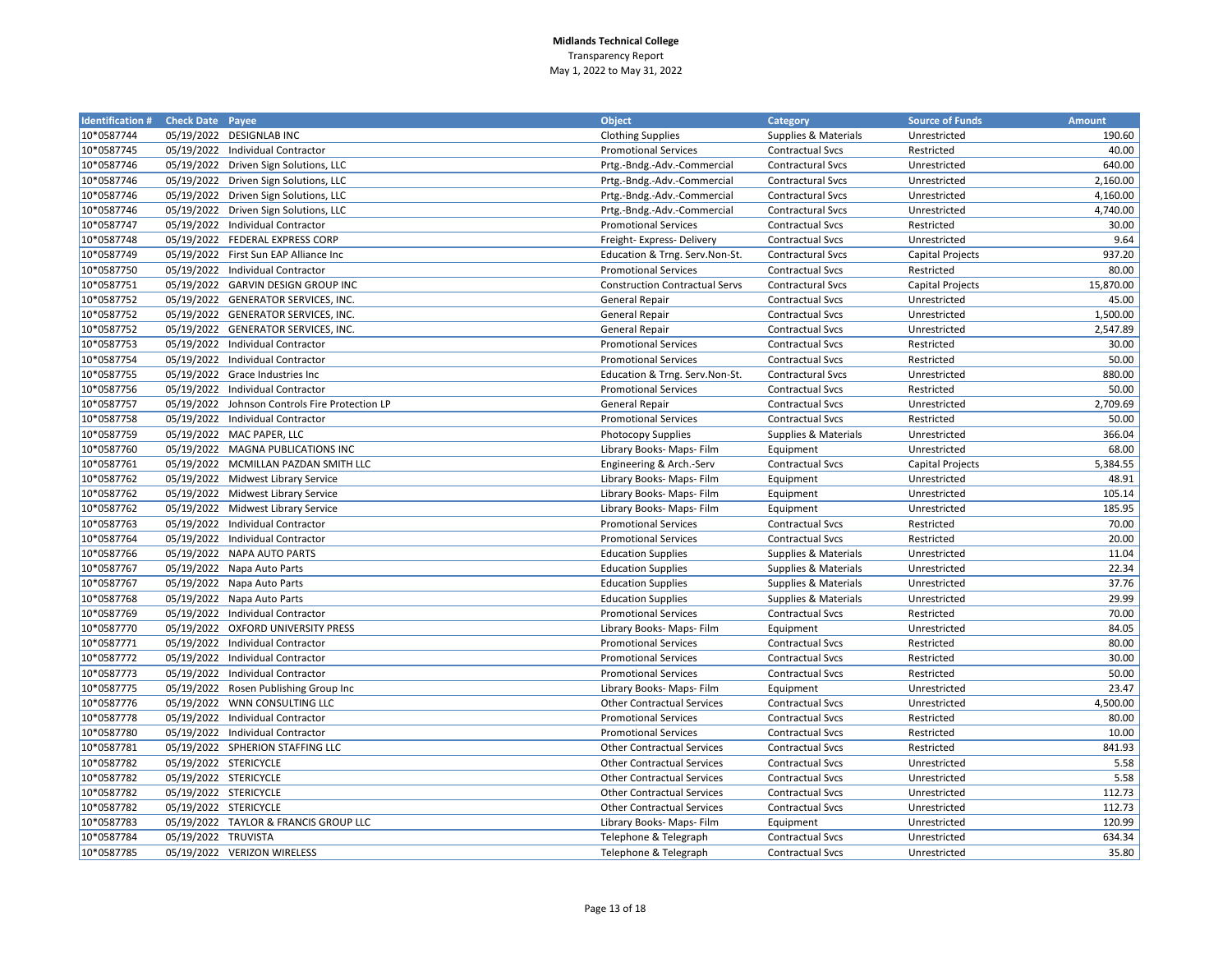| <b>Identification # Check Date Payee</b> |            |                                        | <b>Object</b>                     | <b>Category</b>         | <b>Source of Funds</b> | <b>Amount</b> |
|------------------------------------------|------------|----------------------------------------|-----------------------------------|-------------------------|------------------------|---------------|
| 10*0587785                               |            | 05/19/2022 VERIZON WIRELESS            | Telephone & Telegraph             | <b>Contractual Svcs</b> | Unrestricted           | 58.13         |
| 10*0587786                               |            | 05/19/2022 VERIZON WIRELESS            | Telephone & Telegraph             | <b>Contractual Svcs</b> | Unrestricted           | 53.48         |
| 10*0587786                               |            | 05/19/2022 VERIZON WIRELESS            | Telephone & Telegraph             | <b>Contractual Svcs</b> | Unrestricted           | 53.48         |
| 10*0587787                               |            | 05/19/2022 VERIZON WIRELESS            | Telephone & Telegraph             | <b>Contractual Svcs</b> | Unrestricted           | 97.74         |
| 10*0587788                               |            | 05/19/2022 Wells Fargo Vendor          | Rental-Photocopy Equipment        | <b>Fixed Charges</b>    | Unrestricted           | 3.80          |
| 10*0587788                               |            | 05/19/2022 Wells Fargo Vendor          | Rental-Photocopy Equipment        | <b>Fixed Charges</b>    | Unrestricted           | 53.28         |
| 10*0587789                               |            | 05/19/2022 Individual Contractor       | <b>Promotional Services</b>       | <b>Contractual Svcs</b> | Restricted             | 80.00         |
| 10*0587790                               |            | 05/19/2022 Westin Francis Marion Hotel | In-State-Lodging                  | Travel - In State       | Unrestricted           | 522.12        |
| 10*0587791                               | 05/19/2022 | <b>Individual Contractor</b>           | <b>Promotional Services</b>       | <b>Contractual Svcs</b> | Restricted             | 30.00         |
| 10*0587792                               | 05/19/2022 | Individual Contractor                  | <b>Promotional Services</b>       | <b>Contractual Svcs</b> | Restricted             | 80.00         |
| 10*0587793                               | 05/19/2022 | Individual Contractor                  | <b>Promotional Services</b>       | <b>Contractual Svcs</b> | Restricted             | 30.00         |
| 10*0587794                               |            | 05/19/2022 WORLDPOINT ECC, INC         | Major Supp Subj To Inv <\$1,000   | Supplies & Materials    | Restricted             | 448.39        |
| 10*0587794                               |            | 05/19/2022 WORLDPOINT ECC, INC         | Major Supp Subj To Inv <\$1,000   | Supplies & Materials    | Restricted             | 1,469.35      |
| 10*0587795                               |            | 05/19/2022 XEROX CORPORATION           | Rental-Photocopy Equipment        | <b>Fixed Charges</b>    | Unrestricted           | 7.25          |
| 10*0587796                               |            | 05/19/2022 YBP LIBRARY SERVICES        | Library Books- Maps- Film         | Equipment               | Unrestricted           | 14.59         |
| 10*0587796                               |            | 05/19/2022 YBP LIBRARY SERVICES        | Library Books- Maps- Film         | Equipment               | Unrestricted           | 17.96         |
| 10*0587796                               |            | 05/19/2022 YBP LIBRARY SERVICES        | Library Books- Maps- Film         | Equipment               | Unrestricted           | 22.24         |
| 10*0587796                               |            | 05/19/2022 YBP LIBRARY SERVICES        | Library Books- Maps- Film         | Equipment               | Unrestricted           | 30.71         |
| 10*0587796                               |            | 05/19/2022 YBP LIBRARY SERVICES        | Library Books- Maps- Film         | Equipment               | Unrestricted           | 47.90         |
| 10*0587796                               |            | 05/19/2022 YBP LIBRARY SERVICES        | Library Books- Maps- Film         | Equipment               | Unrestricted           | 65.74         |
| 10*0587796                               |            | 05/19/2022 YBP LIBRARY SERVICES        | Library Books- Maps- Film         | Equipment               | Unrestricted           | 69.14         |
| 10*0587796                               |            | 05/19/2022 YBP LIBRARY SERVICES        | Library Books- Maps- Film         | Equipment               | Unrestricted           | 76.29         |
| 10*0587796                               |            | 05/19/2022 YBP LIBRARY SERVICES        | Library Books- Maps- Film         | Equipment               | Unrestricted           | 77.79         |
| 10*0587796                               |            | 05/19/2022 YBP LIBRARY SERVICES        | Library Books- Maps- Film         | Equipment               | Unrestricted           | 82.25         |
| 10*0587796                               |            | 05/19/2022 YBP LIBRARY SERVICES        | Library Books- Maps- Film         | Equipment               | Unrestricted           | 83.86         |
| 10*0587796                               |            | 05/19/2022 YBP LIBRARY SERVICES        | Library Books- Maps- Film         | Equipment               | Unrestricted           | 90.84         |
| 10*0587796                               |            | 05/19/2022 YBP LIBRARY SERVICES        | Library Books- Maps- Film         | Equipment               | Unrestricted           | 102.96        |
| 10*0587796                               |            | 05/19/2022 YBP LIBRARY SERVICES        | Library Books- Maps- Film         | Equipment               | Unrestricted           | 106.73        |
| 10*0587796                               |            | 05/19/2022 YBP LIBRARY SERVICES        | Library Books- Maps- Film         | Equipment               | Unrestricted           | 128.00        |
| 10*0587796                               |            | 05/19/2022 YBP LIBRARY SERVICES        | Library Books- Maps- Film         | Equipment               | Unrestricted           | 129.77        |
| 10*0587796                               |            | 05/19/2022 YBP LIBRARY SERVICES        | Library Books- Maps- Film         | Equipment               | Unrestricted           | 147.08        |
| 10*0587796                               |            | 05/19/2022 YBP LIBRARY SERVICES        | Library Books- Maps- Film         | Equipment               | Unrestricted           | 430.99        |
| 10*0587796                               |            | 05/19/2022 YBP LIBRARY SERVICES        | Library Books- Maps- Film         | Equipment               | Unrestricted           | 505.36        |
| 10*0587796                               |            | 05/19/2022 YBP LIBRARY SERVICES        | Library Books- Maps- Film         | Equipment               | Unrestricted           | 572.72        |
| 10*E0019647                              |            | 05/19/2022 MTC Employee                | <b>Other Contractual Services</b> | <b>Contractual Svcs</b> | Unrestricted           | 2,199.02      |
| 10*E0019648                              |            | 05/19/2022 MTC Employee                | In-State Priv. Auto Mil.          | Travel - In State       | Unrestricted           | 9.36          |
| 10*E0019649                              |            | 05/19/2022 MTC Employee                | In-State Priv. Auto Mil.          | Travel - In State       | Unrestricted           | 139.23        |
| 10*E0019650                              |            | 05/19/2022 MTC Employee                | In-State Priv. Auto Mil.          | Travel - In State       | Restricted             | 51.48         |
| 10*E0019651                              |            | 05/19/2022 MTC Employee                | In-State Priv. Auto Mil.          | Travel - In State       | Restricted             | 59.67         |
| 10*E0019652                              |            | 05/19/2022 MTC Employee                | <b>Food Supplies</b>              | Supplies & Materials    | Unrestricted           | 15.18         |
| 10*E0019653                              |            | 05/19/2022 MTC Employee                | <b>Other Contractual Services</b> | <b>Contractual Svcs</b> | Unrestricted           | 79.40         |
| 10*E0019653                              |            | 05/19/2022 MTC Employee                | Out-of-State-Meals                | Travel - Out of State   | Unrestricted           | 110.00        |
| 10*E0019655                              |            | 05/19/2022 MTC Employee                | Out-of-State-Priv. Auto.Mil.      | Travel - Out of State   | Unrestricted           | 105.30        |
| 10*E0019655                              |            | 05/19/2022 MTC Employee                | Out-of-State-Meals                | Travel - Out of State   | Unrestricted           | 225.00        |
| 10*E0019656                              |            | 05/19/2022 MTC Employee                | In-State Priv. Auto Mil.          | Travel - In State       | Unrestricted           | 15.21         |
| 10*E0019657                              |            | 05/19/2022 MTC Employee                | In-State Priv. Auto Mil.          | Travel - In State       | Unrestricted           | 102.96        |
| 10*E0019658                              |            | 05/19/2022 MTC Employee                | In-State Priv. Auto Mil.          | Travel - In State       | Restricted             | 91.84         |
| 10*E0019659                              |            | 05/19/2022 MTC Employee                | Out-of-State-Meals                | Travel - Out of State   | Unrestricted           | 15.00         |
| 10*E0019659                              |            | 05/19/2022 MTC Employee                | Out-of-State-Priv. Auto.Mil.      | Travel - Out of State   | Unrestricted           | 112.20        |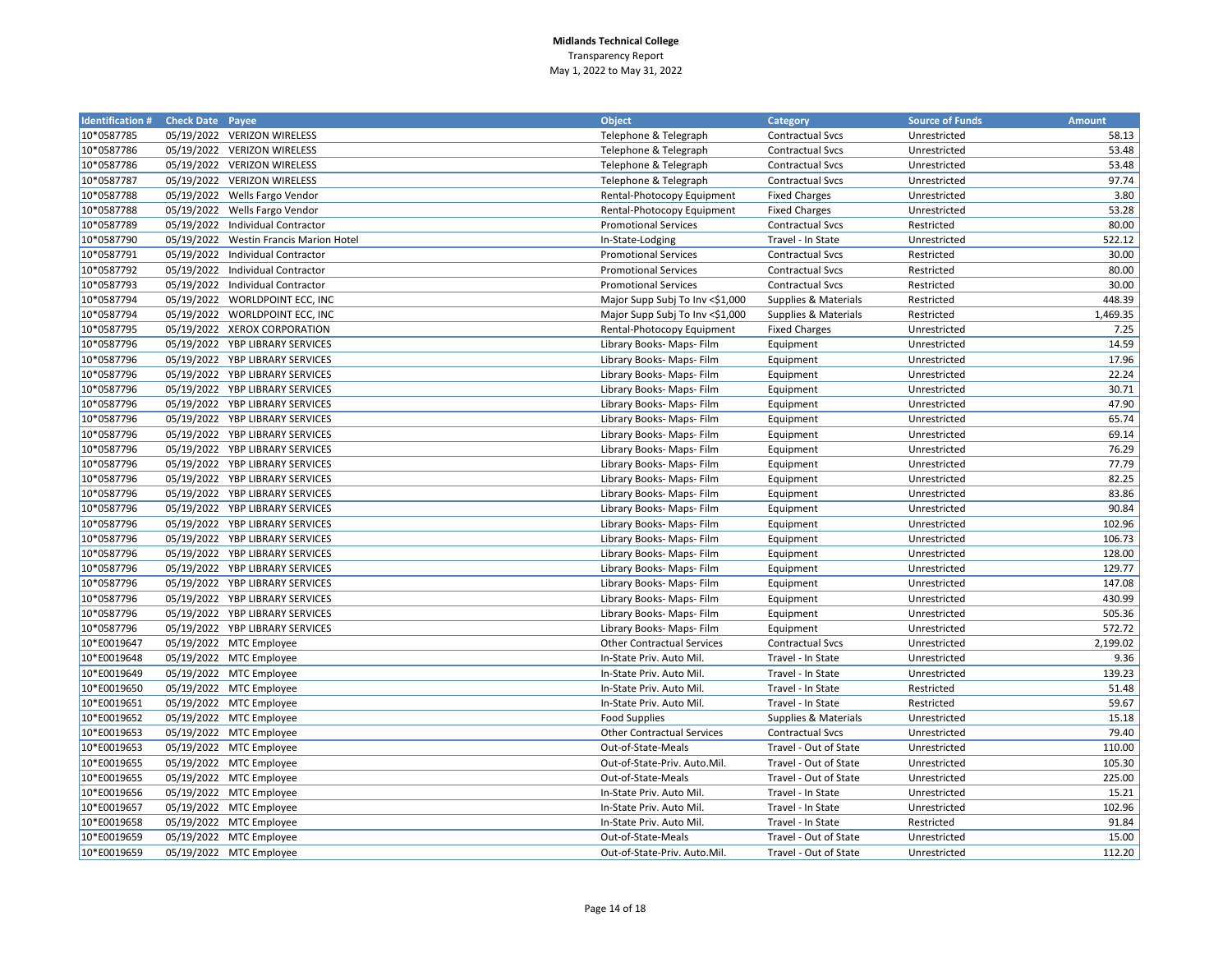| <b>Identification #</b> | <b>Check Date Payee</b> |                                                                       | <b>Object</b>                     | Category                 | <b>Source of Funds</b>  | <b>Amount</b> |
|-------------------------|-------------------------|-----------------------------------------------------------------------|-----------------------------------|--------------------------|-------------------------|---------------|
| 10*E0019660             |                         | 05/19/2022 MTC Employee                                               | Out-of-State-Meals                | Travel - Out of State    | Unrestricted            | 60.05         |
| 10*E0019660             |                         | 05/19/2022 MTC Employee                                               | Out-of-State-Misc. Travel Ex.     | Travel - Out of State    | Unrestricted            | 60.00         |
| 10*0587799              |                         | 05/23/2022 ACCREDITATION COUNCIL FOR BUSINESS SCHOOLS AND PROGRAMS    | Dues & Membership Fees            | <b>Fixed Charges</b>     | Unrestricted            | 2,950.00      |
| 10*0587800              |                         | 05/23/2022 APPLYA OCCUPATIONAL SERVICES                               | <b>Other Contractual Services</b> | <b>Contractual Svcs</b>  | Unrestricted            | 36.75         |
| 10*0587800              |                         | 05/23/2022 APPLYA OCCUPATIONAL SERVICES                               | <b>Other Contractual Services</b> | <b>Contractual Svcs</b>  | Unrestricted            | 451.08        |
| 10*0587801              |                         | 05/23/2022 BLACKBAUD INC                                              | Non-Cap Equip (\$1000-\$5000)     | Equipment                | Capital Projects        | 1,487.24      |
| 10*0587801              |                         | 05/23/2022 BLACKBAUD INC                                              | Non-Cap Equip (\$1000-\$5000)     | Equipment                | Capital Projects        | 5,954.16      |
| 10*0587801              |                         | 05/23/2022 BLACKBAUD INC                                              | Non-Cap Equip (\$1000-\$5000)     | Equipment                | <b>Capital Projects</b> | 8,716.73      |
| 10*0587801              |                         | 05/23/2022 BLACKBAUD INC                                              | Non-Cap Equip (\$1000-\$5000)     | Equipment                | <b>Capital Projects</b> | 18,676.77     |
| 10*0587803              |                         | 05/23/2022 CHERNOFF NEWMAN LLC                                        | Prtg.-Bndg.-Adv.-Commercial       | <b>Contractural Svcs</b> | Unrestricted            | 887.74        |
| 10*0587803              |                         | 05/23/2022 CHERNOFF NEWMAN LLC                                        | <b>Other Contractual Services</b> | <b>Contractual Svcs</b>  | Unrestricted            | 900.00        |
| 10*0587803              |                         | 05/23/2022 CHERNOFF NEWMAN LLC                                        | <b>Other Contractual Services</b> | <b>Contractual Svcs</b>  | Unrestricted            | 1,663.13      |
| 10*0587803              |                         | 05/23/2022 CHERNOFF NEWMAN LLC                                        | <b>Other Contractual Services</b> | <b>Contractual Svcs</b>  | Unrestricted            | 1,666.67      |
| 10*0587803              |                         | 05/23/2022 CHERNOFF NEWMAN LLC                                        | <b>Other Contractual Services</b> | <b>Contractual Svcs</b>  | Unrestricted            | 2,000.00      |
| 10*0587803              |                         | 05/23/2022 CHERNOFF NEWMAN LLC                                        | <b>Other Contractual Services</b> | <b>Contractual Svcs</b>  | Unrestricted            | 2,741.18      |
| 10*0587803              |                         | 05/23/2022 CHERNOFF NEWMAN LLC                                        | <b>Other Contractual Services</b> | <b>Contractual Svcs</b>  | Unrestricted            | 5,325.00      |
| 10*0587803              |                         | 05/23/2022 CHERNOFF NEWMAN LLC                                        | <b>Other Contractual Services</b> | <b>Contractual Svcs</b>  | Unrestricted            | 6,539.21      |
| 10*0587803              |                         | 05/23/2022 CHERNOFF NEWMAN LLC                                        | <b>Other Contractual Services</b> | <b>Contractual Svcs</b>  | Unrestricted            | 7,320.00      |
| 10*0587803              |                         | 05/23/2022 CHERNOFF NEWMAN LLC                                        | <b>Other Contractual Services</b> | <b>Contractual Svcs</b>  | Unrestricted            | 8,445.00      |
| 10*0587803              |                         | 05/23/2022 CHERNOFF NEWMAN LLC                                        | <b>Other Contractual Services</b> | <b>Contractual Svcs</b>  | Unrestricted            | 9,487.23      |
| 10*0587803              |                         | 05/23/2022 CHERNOFF NEWMAN LLC                                        | <b>Other Contractual Services</b> | <b>Contractual Svcs</b>  | Unrestricted            | 9,846.96      |
| 10*0587803              |                         | 05/23/2022 CHERNOFF NEWMAN LLC                                        | Prtg.-Bndg.-Adv.-Commercial       | <b>Contractural Svcs</b> | Unrestricted            | 10,200.00     |
| 10*0587803              |                         | 05/23/2022 CHERNOFF NEWMAN LLC                                        | <b>Other Contractual Services</b> | <b>Contractual Svcs</b>  | Unrestricted            | 18,925.00     |
| 10*0587805              |                         | 05/23/2022 COOLING CAROLINA, LLC                                      | <b>Building Renovation</b>        | <b>Contractual Svcs</b>  | Unrestricted            | 2,900.00      |
| 10*0587806              |                         | 05/23/2022 DEPARTMENT OF ADMINISTRATION OFFICE OF INTERNAL OPERATIONS | Motorized Vehicle Repair          | <b>Contractural Svcs</b> | Unrestricted            | 188.10        |
| 10*0587806              | 05/23/2022              | DEPARTMENT OF ADMINISTRATION OFFICE OF INTERNAL OPERATIONS            | Motorized Vehicle Repair          | <b>Contractural Svcs</b> | Unrestricted            | 300.70        |
| 10*0587806              |                         | 05/23/2022 DEPARTMENT OF ADMINISTRATION OFFICE OF INTERNAL OPERATIONS | Motorized Vehicle Repair          | <b>Contractural Svcs</b> | Unrestricted            | 394.35        |
| 10*0587806              | 05/23/2022              | DEPARTMENT OF ADMINISTRATION OFFICE OF INTERNAL OPERATIONS            | Motorized Vehicle Repair          | <b>Contractural Svcs</b> | Unrestricted            | 1,779.88      |
| 10*0587806              | 05/23/2022              | DEPARTMENT OF ADMINISTRATION OFFICE OF INTERNAL OPERATIONS            | Motorized Vehicle Repair          | <b>Contractural Svcs</b> | Unrestricted            | 3,871.28      |
| 10*0587808              |                         | 05/23/2022 ELLUCIAN COMPANY LP                                        | Non-Cap Equip (\$1000-\$5000)     | Equipment                | <b>Capital Projects</b> | 129.50        |
| 10*0587808              |                         | 05/23/2022 ELLUCIAN COMPANY LP                                        | Non-Cap Equip (\$1000-\$5000)     | Equipment                | <b>Capital Projects</b> | 5,180.00      |
| 10*0587810              | 05/23/2022              | HOFFMAN MECHANICAL SOLUTIONS, INC                                     | <b>General Repair</b>             | <b>Contractual Svcs</b>  | Unrestricted            | 5,802.24      |
| 10*0587813              |                         | 05/23/2022 POLLOCK COMPANY                                            | Rental-Photocopy Equipment        | <b>Fixed Charges</b>     | Unrestricted            | 14.41         |
| 10*0587814              |                         | 05/23/2022 POLLOCK COMPANY                                            | Rental-Photocopy Equipment        | <b>Fixed Charges</b>     | Unrestricted            | 15.00         |
| 10*0587815              |                         | 05/23/2022 PROFESSIONAL PRINTERS INC                                  | Prtg.-Bndg.-Adv.-Commercial       | <b>Contractural Svcs</b> | Unrestricted            | 547.00        |
| 10*0587815              |                         | 05/23/2022 PROFESSIONAL PRINTERS INC                                  | Prtg.-Bndg.-Adv.-Commercial       | <b>Contractural Svcs</b> | Unrestricted            | 1,723.00      |
| 10*0587816              |                         | 05/23/2022 RICOH USA INC                                              | <b>Photocopy Supplies</b>         | Supplies & Materials     | Unrestricted            | 110.68        |
| 10*0587817              |                         | 05/23/2022 RICOH USA INC                                              | Rental-Photocopy Equipment        | <b>Fixed Charges</b>     | Unrestricted            | 103.56        |
| 10*0587817              |                         | 05/23/2022 RICOH USA INC                                              | Rental-Photocopy Equipment        | <b>Fixed Charges</b>     | Unrestricted            | 106.06        |
| 10*0587818              |                         | 05/23/2022 SNAP-ON INCORPORATED                                       | <b>Education Supplies</b>         | Supplies & Materials     | Unrestricted            | 1,693.17      |
| 10*0587819              |                         | 05/23/2022 STRIPEWIDE, LLC                                            | <b>Building Renovation</b>        | <b>Contractual Svcs</b>  | Unrestricted            | 150.00        |
| 10*0587819              |                         | 05/23/2022 STRIPEWIDE, LLC                                            | <b>Building Renovation</b>        | <b>Contractual Svcs</b>  | Unrestricted            | 150.00        |
| 10*0587819              |                         | 05/23/2022 STRIPEWIDE, LLC                                            | <b>Building Renovation</b>        | <b>Contractual Svcs</b>  | Unrestricted            | 450.00        |
| 10*0587819              |                         | 05/23/2022 STRIPEWIDE, LLC                                            | <b>Building Renovation</b>        | <b>Contractual Svcs</b>  | Unrestricted            | 500.00        |
| 10*0587819              |                         | 05/23/2022 STRIPEWIDE, LLC                                            | <b>Building Renovation</b>        | <b>Contractual Svcs</b>  | Unrestricted            | 600.00        |
| 10*0587819              |                         | 05/23/2022 STRIPEWIDE, LLC                                            | <b>Building Renovation</b>        | <b>Contractual Svcs</b>  | Unrestricted            | 650.00        |
| 10*0587819              |                         | 05/23/2022 STRIPEWIDE, LLC                                            | <b>Building Renovation</b>        | <b>Contractual Svcs</b>  | Unrestricted            | 950.00        |
| 10*0587820              |                         | 05/23/2022 TK ELEVATOR CORPORATION                                    | <b>General Repair</b>             | <b>Contractual Svcs</b>  | Unrestricted            | 1,423.84      |
| 10*0587821              |                         | 05/23/2022 UNITED STATES POSTAL SERVICES                              | Postage                           | Supplies & Materials     | Unrestricted            | 50,000.00     |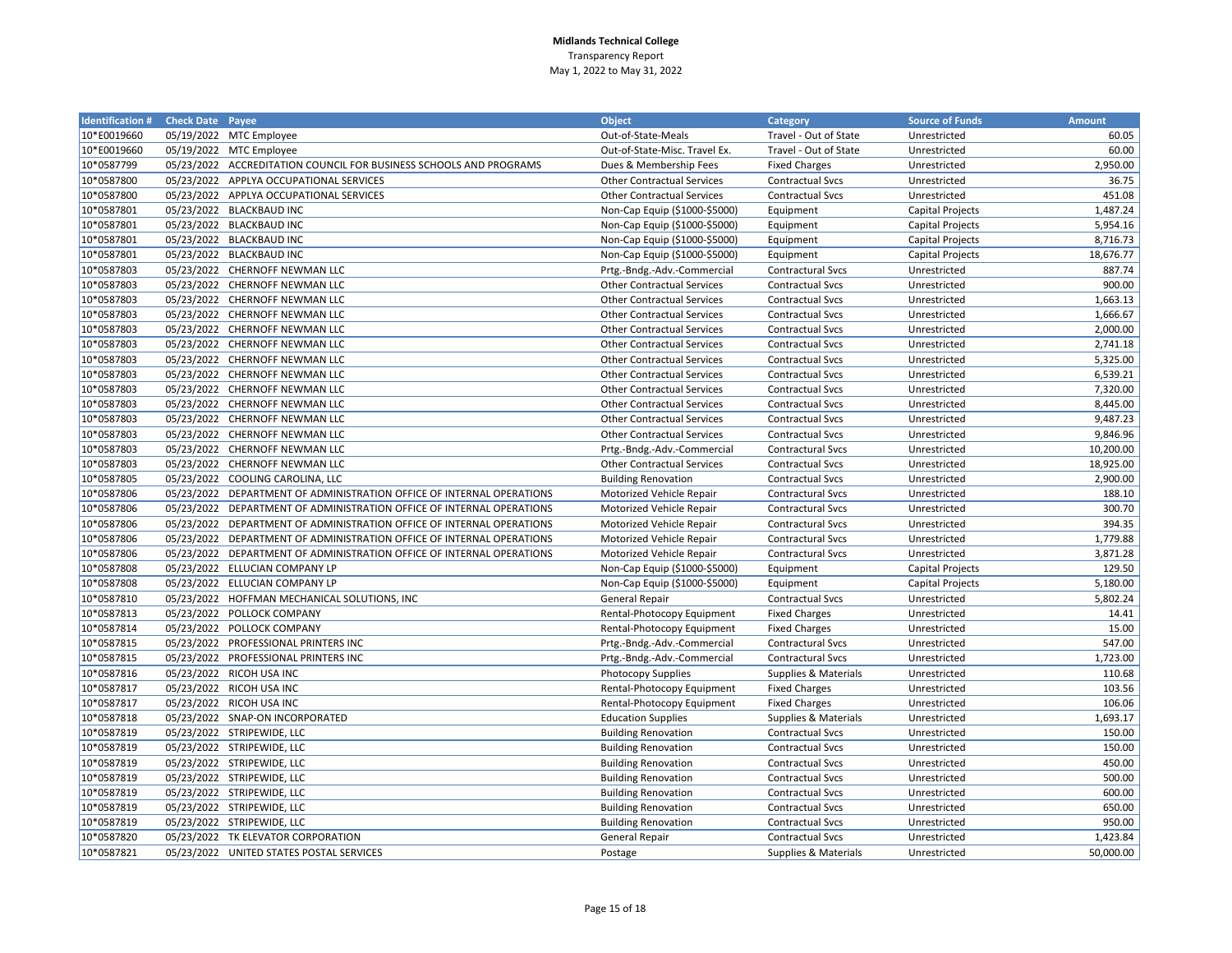| <b>Identification # Check Date Payee</b> |                      |                                                    | <b>Object</b>                     | <b>Category</b>         | <b>Source of Funds</b>             | <b>Amount</b> |
|------------------------------------------|----------------------|----------------------------------------------------|-----------------------------------|-------------------------|------------------------------------|---------------|
| 10*0587822                               |                      | 05/23/2022 VERIZON WIRELESS                        | Telephone & Telegraph             | <b>Contractual Svcs</b> | Unrestricted                       | 52.86         |
| 10*0587822                               |                      | 05/23/2022 VERIZON WIRELESS                        | Telephone & Telegraph             | <b>Contractual Svcs</b> | Unrestricted                       | 52.86         |
| 10*0587823                               |                      | 05/23/2022 VERIZON WIRELESS                        | Telephone & Telegraph             | Contractual Svcs        | Unrestricted                       | 52.86         |
| 10*E0019661                              |                      | 05/23/2022 MTC Employee                            | In-State-Meals                    | Travel - In State       | <b>Enterprise Campus Authority</b> | 10.00         |
| 10*E0019661                              |                      | 05/23/2022 MTC Employee                            | In-State Priv. Auto Mil.          | Travel - In State       | <b>Enterprise Campus Authority</b> | 201.47        |
| 10*E0019662                              |                      | 05/23/2022 FRIERSON ELECTRONICS, LLC               | <b>Other Contractual Services</b> | <b>Contractual Svcs</b> | Unrestricted                       | 1,950.00      |
| 10*0587826                               |                      | 05/26/2022 3 SHIPS CONSULTING LLC                  | <b>Other Contractual Services</b> | <b>Contractual Svcs</b> | Unrestricted                       | 1,088.00      |
| 10*0587826                               |                      | 05/26/2022 3 SHIPS CONSULTING LLC                  | <b>Other Contractual Services</b> | <b>Contractual Svcs</b> | Unrestricted                       | 1,360.00      |
| 10*0587827                               | 05/26/2022 AT&T CORP |                                                    | Telephone & Telegraph             | <b>Contractual Svcs</b> | Unrestricted                       | 80.13         |
| 10*0587827                               | 05/26/2022 AT&T CORP |                                                    | Telephone & Telegraph             | <b>Contractual Svcs</b> | Unrestricted                       | 289.55        |
| 10*0587827                               | 05/26/2022 AT&T CORP |                                                    | Telephone & Telegraph             | <b>Contractual Svcs</b> | Unrestricted                       | 5,327.07      |
| 10*0587828                               |                      | 05/26/2022 Individual Contractor                   | <b>Promotional Services</b>       | <b>Contractual Svcs</b> | Restricted                         | 10.00         |
| 10*0587829                               |                      | 05/26/2022 BURR & FORMAN LLP                       | Legal Services                    | <b>Contractual Svcs</b> | <b>Enterprise Campus Authority</b> | 525.00        |
| 10*0587830                               |                      | 05/26/2022 CITY OF COLUMBIA                        | <b>Utilities</b>                  | <b>Contractual Svcs</b> | Unrestricted                       | 3,857.96      |
| 10*0587830                               |                      | 05/26/2022 CITY OF COLUMBIA                        | <b>Utilities</b>                  | <b>Contractual Svcs</b> | Unrestricted                       | 7,231.54      |
| 10*0587830                               |                      | 05/26/2022 CITY OF COLUMBIA                        | <b>Utilities</b>                  | <b>Contractual Svcs</b> | Unrestricted                       | 8,273.78      |
| 10*0587832                               |                      | 05/26/2022 DELL MARKETING LP                       | <b>Education Supplies</b>         | Supplies & Materials    | Unrestricted                       | 735.00        |
| 10*0587832                               |                      | 05/26/2022 DELL MARKETING LP                       | <b>Education Supplies</b>         | Supplies & Materials    | Unrestricted                       | 1,200.00      |
| 10*0587832                               |                      | 05/26/2022 DELL MARKETING LP                       | <b>Education Supplies</b>         | Supplies & Materials    | Unrestricted                       | 1,715.00      |
| 10*0587832                               |                      | 05/26/2022 DELL MARKETING LP                       | <b>Education Supplies</b>         | Supplies & Materials    | Unrestricted                       | 9,450.00      |
| 10*0587850                               |                      | 05/26/2022 DESIGNLAB INC                           | <b>Clothing Supplies</b>          | Supplies & Materials    | Unrestricted                       | 6.80          |
| 10*0587850                               |                      | 05/26/2022 DESIGNLAB INC                           | <b>Clothing Supplies</b>          | Supplies & Materials    | Unrestricted                       | 15.00         |
| 10*0587851                               |                      | 05/26/2022 DESIGNLAB INC                           | <b>Clothing Supplies</b>          | Supplies & Materials    | Unrestricted                       | 12.00         |
| 10*0587851                               |                      | 05/26/2022 DESIGNLAB INC                           | <b>Clothing Supplies</b>          | Supplies & Materials    | Unrestricted                       | 45.45         |
| 10*0587851                               |                      | 05/26/2022 DESIGNLAB INC                           | <b>Clothing Supplies</b>          | Supplies & Materials    | Unrestricted                       | 232.50        |
| 10*0587851                               |                      | 05/26/2022 DESIGNLAB INC                           | <b>Clothing Supplies</b>          | Supplies & Materials    | Unrestricted                       | 262.25        |
| 10*0587852                               |                      | 05/26/2022 DOMINION ENERGY SOUTH CAROLINA INC      | Utilities                         | <b>Contractual Svcs</b> | Unrestricted                       | 132,640.94    |
| 10*0587853                               |                      | 05/26/2022 HENRY SCHEIN INC                        | Major Supp Subj To Inv <\$1,000   | Supplies & Materials    | Restricted                         | 40.09         |
| 10*0587855                               |                      | 05/26/2022 IMMUCOR INC.                            | <b>Maintenance Supplies</b>       | Supplies & Materials    | Unrestricted                       | 7.77          |
| 10*0587855                               |                      | 05/26/2022 IMMUCOR INC.                            | <b>Maintenance Supplies</b>       | Supplies & Materials    | Unrestricted                       | 13.34         |
| 10*0587855                               |                      | 05/26/2022 IMMUCOR INC.                            | <b>Maintenance Supplies</b>       | Supplies & Materials    | Unrestricted                       | 14.57         |
| 10*0587855                               |                      | 05/26/2022 IMMUCOR INC.                            | <b>Maintenance Supplies</b>       | Supplies & Materials    | Unrestricted                       | 25.20         |
| 10*0587855                               |                      | 05/26/2022 IMMUCOR INC.                            | <b>Maintenance Supplies</b>       | Supplies & Materials    | Unrestricted                       | 44.28         |
| 10*0587855                               |                      | 05/26/2022 IMMUCOR INC.                            | <b>Maintenance Supplies</b>       | Supplies & Materials    | Unrestricted                       | 58.68         |
| 10*0587855                               |                      | 05/26/2022 IMMUCOR INC.                            | <b>Maintenance Supplies</b>       | Supplies & Materials    | Unrestricted                       | 60.94         |
| 10*0587855                               |                      | 05/26/2022 IMMUCOR INC.                            | <b>Maintenance Supplies</b>       | Supplies & Materials    | Unrestricted                       | 79.40         |
| 10*0587855                               |                      | 05/26/2022 IMMUCOR INC.                            | Maintenance Supplies              | Supplies & Materials    | Unrestricted                       | 130.44        |
| 10*0587855                               |                      | 05/26/2022 IMMUCOR INC.                            | <b>Maintenance Supplies</b>       | Supplies & Materials    | Unrestricted                       | 153.06        |
| 10*0587855                               |                      | 05/26/2022 IMMUCOR INC.                            | <b>Maintenance Supplies</b>       | Supplies & Materials    | Unrestricted                       | 163.94        |
| 10*0587856                               |                      | 05/26/2022 JAN-PRO OF COLUMBIA                     | <b>Other Contractual Services</b> | <b>Contractual Svcs</b> | Restricted                         | 56,318.40     |
| 10*0587857                               |                      | 05/26/2022 MAC PAPER, LLC                          | <b>Photocopy Supplies</b>         | Supplies & Materials    | Unrestricted                       | 2,244.00      |
| 10*0587858                               |                      | 05/26/2022 MAGNA PUBLICATIONS INC                  | Dues & Membership Fees            | <b>Fixed Charges</b>    | Unrestricted                       | 3,417.00      |
| 10*0587859                               |                      | 05/26/2022 MANN TOOL AND SUPPLY                    | <b>Education Supplies</b>         | Supplies & Materials    | Unrestricted                       | 3,464.00      |
| 10*0587859                               |                      | 05/26/2022 MANN TOOL AND SUPPLY                    | <b>Education Supplies</b>         | Supplies & Materials    | Unrestricted                       | 4,700.00      |
| 10*0587860                               |                      | 05/26/2022 COLUMBIA METROPOLITAN CONVENTION CENTER | <b>Other Contractual Services</b> | <b>Contractual Svcs</b> | Capital Projects                   | 965.00        |
| 10*0587861                               |                      | 05/26/2022 MURFREESBORO EMBASSY SUITES             | Out-of-State-Lodging              | Travel - Out of State   | Unrestricted                       | 785.56        |
| 10*0587863                               |                      | 05/26/2022 PRIMITIVE LLC                           | <b>Other Contractual Services</b> | <b>Contractual Svcs</b> | Unrestricted                       | 1,500.00      |
| 10*0587864                               |                      | 05/26/2022 Individual Contractor                   | <b>Promotional Services</b>       | <b>Contractual Svcs</b> | Restricted                         | 30.00         |
| 10*0587865                               |                      | 05/26/2022 SOLARWINDS INC                          | Non-Cap Equip (\$1000-\$5000)     | Equipment               | Restricted                         | 4,104.00      |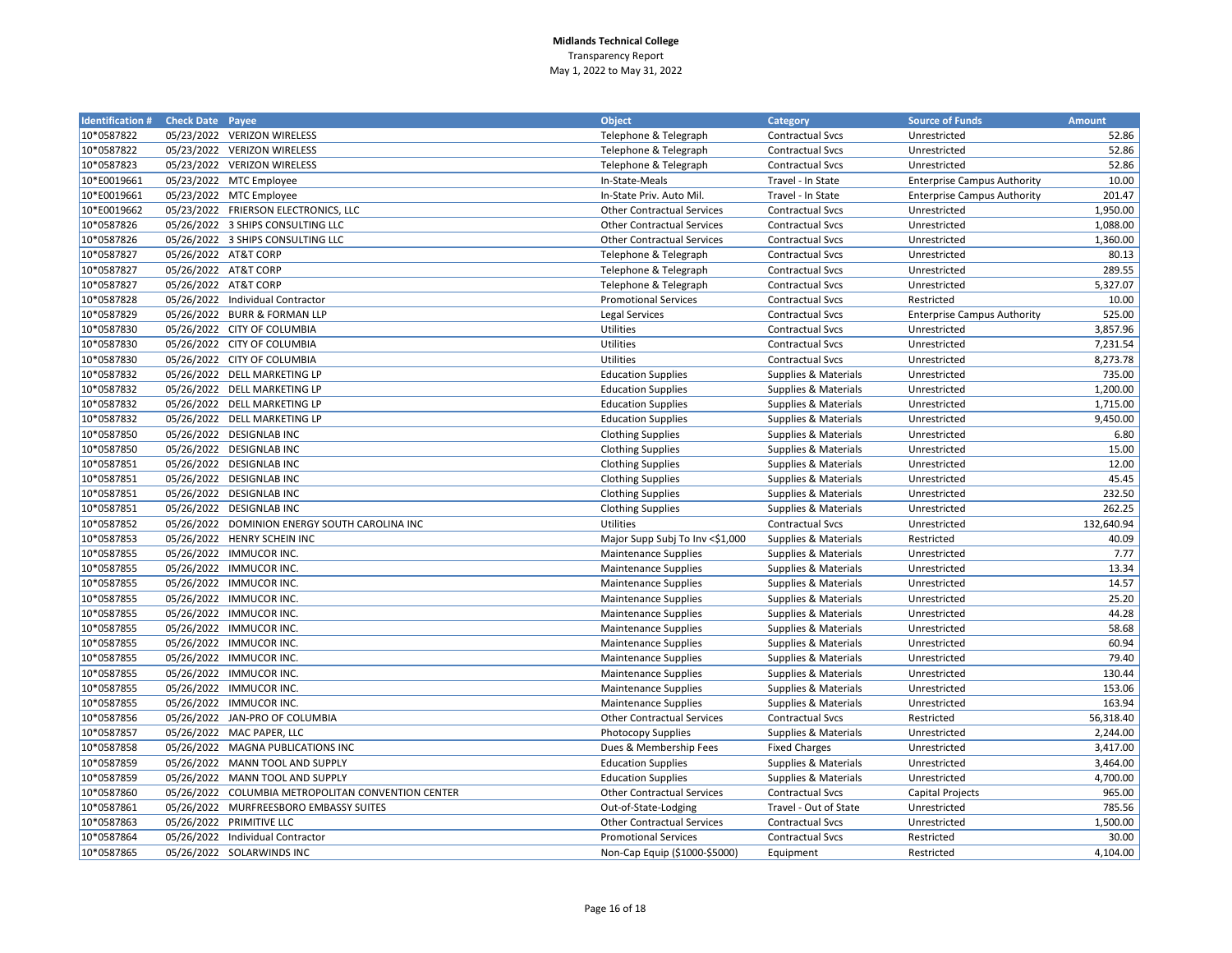| <b>Identification # Check Date Payee</b> |                       |                                      | <b>Object</b>                     | Category                 | <b>Source of Funds</b> | <b>Amount</b> |
|------------------------------------------|-----------------------|--------------------------------------|-----------------------------------|--------------------------|------------------------|---------------|
| 10*0587866                               | 05/26/2022 STERICYCLE |                                      | <b>Other Contractual Services</b> | <b>Contractual Svcs</b>  | Unrestricted           | 26.69         |
| 10*0587866                               | 05/26/2022 STERICYCLE |                                      | <b>Other Contractual Services</b> | <b>Contractual Svcs</b>  | Unrestricted           | 145.00        |
| 10*0587866                               | 05/26/2022 STERICYCLE |                                      | <b>Other Contractual Services</b> | <b>Contractual Svcs</b>  | Unrestricted           | 145.00        |
| 10*0587867                               |                       | 05/26/2022 ANCORA CORPORATE TRAINING | <b>Other Educational Services</b> | <b>Contractural Svcs</b> | Unrestricted           | 22,800.00     |
| 10*0587868                               |                       | 05/26/2022 THOMSON REUTERS - WEST    | Library Books- Maps- Film         | Equipment                | Unrestricted           | 440.33        |
| 10*0587869                               |                       | 05/26/2022 UNIFIRST CORPORATION      | <b>Clothing Supplies</b>          | Supplies & Materials     | Unrestricted           | 7.00          |
| 10*0587869                               |                       | 05/26/2022 UNIFIRST CORPORATION      | <b>Clothing Supplies</b>          | Supplies & Materials     | Unrestricted           | 9.60          |
| 10*0587869                               |                       | 05/26/2022 UNIFIRST CORPORATION      | <b>Clothing Supplies</b>          | Supplies & Materials     | Unrestricted           | 17.50         |
| 10*0587870                               |                       | 05/26/2022 VERIZON WIRELESS          | Telephone & Telegraph             | <b>Contractual Svcs</b>  | Unrestricted           | 114.11        |
| 10*0587871                               |                       | 05/26/2022 VERIZON WIRELESS          | Telephone & Telegraph             | <b>Contractual Svcs</b>  | Unrestricted           | 1,812.33      |
| 10*0587872                               |                       | 05/26/2022 VERIZON WIRELESS          | Telephone & Telegraph             | <b>Contractual Svcs</b>  | Unrestricted           | 10.02         |
| 10*0587873                               |                       | 05/26/2022 VERIZON WIRELESS          | Telephone & Telegraph             | <b>Contractual Svcs</b>  | Unrestricted           | 213.92        |
| 10*0587874                               |                       | 05/26/2022 Individual Contractor     | <b>Promotional Services</b>       | <b>Contractual Svcs</b>  | Restricted             | 10.00         |
| 10*0587875                               |                       | 05/26/2022 XEROX CORPORATION         | Rental-Photocopy Equipment        | <b>Fixed Charges</b>     | Unrestricted           | 8.09          |
| 10*0587875                               |                       | 05/26/2022 XEROX CORPORATION         | Rental-Photocopy Equipment        | <b>Fixed Charges</b>     | Unrestricted           | 13.47         |
| 10*0587876                               |                       | 05/26/2022 XEROX CORPORATION         | Rental-Photocopy Equipment        | <b>Fixed Charges</b>     | Unrestricted           | 8.31          |
| 10*0587876                               |                       | 05/26/2022 XEROX CORPORATION         | Rental-Photocopy Equipment        | <b>Fixed Charges</b>     | Unrestricted           | 16.13         |
| 10*0587876                               |                       | 05/26/2022 XEROX CORPORATION         | Rental-Photocopy Equipment        | <b>Fixed Charges</b>     | Unrestricted           | 54.36         |
| 10*0587876                               |                       | 05/26/2022 XEROX CORPORATION         | Rental-Photocopy Equipment        | <b>Fixed Charges</b>     | Unrestricted           | 102.61        |
| 10*0587877                               |                       | 05/26/2022 XEROX CORPORATION         | Rental-Photocopy Equipment        | <b>Fixed Charges</b>     | Unrestricted           | 10.64         |
| 10*0587878                               |                       | 05/26/2022 XEROX CORPORATION         | Rental-Photocopy Equipment        | <b>Fixed Charges</b>     | Unrestricted           | 30.80         |
| 10*0587878                               |                       | 05/26/2022 XEROX CORPORATION         | Rental-Photocopy Equipment        | <b>Fixed Charges</b>     | Unrestricted           | 36.24         |
| 10*0587879                               |                       | 05/26/2022 YBP LIBRARY SERVICES      | Library Books- Maps- Film         | Equipment                | Unrestricted           | 16.29         |
| 10*0587879                               |                       | 05/26/2022 YBP LIBRARY SERVICES      | Library Books- Maps- Film         | Equipment                | Unrestricted           | 23.95         |
| 10*0587879                               |                       | 05/26/2022 YBP LIBRARY SERVICES      | Library Books- Maps- Film         | Equipment                | Unrestricted           | 43.46         |
| 10*0587879                               |                       | 05/26/2022 YBP LIBRARY SERVICES      | Library Books- Maps- Film         | Equipment                | Unrestricted           | 47.70         |
| 10*0587879                               |                       | 05/26/2022 YBP LIBRARY SERVICES      | Library Books- Maps- Film         | Equipment                | Unrestricted           | 51.92         |
| 10*0587879                               |                       | 05/26/2022 YBP LIBRARY SERVICES      | Library Books- Maps- Film         | Equipment                | Unrestricted           | 51.99         |
| 10*0587879                               |                       | 05/26/2022 YBP LIBRARY SERVICES      | Library Books- Maps- Film         | Equipment                | Unrestricted           | 64.94         |
| 10*0587879                               |                       | 05/26/2022 YBP LIBRARY SERVICES      | Library Books- Maps- Film         | Equipment                | Unrestricted           | 73.53         |
| 10*0587879                               |                       | 05/26/2022 YBP LIBRARY SERVICES      | Library Books- Maps- Film         | Equipment                | Unrestricted           | 79.98         |
| 10*0587879                               |                       | 05/26/2022 YBP LIBRARY SERVICES      | Library Books- Maps- Film         | Equipment                | Unrestricted           | 284.58        |
| 10*0587879                               |                       | 05/26/2022 YBP LIBRARY SERVICES      | Library Books- Maps- Film         | Equipment                | Unrestricted           | 340.46        |
| 10*0587879                               |                       | 05/26/2022 YBP LIBRARY SERVICES      | Library Books- Maps- Film         | Equipment                | Unrestricted           | 461.20        |
| 10*0587879                               |                       | 05/26/2022 YBP LIBRARY SERVICES      | Library Books- Maps- Film         | Equipment                | Unrestricted           | 610.82        |
| 10*0587879                               |                       | 05/26/2022 YBP LIBRARY SERVICES      | Library Books- Maps- Film         | Equipment                | Unrestricted           | 2,095.40      |
| 10*0587880                               |                       | 05/26/2022 Individual Contractor     | Agr.-Marine & Forestry Supplie    | Supplies & Materials     | Unrestricted           | 1,050.00      |
| 10*0587880                               |                       | 05/26/2022 Individual Contractor     | Agr.-Marine & Forestry Supplie    | Supplies & Materials     | Unrestricted           | 5,600.00      |
| 10*0587881                               |                       | 05/26/2022 Zep Sales and Service     | Hsehld.- Lnd.-Jan. Supplies       | Supplies & Materials     | Unrestricted           | 89.50         |
| 10*0587881                               |                       | 05/26/2022 Zep Sales and Service     | Hsehld.- Lnd.-Jan. Supplies       | Supplies & Materials     | Unrestricted           | 181.29        |
| 10*0587881                               |                       | 05/26/2022 Zep Sales and Service     | Hsehld.- Lnd.-Jan. Supplies       | Supplies & Materials     | Unrestricted           | 193.82        |
| 10*0587881                               |                       | 05/26/2022 Zep Sales and Service     | Hsehld.- Lnd.-Jan. Supplies       | Supplies & Materials     | Unrestricted           | 810.96        |
| 10*E0019663                              |                       | 05/26/2022 MTC Employee              | Out-of-State-Other Transp.        | Travel - Out of State    | Unrestricted           | 20.80         |
| 10*E0019663                              |                       | 05/26/2022 MTC Employee              | Out-of-State-Meals                | Travel - Out of State    | Unrestricted           | 205.00        |
| 10*E0019664                              |                       | 05/26/2022 MTC Employee              | In-State Priv. Auto Mil.          | Travel - In State        | Unrestricted           | 117.47        |
| 10*E0019665                              |                       | 05/26/2022 MTC Employee              | In-State Priv. Auto Mil.          | Travel - In State        | Unrestricted           | 168.48        |
| 10*E0019666                              |                       | 05/26/2022 MTC Employee              | Out-of-State-Registration Fees    | Travel - Out of State    | Unrestricted           | 750.00        |
| 10*E0019668                              |                       | 05/26/2022 MTC Employee              | <b>Food Supplies</b>              | Supplies & Materials     | Unrestricted           | 332.04        |
| 10*E0019669                              |                       | 05/26/2022 MTC Employee              | In-State-Lodging                  | Travel - In State        | Unrestricted           | 264.18        |